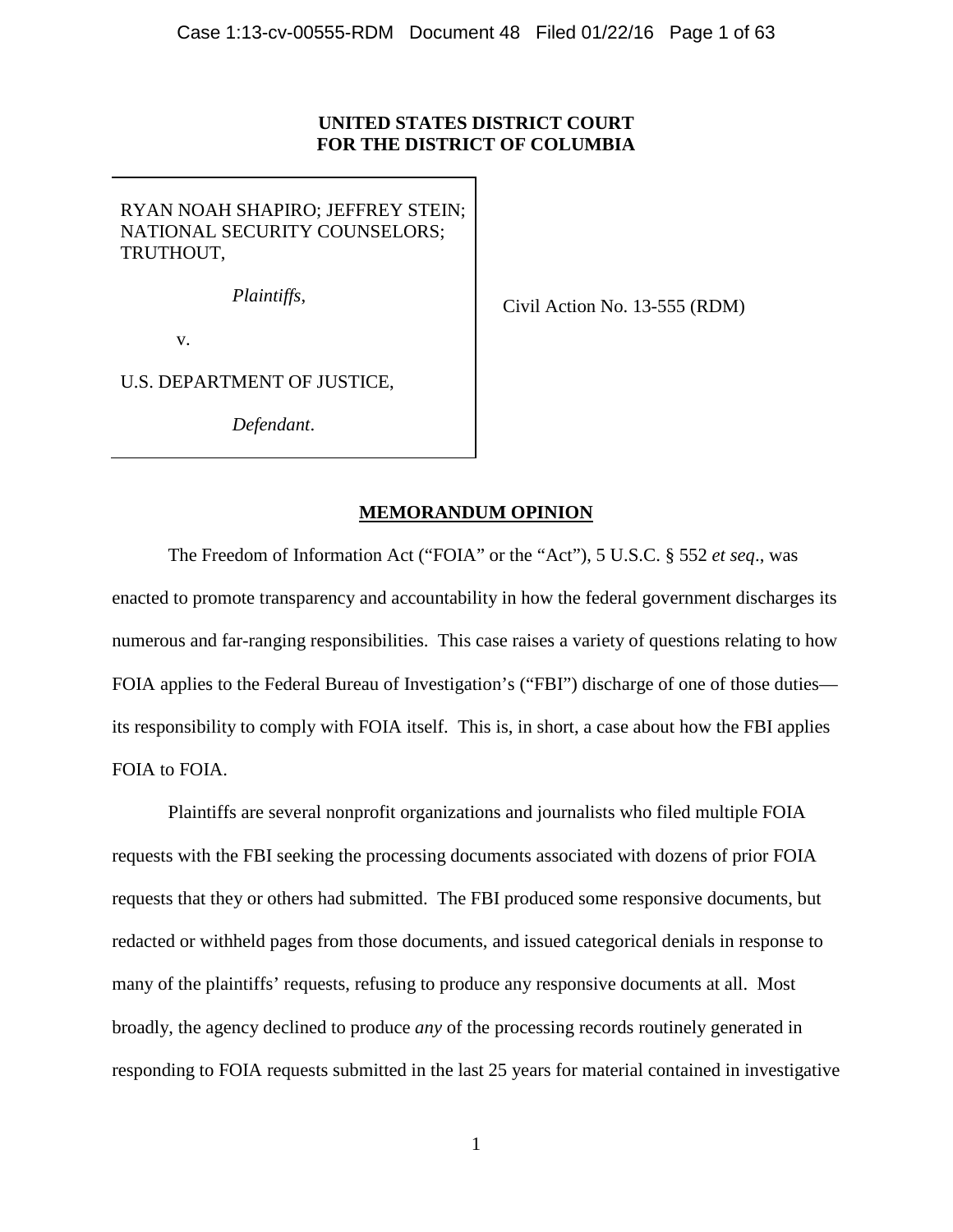### Case 1:13-cv-00555-RDM Document 48 Filed 01/22/16 Page 2 of 63

files. The FBI explained that producing these records might allow a savvy FOIA requester to identify the rare cases where the FBI has exercised its discretion to issue a "none-found" response to a FOIA request for records that are "excludable" under FOIA, and thus would risk the implicit disclosure of highly sensitive information relating to ongoing investigations, confidential informants, and classified national security matters. *See* 5 U.S.C. § 552(b)(7)(E), (c). The agency also broadly declined to provide *any* "case evaluation forms," which are forms used to track and evaluate the performance of FBI employees engaged in processing FOIA requests. In the FBI's view, these forms are exempt from disclosure because they relate "solely to the internal personnel rules and practices of [the] agency." *Id.* § 552(b)(2). In addition to these categorical denials, the FBI declined to produce a number of records responsive to individual requests, relying on a host of other, more specific grounds.

The plaintiffs filed this action to compel the FBI to produce the withheld material. They challenge the adequacy of the FBI's searches and many, although not all, of the grounds asserted by the agency to withhold responsive records. They also bring a facial challenge to the FBI's policy of declining to provide any processing records for FOIA requests made within the last 25 years that sought material from FBI investigative files. The FBI has now moved for summary judgment, and the plaintiffs have cross-moved for partial summary judgment. For the reasons detailed below, the Court will **GRANT** the plaintiffs' motion for partial summary judgment in part and **DENY** it in part; it will, for the same reasons, **GRANT** the FBI's motion for summary judgment in part and **DENY** it in part.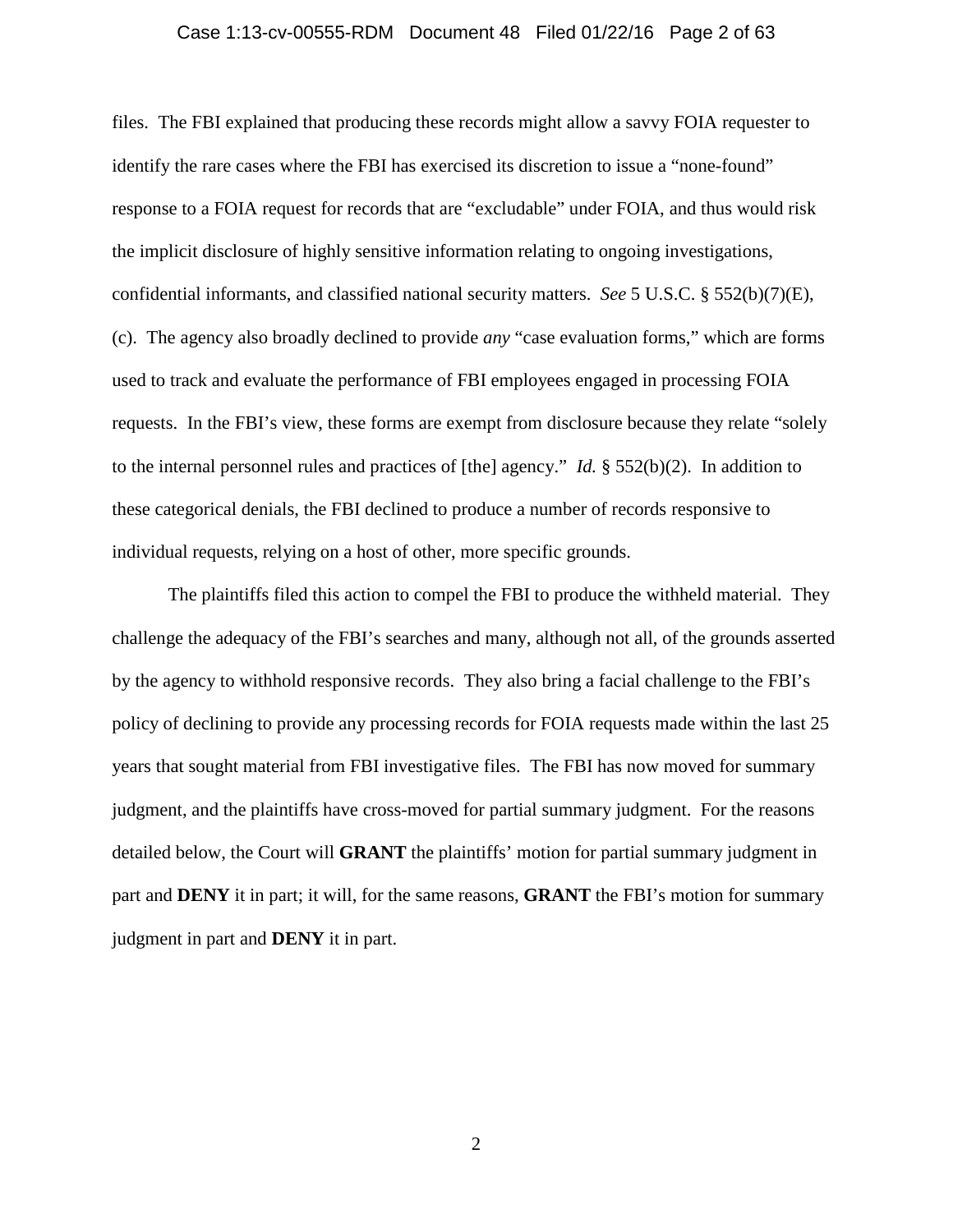## **I. BACKGROUND**

## **A. Statutory Framework**

The Freedom of Information Act is premised on the notion that an informed citizenry is "vital to the functioning of a democratic society, needed to check against corruption and to hold the governors accountable to the governed." *NLRB v. Robbins Tire & Rubber Co.*, 437 U.S. 214, 242 (1978). The Act embodies "a general philosophy of full agency disclosure." *U.S. Dep't of Defense v. FLRA*, 510 U.S. 487, 494 (1994) (quoting *Dep't of Air Force v. Rose*, 425 U.S. 352, 360–61 (1976)). It thus mandates that an agency disclose records upon request, unless they fall within one of nine exemptions. "These exemptions are 'explicitly made exclusive' and must be 'narrowly construed.'" *Milner v. Dep't of Navy*, 562 U.S. 562, 565 (2011) (quoting *EPA v. Mink*, 410 U.S. 73, 79 (1973), and *FBI v. Abramson*, 456 U.S. 615, 630 (1982)).

At issue here are four of the nine exemptions. Exemption 2 "shields from compelled disclosure documents 'related solely to the internal personnel rules and practices of an agency.'" *Id.* (quoting 5 U.S.C. § 552(b)(2)). Exemption 5 protects "inter-agency or intra-agency memorandums or letters which would not be available by law to a party other than an agency in litigation with the agency." 5 U.S.C. § 552(b)(5). It exempts "those documents, and only those documents, normally privileged in the civil discovery context." *NLRB v. Sears, Roebuck & Co.*, 421 U.S. 132, 149 (1975)). Exemption 6 protects information about individuals in "personnel and medical files and similar files" when its disclosure "would constitute a clearly unwarranted invasion of personal privacy." 5 U.S.C. § 552(b)(6). Finally, Exemption 7 shields from disclosure "records or information compiled for law enforcement purposes, but only to the extent that" release of the records would disclose one of six kinds of sensitive information. *Id.* § 552(b)(7). Two of the six are relevant here: Exemption 7(C), which applies whenever disclosure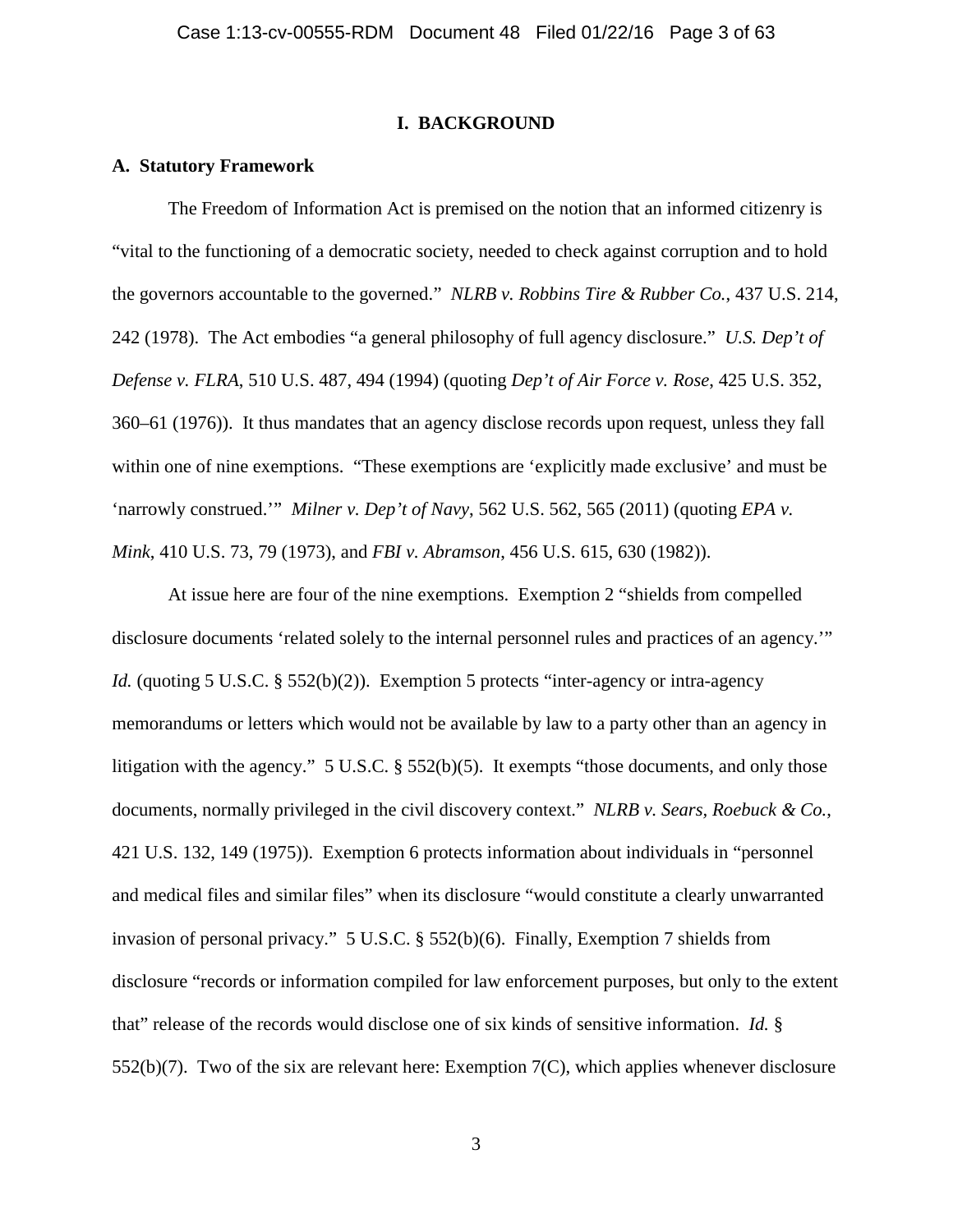## Case 1:13-cv-00555-RDM Document 48 Filed 01/22/16 Page 4 of 63

"could reasonably be expected to constitute an unwarranted invasion of personal privacy," *id.* §  $552(b)(7)(C)$ , and Exemption  $7(E)$ , which applies whenever release of the information "would" disclose techniques and procedures for law enforcement investigations or prosecutions, or would disclose guidelines for law enforcement investigations or prosecutions if such disclosure could reasonably be expected to risk circumvention of the law," *id.* § 552(b)(7)(E).

Also at issue here are FOIA's three "exclusions." These statutory provisions authorize law enforcement agencies, under unusual circumstances, to "treat [responsive] records as not subject to the requirements of [FOIA]," *see id.* § 552(c)(1)–(3), and accordingly to deny that any such records exist. *See ACLU of Michigan v. FBI*, 734 F.3d 460, 469–72 (6th Cir. 20[1](#page-3-0)3).<sup>1</sup> A law enforcement agency may rely on an exclusion only if a request is made for records that (1) implicate an ongoing criminal investigation if "there is reason (i) to believe that the subject of the investigation . . . is not aware of its pendency, and (ii) disclosure of the existence of the records could reasonably be expected to interfere with enforcement proceedings,"  $5 \text{ U.S.C.}$   $\S 552(c)(1)$ ; (2) concern an undisclosed informant, *id.* § 552(c)(2); or (3) "pertain[] to foreign intelligence or counterintelligence, or international terrorism," if the records are maintained by the FBI and are classified, *id.*  $\S$  552(c)(3).

#### **B. FBI FOIA Procedures**

 $\overline{a}$ 

This case concerns various documents that the FBI creates while processing FOIA requests. The division of the FBI that is responsible for processing FOIA requests is known as

<span id="page-3-0"></span><sup>&</sup>lt;sup>1</sup> The D.C. Circuit has never authoritatively stated that an agency may issue a "none-found" response rather than a *Glomar* response (in which an agency refuses to confirm or deny whether responsive documents exist) if an exclusion applies. *See Benavides v. DEA*, 976 F.2d 751, 753 (D.C. Cir. 1992) (per curiam) (declining to "authoritatively construe[]" § 552(c)). But those "[c]ourts that have dealt with § 552(c) exclusions have generally approved of the FBI's standard practice" of issuing a "none-found" response, *see ACLU of Michigan*, 734 F.3d at 471, and the plaintiffs do not challenge the practice here, *see* Dkt. 27 at 37 n.21.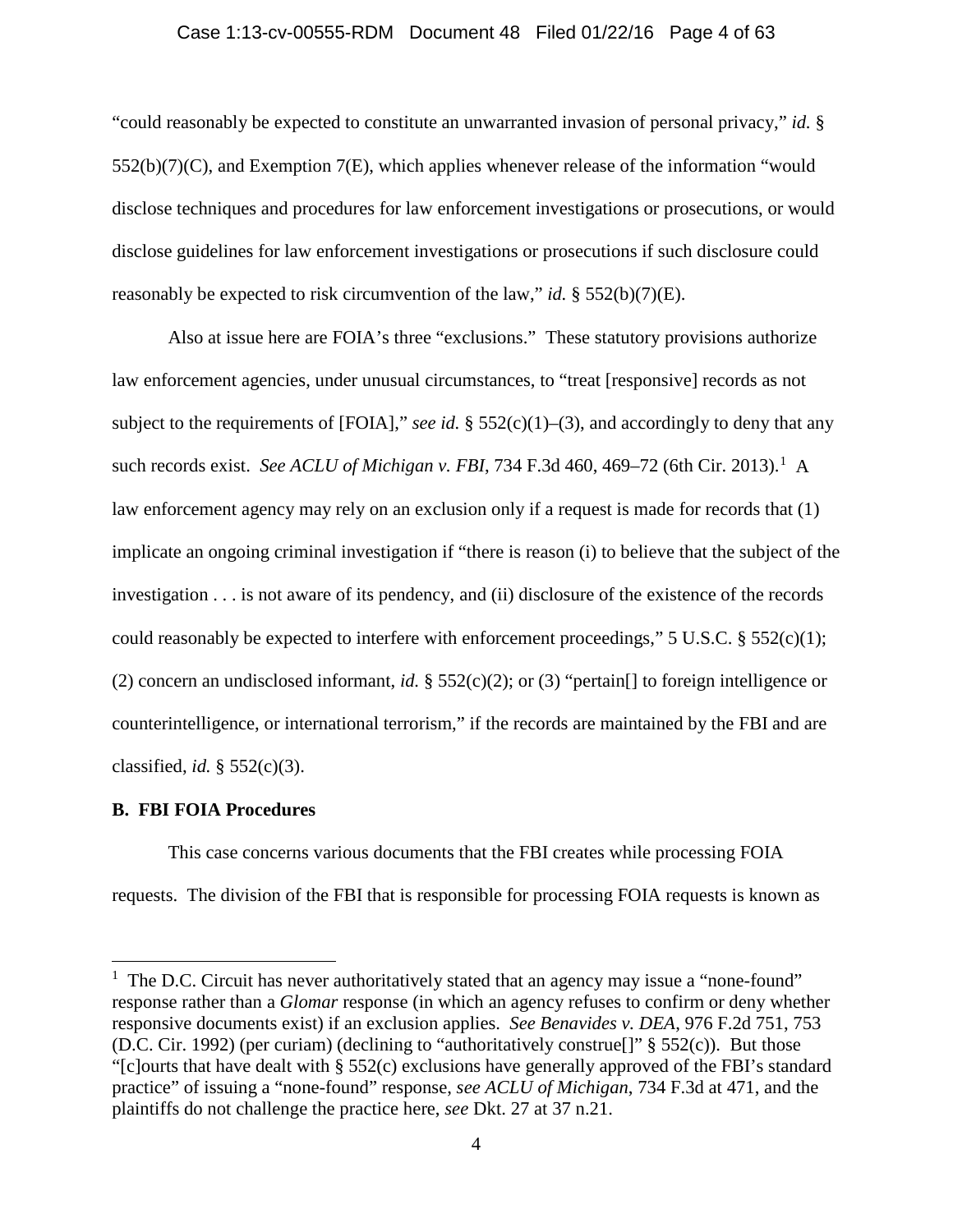### Case 1:13-cv-00555-RDM Document 48 Filed 01/22/16 Page 5 of 63

the Record/Information Dissemination Section ("RIDS"). *See* Dkt. 21-3 at 1–2 (Hardy Decl. ¶¶ 1–3). According to a declaration submitted by the director of RIDS, David M. Hardy, RIDS analysts primarily rely on two database systems to conduct searches of records that might be responsive to FOIA requests. *Id.* at 14–16 (Hardy Decl. ¶¶ 53–57). The FBI's Freedom of Information and Privacy Act Document Processing System ("FDPS") is the primary database. *Id.* at 14 (Hardy Decl. 153). FDPS is a "request management system" that RIDS employees use to "track FOIA/Privacy Act requests, referrals, appeals, and litigations." *Id.* (Hardy Decl. ¶ 54). "Within FDPS, an electronic file is created for each FOIA/Privacy Act request" that contains "copies of pertinent correspondence," including the request and the FBI's response letter; "processing-related documents," including search slips; and "multiple versions" (i.e., the original version and a redacted version) "of the records processed in response to" the FOIA request. *Id.* at 14–15 (Hardy Decl. ¶ 55). "FDPS also includes a 'notes' section in which additional processing-related information may be included." *Id.*

The second database is the FBI's Central Records System ("CRS"). *Id.* at 15 (Hardy Decl. ¶ 56). The CRS contains "administrative, applicant, criminal, personnel, and other files compiled for law enforcement purposes." *Id.* According to Hardy, "[a]lthough the CRS is primarily designed to serve as an investigative tool, the FBI searches the CRS for documents that are potentially responsive to FOIA/Privacy Act requests[] when it determines that responsive records are likely to be maintained in the CRS." *Id.* In other words, RIDS employees search the CRS for records that may be responsive to FOIA requests; they document the results of those searches, and other efforts, in FDPS.

As described below, Plaintiffs submitted various FOIA requests to obtain documents that the FBI had *previously* created in processing *earlier* FOIA requests—some submitted by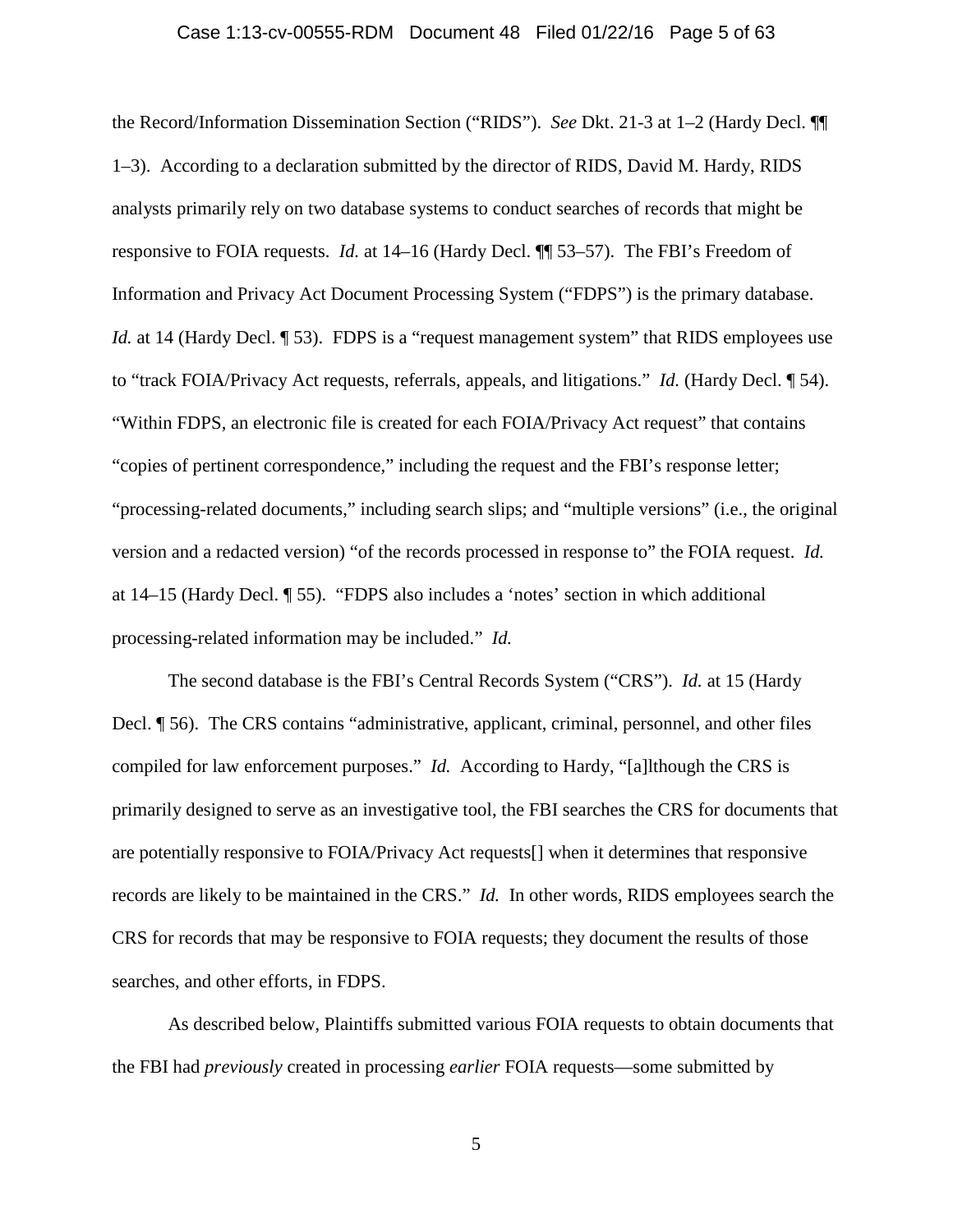## Case 1:13-cv-00555-RDM Document 48 Filed 01/22/16 Page 6 of 63

Plaintiffs themselves and some submitted by other requesters. Although Plaintiffs stated generally that they sought "all records" that documented the FBI's efforts to respond to the prior FOIA requests, *see, e.g.*, Dkt. 21-4 at 3 (Hardy Decl., Ex. A), this case centers on three types of processing records: search slips, case processing notes, and case evaluation forms.

*Search slips* are records that document the efforts of RIDS analysts to search for files responsive to FOIA requests. Plaintiffs have provided the following example of a search slip, which they presumably obtained before the FBI adopted its categorical policy of denying access to these records:

|                | FBI RMD FOIPA SEARCH SLIP<br><b>X</b> Crass-References                                                       |   |                          | Addt'l FOs | HO X                           |
|----------------|--------------------------------------------------------------------------------------------------------------|---|--------------------------|------------|--------------------------------|
| X Main Files   | FOIPA# 1130210-2                                                                                             |   |                          |            | FO <sub>x</sub><br><b>SFFO</b> |
|                | b.8                                                                                                          |   |                          |            |                                |
| LAS:           |                                                                                                              |   |                          |            |                                |
|                | Subject: Aoki, Richard Masato                                                                                |   | <b>SS#/FBI#:</b>         |            |                                |
| Date of Birth: | <b>Place of Birth:</b>                                                                                       |   | Localities:              |            |                                |
|                | Date of Death: 3/15/2009<br>AKA(s): Masato, Richard; Aokl, Richard; Aokie, Richard; Aoki, R; Moniker, Ricado |   |                          |            |                                |
|                |                                                                                                              |   |                          |            |                                |
|                | Variations to the name listed below                                                                          |   |                          |            |                                |
|                | Automated Indices<br>Date Searched: 1/12/2012<br>Search Type: SP                                             |   |                          |            | AKA(S)Continued<br>on Back     |
| <b>BB</b>      | P10                                                                                                          |   | $ID$ $C/P$               |            | <b>File Order Date</b>         |
|                | Aoki, Richard Masato                                                                                         |   |                          |            |                                |
|                | HQ 62-112228-47 Serial<br>114ENCLp199                                                                        |   | X C                      |            |                                |
|                | HQ 100-151646 Serial 300ENCLp3                                                                               |   | X C                      |            |                                |
|                | HQ 157-9295 Serial 25ENCLp15                                                                                 |   | X C                      |            |                                |
|                |                                                                                                              |   |                          |            |                                |
| Var.           | Aoki, Richard M                                                                                              |   |                          |            |                                |
|                | HQ 105-161198 Serial 4ENCLp7                                                                                 | x | ₹C                       |            |                                |
|                | HQ 100-40-234 Serial 98ENCLp7                                                                                |   | c                        |            |                                |
|                | HQ 100-444372 Serial 150                                                                                     |   | c                        |            |                                |
|                | HQ 105-150532 Serial 4<br>HQ 105-151352 Serial 5                                                             |   | c<br>c                   |            |                                |
|                |                                                                                                              |   |                          |            |                                |
| AKA            | Aoki, Richard                                                                                                |   |                          |            |                                |
|                | HQ 100-16-48 Serial 325p24                                                                                   |   | C                        |            |                                |
|                | HQ 100-16-48 Serial 306pl                                                                                    |   | Ć                        |            |                                |
|                | HQ 100-427226 Serial 487p2                                                                                   |   | C                        |            |                                |
|                | HQ 100-427226 Serial 783p2                                                                                   |   | Ċ                        |            |                                |
|                | HQ 100-427226 Serial 678p2                                                                                   |   | $\overline{C}$           |            |                                |
|                | HQ 100-427226 Serial 416p3, 4, 7, 10                                                                         |   | C                        |            |                                |
|                | SI                                                                                                           |   | Ċ                        |            |                                |
|                | HQ 100-427226 Serial 723p5-8<br>HO 100-427-226 Serial 352p3                                                  |   | C                        |            |                                |
|                |                                                                                                              |   | C                        |            |                                |
|                | HQ 100-440943 Serial 9                                                                                       |   | C                        |            |                                |
|                | HO 100-440943 Serial 10                                                                                      |   | C<br>v7.0 undated 1/2012 |            |                                |

AOKI-36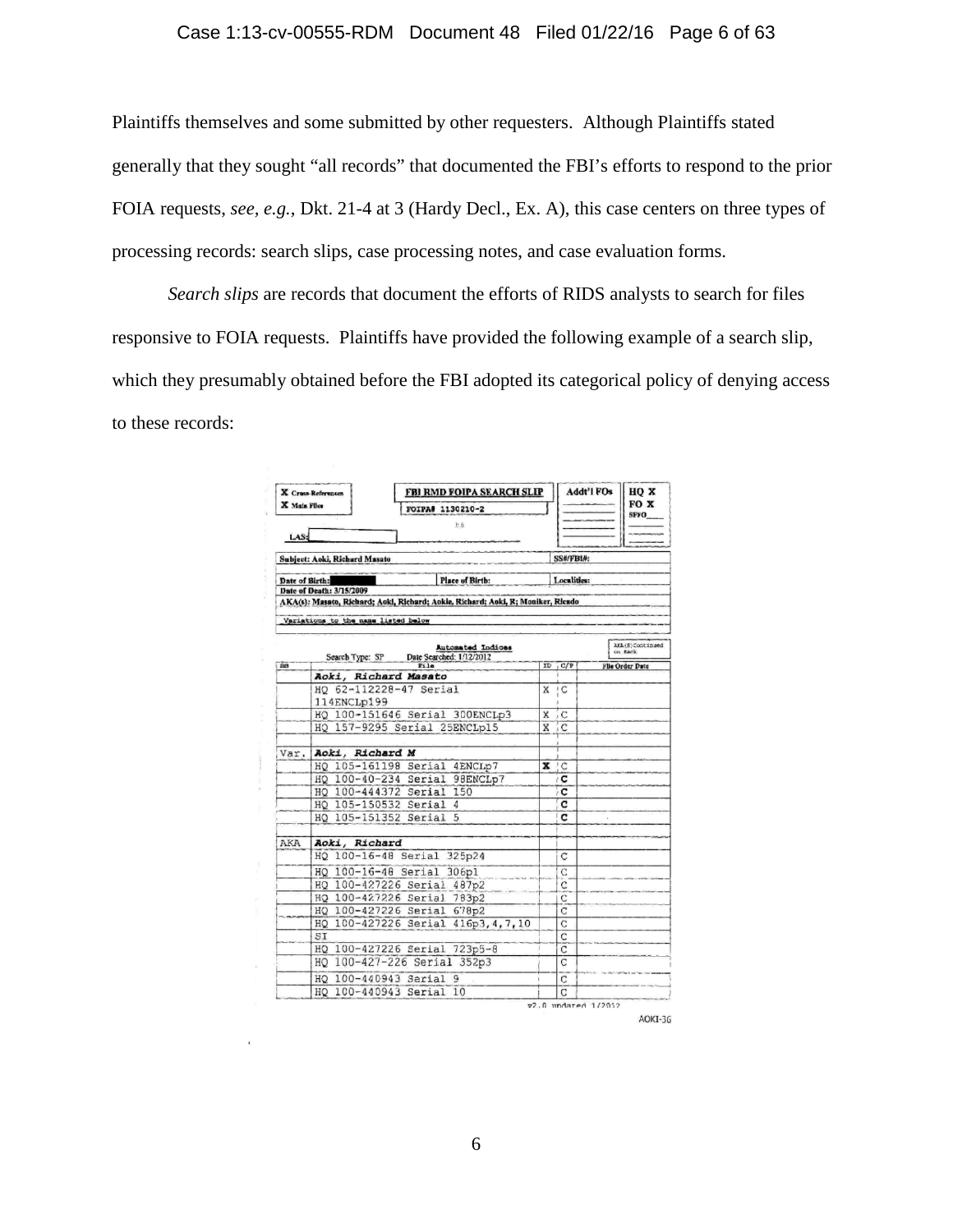## Case 1:13-cv-00555-RDM Document 48 Filed 01/22/16 Page 7 of 63

Dkt. 27-13 at 44 (Pls.' Mot. Summ. J., Ex. M). Although the exact format of the search slips the FBI creates has varied over time, most search slips contain, at the very least, cross-references to the CRS files searched by the RIDS analysts, *see* Dkt. 21-3 at 21–22 (Hardy Decl. ¶ 70), and the dates on which those files were searched.

*FDPS case processing notes* also document the efforts of RIDS analysts to process FOIA requests. The plaintiffs have provided the following example of a page of case processing notes:



Dkt. 27-5 at 26 (Pls.' Mot. Summ. J., Ex. E). The primary difference between the FDPS case processing notes and the search slips is that the notes contain "employee-generated notations . . .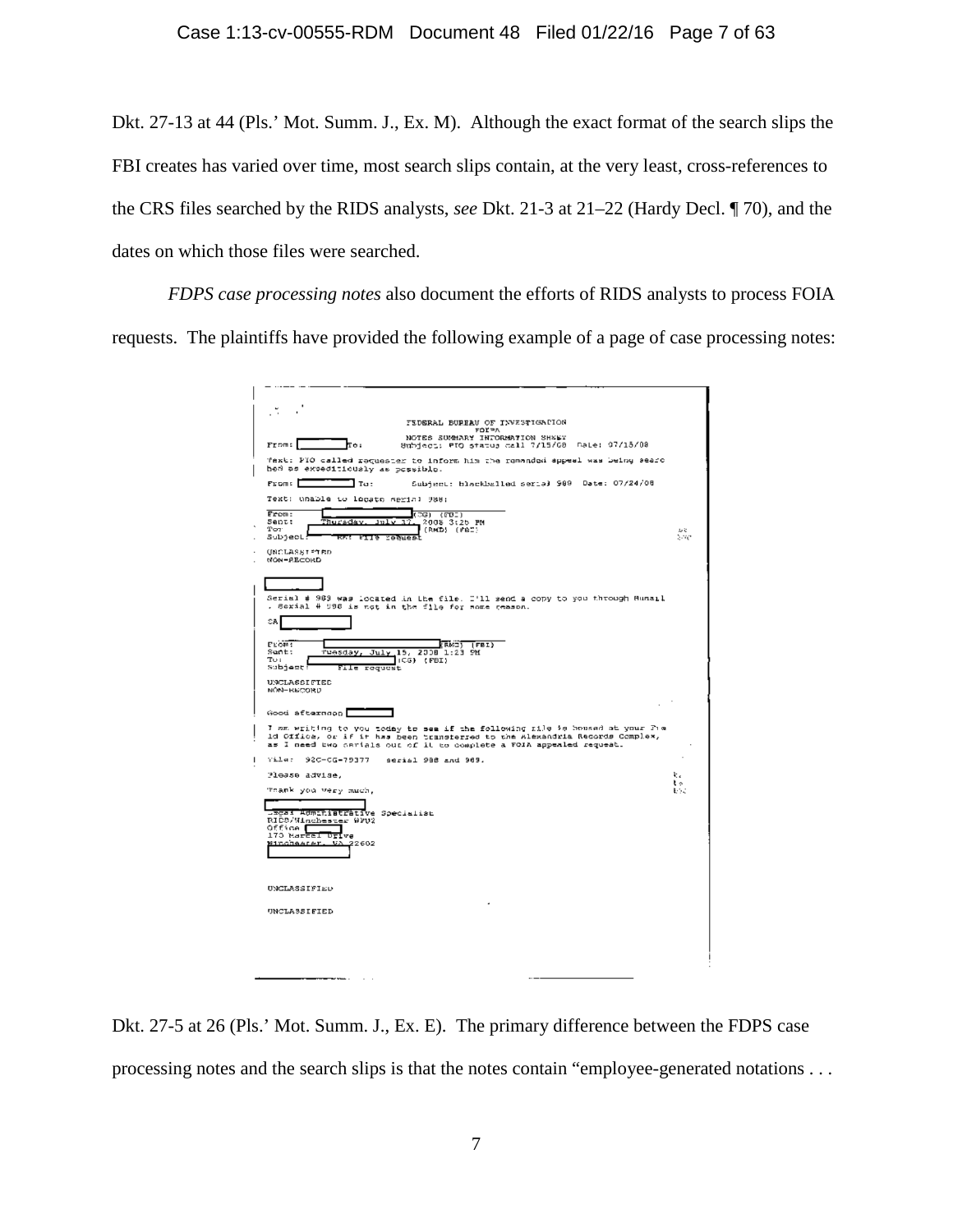## Case 1:13-cv-00555-RDM Document 48 Filed 01/22/16 Page 8 of 63

[that] may contain the same information as . . . search slips but are often far more detailed." Dkt. 21-3 at 23 (Hardy Decl. ¶ 72). That is, while the search slips that correspond to a given FOIA request may contain cross-references to the relevant CRS files, the processing notes may explain why a particular record contained in those files could not be located, or why it could not be provided to a requester. *See id.* (Hardy Decl. ¶¶ 72–73).

Finally, *case evaluation forms* are records that are "maintained in RIDS administrative personnel files for purposes of tracking and evaluating the performance of employees who process FOIA and Privacy Act requests." *Id.* at 19 (Hardy Decl. ¶ 66). The plaintiffs have provided the following example of both sides of a case evaluation form, which, again, they presumably obtained before the FBI adopted its current policy:



Ex.F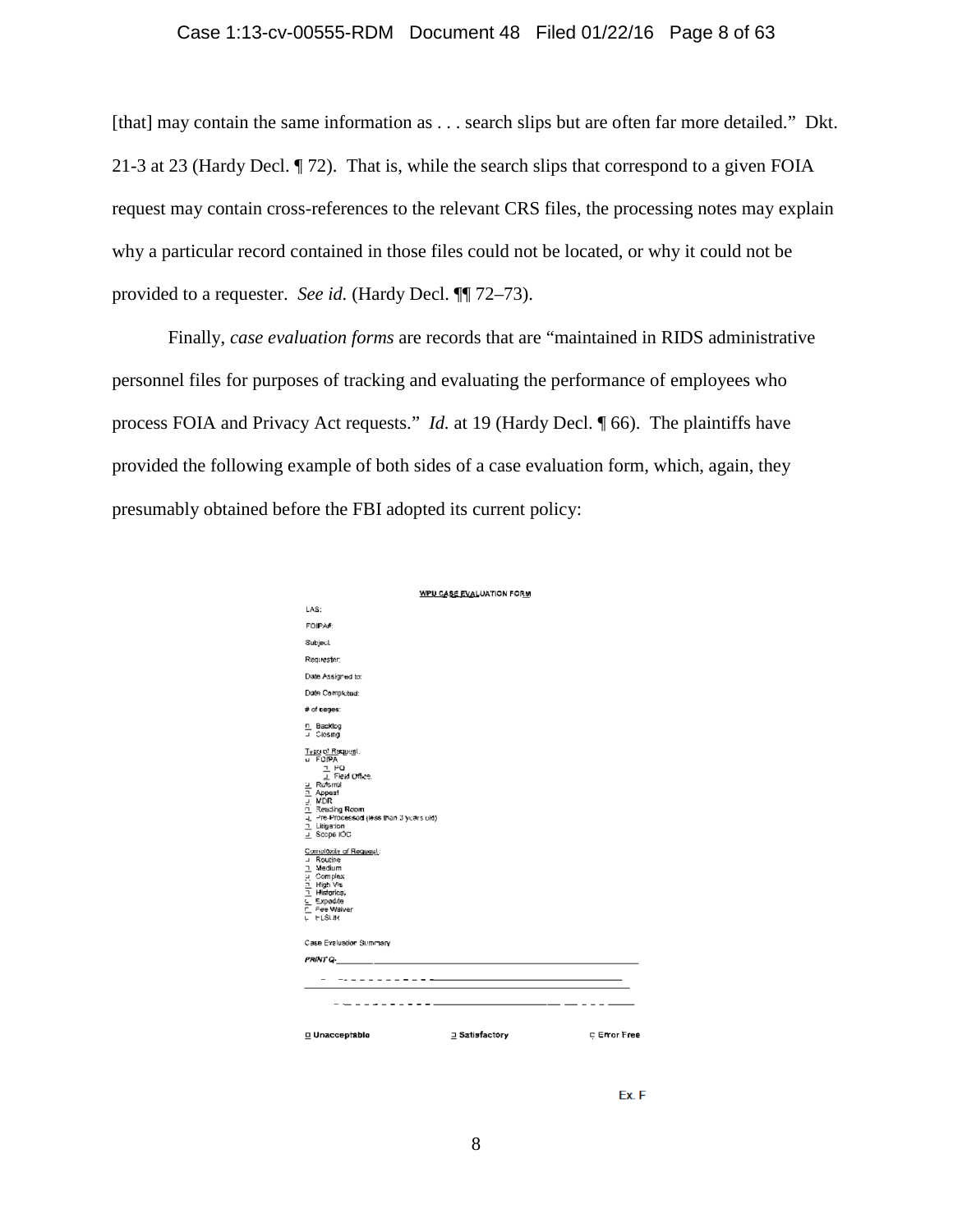|                                               | Correction List                                                                                                                                     |  |
|-----------------------------------------------|-----------------------------------------------------------------------------------------------------------------------------------------------------|--|
|                                               | Analysis of Request                                                                                                                                 |  |
| 1.                                            | gNot true subject matter (M)                                                                                                                        |  |
| 2.                                            | DNot perfected/unperfected                                                                                                                          |  |
| з.                                            | Theiled to recognize fee waiver                                                                                                                     |  |
| 4.                                            | DExpedition process failure                                                                                                                         |  |
| ű.                                            | DFsilure to recognize request for ELSUR                                                                                                             |  |
| θ.                                            | ⊐Catalog.ng request incorrectly                                                                                                                     |  |
|                                               | Improper Search                                                                                                                                     |  |
| 7.                                            | nCheck RTS                                                                                                                                          |  |
| 9.                                            | <b>LIP/aprocossud Case</b>                                                                                                                          |  |
| 9.                                            | DReading Room                                                                                                                                       |  |
| φ.                                            | UProvided Duplicate Request                                                                                                                         |  |
| 11.                                           | nDatabasejs).                                                                                                                                       |  |
| 12.                                           | DARC Manuel (shared responsibility)                                                                                                                 |  |
| 13.                                           | <b>DACS</b>                                                                                                                                         |  |
| 14                                            | + Field Office manual (shared responsibility).                                                                                                      |  |
| 15.                                           | nSharoPoint                                                                                                                                         |  |
| 46.                                           | JDNA/CODIS Database                                                                                                                                 |  |
| 17.                                           | <b>PELSUR</b>                                                                                                                                       |  |
|                                               |                                                                                                                                                     |  |
| 18.<br>19.                                    | <b>JOlher</b><br><b>Museud Ident (MI)</b><br><b>Collection/Scope/Analysis of Reaponsive Documents</b><br>Olid not ensure records are responsive (M) |  |
| 20.                                           | giust not indude exclusion (M)                                                                                                                      |  |
| 21.                                           | Offsiled to ensure pending or closed file (M)                                                                                                       |  |
| 22.                                           | raFalled to recognize negotiation                                                                                                                   |  |
| 23.                                           | JMissed 16 or other sensitive into (M).                                                                                                             |  |
|                                               | LiFailed to import correct info into the request                                                                                                    |  |
|                                               | DFailed to ACL lock proper security measures                                                                                                        |  |
|                                               | Communications                                                                                                                                      |  |
|                                               | DD'd not include appropriate correspondence.                                                                                                        |  |
|                                               | ⊡Crammat cally incorrect/miaspel inc(s) of outgoing communications.                                                                                 |  |
|                                               | L. Farled to data letter                                                                                                                            |  |
|                                               | ODid not enter appropriate, informative agtes in FDPS.                                                                                              |  |
| 24.<br>25.<br>25.<br>26.<br>27.<br>28.<br>29. | ulFailed to consult with other divisions/FOs/or other agencies if required                                                                          |  |
|                                               | fifferied to consult in-house to readive issues if required.                                                                                        |  |
|                                               | Organizing Work                                                                                                                                     |  |
|                                               | gDid not effectively move cases through queues                                                                                                      |  |
|                                               | OF siled to priorifize work and multi-task                                                                                                          |  |
| 30.<br>31.<br>32                              | Print queues/final work product                                                                                                                     |  |
| 33.                                           | PRoviews release latter for arrors                                                                                                                  |  |
| 34.                                           | CPage Count error                                                                                                                                   |  |
| 35.                                           | DAddress error                                                                                                                                      |  |

Dkt. 27-6 at 1–2 (Pls.' Mot. Summ. J., Ex. F). The case evaluation forms contain some information about the databases that the RIDS analyst tasked with processing a particular FOIA request relied on in processing it, *see id.* at 2, but the forms focus on the performance of the analyst rather than the substance of the request.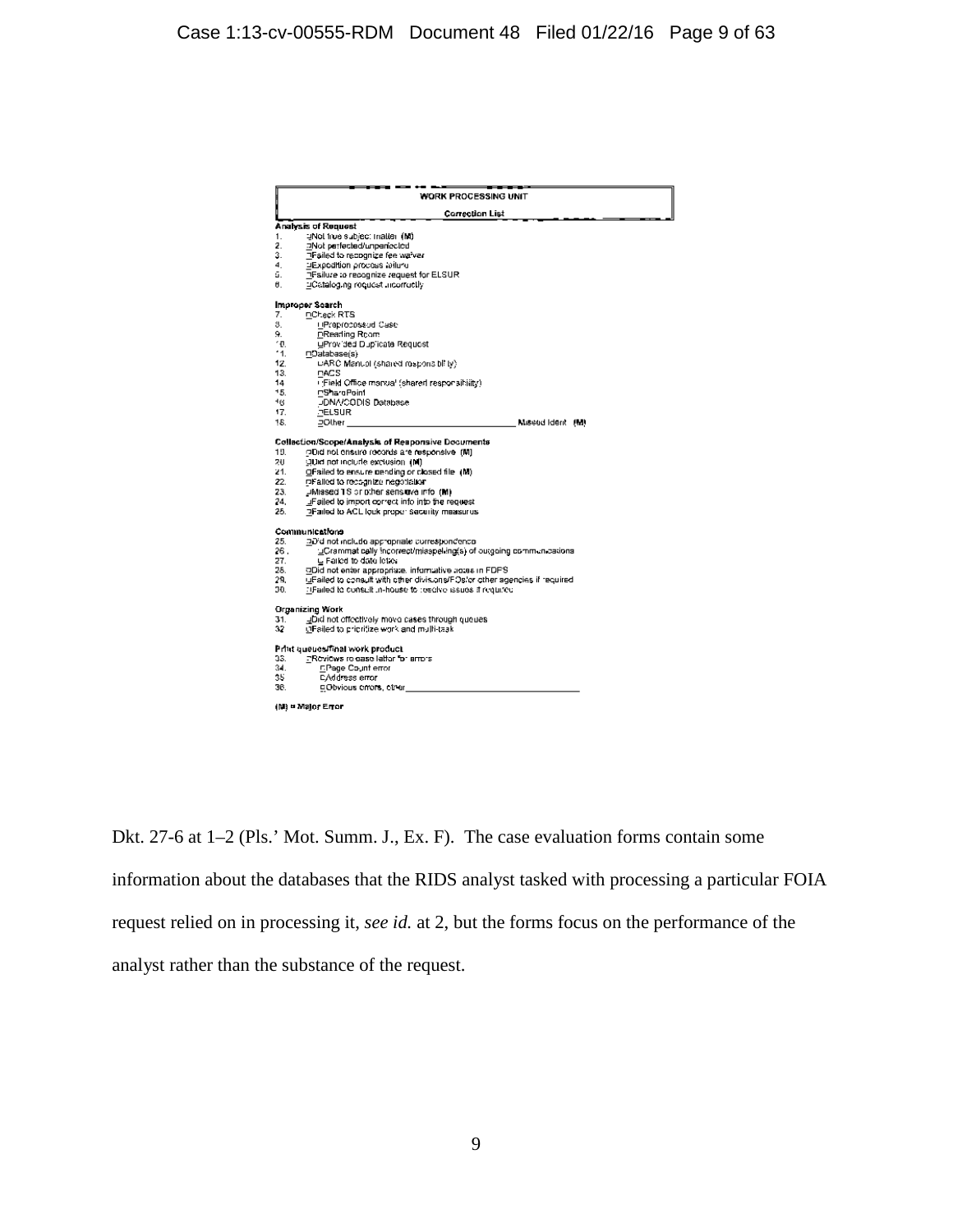# **C. Plaintiffs' FOIA Requests**

This action arises from the denial of several different FOIA requests brought by several different plaintiffs. For the sake of clarity, the Court sets out the administrative history of each request, or set of requests, separately.

1. *NSC's First Request (No. 1156218-000)*[2](#page-9-0)

Plaintiff National Security Counselors ("NSC") is a nonprofit organization incorporated

in Virginia. Dkt. 1 at 2 (Compl. ¶ 5); *see also Nat'l Sec. Counselors v. CIA*, No. 14-5171, 2016

WL 191904, at \*2–3 (D.C. Cir. Jan. 15, 2016). On October 26, 2010, NSC submitted a FOIA

request to the FBI via e-mail seeking "all [FBI] records" regarding seven previous FOIA requests

"that contain remarks, comments, notes, explanations, etc.[,] made by FBI personnel or

contractors about the processing of these requests." Dkt. 21-4 at 3 (Hardy Decl., Ex. A). NSC

specified that it was seeking

 $\overline{\phantom{a}}$ 

any analysts' notes made during the processing of the requests, any standard worksheets (including Work Process Unit Case Evaluation Forms) completed by FBI personnel or contractors, any justifications for exemption invocations or other supporting documentation provided to the Appeals Authority, and any correspondence referencing the requests, including tasking orders, emails, referral memos, and coordination documentation.

*Id.* The FBI replied on December 6, 2010. Dkt. 21-4 at 8 (Hardy Decl., Ex. B). It indicated that it had reviewed eight pages of records and released all eight, withholding some information on the basis of Exemptions 2, 6, and 7(C). *Id.* The pages the FBI released were "printout[s] of the

<span id="page-9-0"></span> $2$  The FBI initially treated NSC's single request for documents as a single FOIA request and assigned it a single request number (No. 1156218-000). On remand, however, the FBI treated the NSC's request as six separate requests, and assigned it six separate request numbers, each derived from the prior FOIA request regarding which NSC sought records. *See* Dkt. 21-4 at 32 (Hardy Decl., Ex. G). The distinction is not material to the resolution of NSC's claims.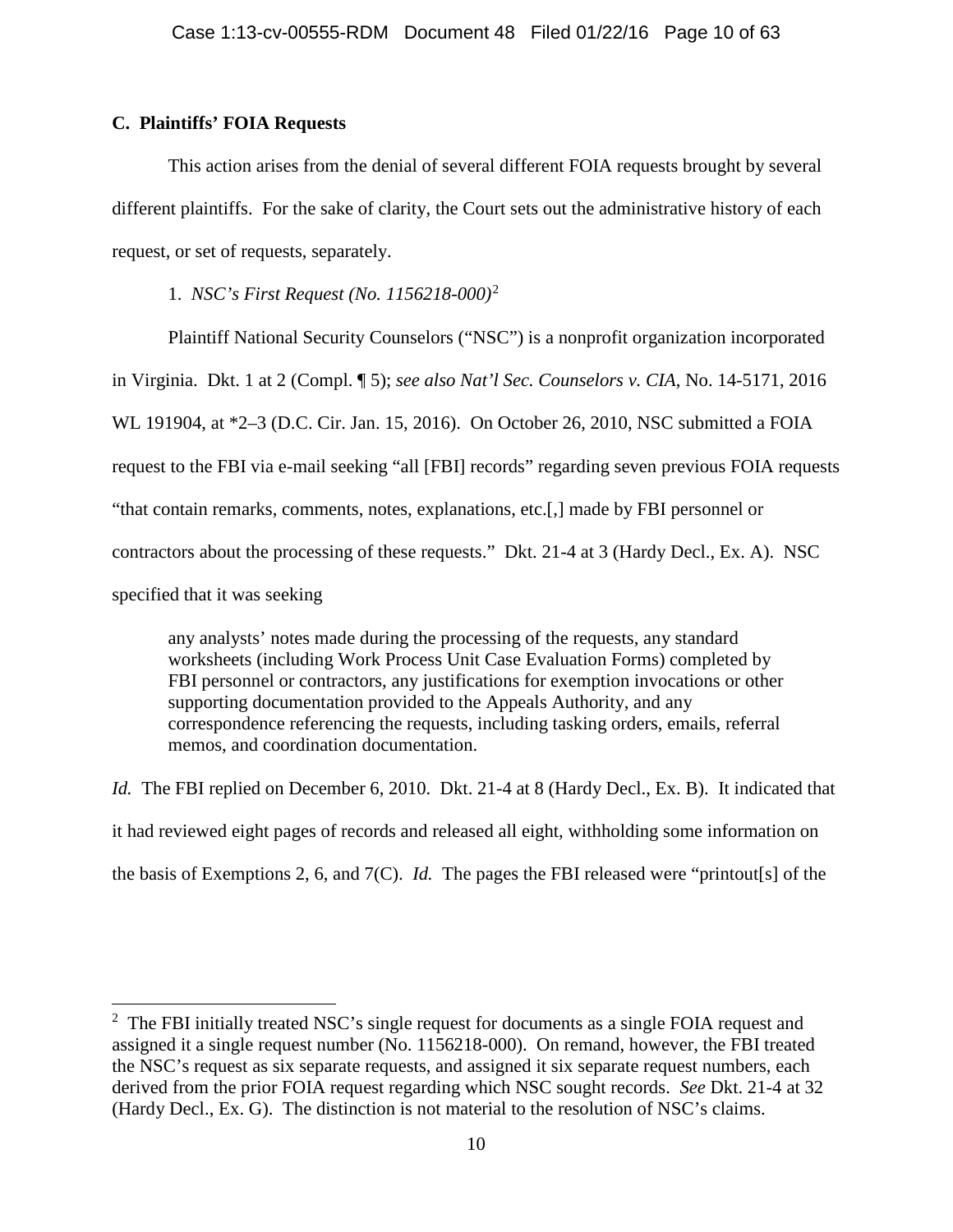#### Case 1:13-cv-00555-RDM Document 48 Filed 01/22/16 Page 11 of 63

'Notes' field of the FBI processing database for each of the requests in question." *See id.* at 12 (Hardy Decl., Ex. C).

NSC appealed the adequacy of the FBI's search. *Id.* It stated that it believed the FBI's response had been incomplete, given that the documents released "did not reflect the complete histories of six of the requests." *Id.* NSC specified that it "did not receive *any* of the Work Processing Unit's Case Evaluation Forms that are typically completed for FOIA requests." *Id.* at 13 (emphasis in original). The Justice Department's Office of Information Policy ("OIP"), which adjudicates appeals regarding FOIA requests submitted to Justice Department components, "remand[ed] [NSC's] request for a further search for records" on June 24, 2011. *Id.* at 17 (Hardy Decl., Ex. E). On remand, the FBI released "the exact same records" for six of the seven case files, this time withholding information only on the basis of Exemption 6. *Id.* at 32 (Hardy Decl., Ex. G); *see also id.* at 19–30 (Hardy Decl., Ex. F). The FBI did not release any records for the seventh case file, and NSC does not challenge its failure to do so in this action.

On November 4, 2011, NSC again appealed the adequacy of the FBI's search. *Id.* at 32 (Hardy Decl., Ex. G). NSC's executive director, Kel McClanahan, wrote:

I can point directly to the documents that are missing. When the [Records and Management Division] performs a search, it fills out an "FBI RMD FOIPA Search Slip," and the person doing the search writes a memo back . . . . However, no such documents were released in this request, despite the fact that they would be clearly responsive.

*Id.* On January 20, 2012, OIP again remanded the request for further review. *Id.* at 41 (Hardy Decl., Ex. I). But it simultaneously "affirm[ed], on modified grounds, the FBI's action." *Id.* Specifically, OIP wrote:

To the extent that you are seeking search slips associated with the processing of the above-referenced requests, please be advised that this information is protected from disclosure under the FOIA pursuant to [Exemption 7(E)]. This provision concerns records or information compiled for law enforcement purposes the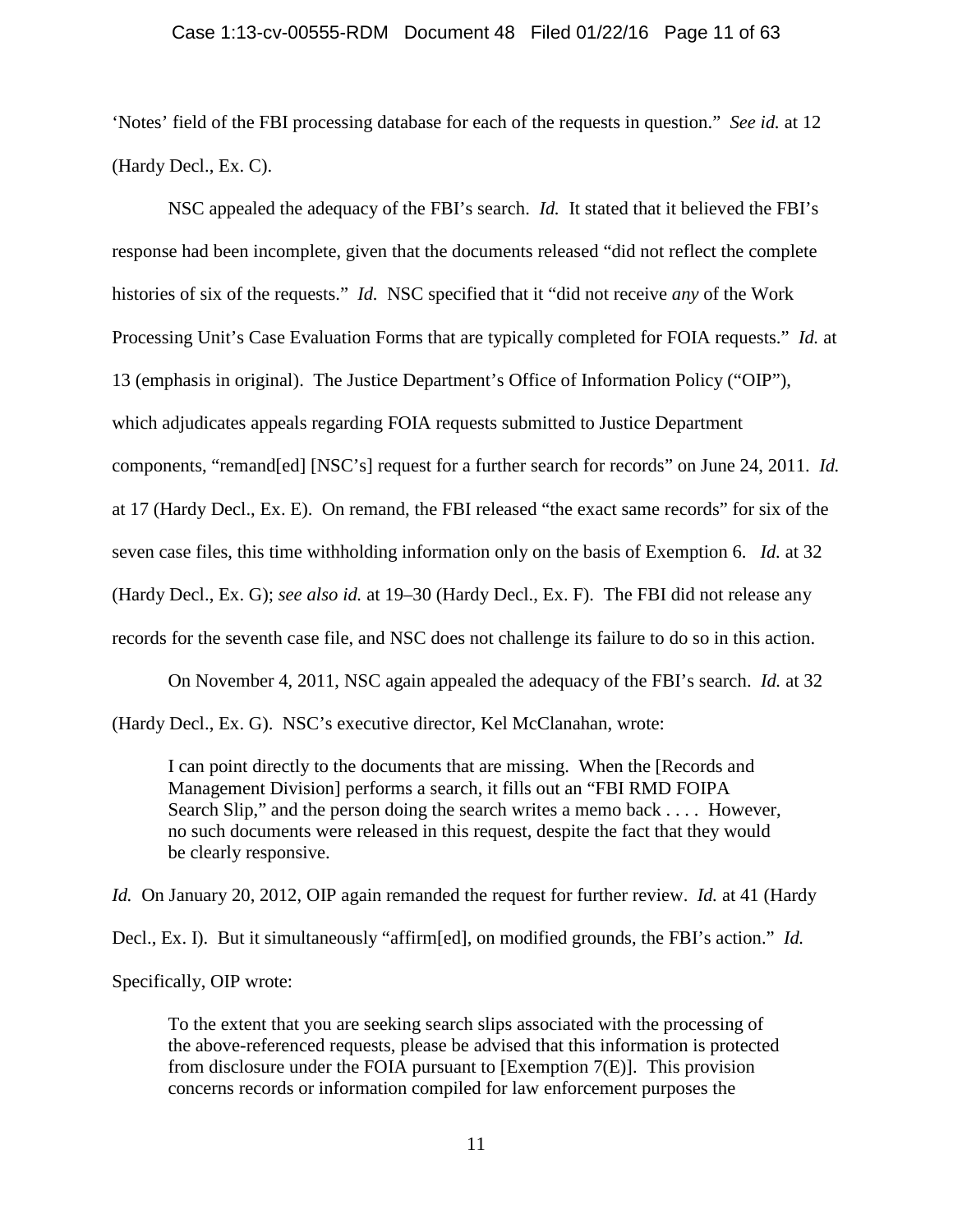release of which would disclose techniques and procedures for law enforcement investigations or prosecutions. Because any such records responsive to your request would be categorically exempt from disclosure, the FBI properly asserted Exemption 7(E) and was not required to conduct a search for such records.

*Id.*

## 2. *NSC's Second Request (No. 1174832-000)*

On October 5, 2011, while it was appealing the FBI's second production of records in its first request, NSC submitted another FOIA request to the FBI. Dkt. 21-4 at 44 (Hardy Decl., Ex. J). NSC sought "all [FBI] records" relating to twelve previous FOIA requests "that contain remarks, comments, notes, explanations, etc.[,] made by FBI personnel or contractors about the processing of these requests." *Id.* at 45. Specifically, NSC explained that it sought "[a]ny and all" of the following documents: "analysts' notes made during the processing of the requests," "pages and fields from [the FBI]'s case tracking system," "records pertaining to the searches performed," "worksheets (including Work Process Unit Case Evaluation Forms) completed by FBI personnel or contractors," and "correspondence referencing the requests." *Id.* None of the twelve previous FOIA requests had been submitted by NSC; each request had been submitted by someone else and had ultimately been the subject of FOIA litigation. *See Id.* at 58 (Hardy Decl., Ex. M).

The FBI replied on October 31, 2011. *Id.* at 52 (Hardy Decl., Ex. L). It released six partially redacted pages, all documenting the FBI's processing of one of the twelve previous FOIA requests. *Id.* at 53. The FBI indicated that the other eleven FOIA requests "pertain[ed] to third parties" and therefore "c[ould ]not be released absent express authorization and consent of the third parties, proof that the subjects . . . [we]re deceased, or a clear demonstration that the public interest in disclosure outweighs the personal privacy interest." *Id.* The subject of the one FOIA request for which the FBI did provide processing records was deceased. *Id.* The FBI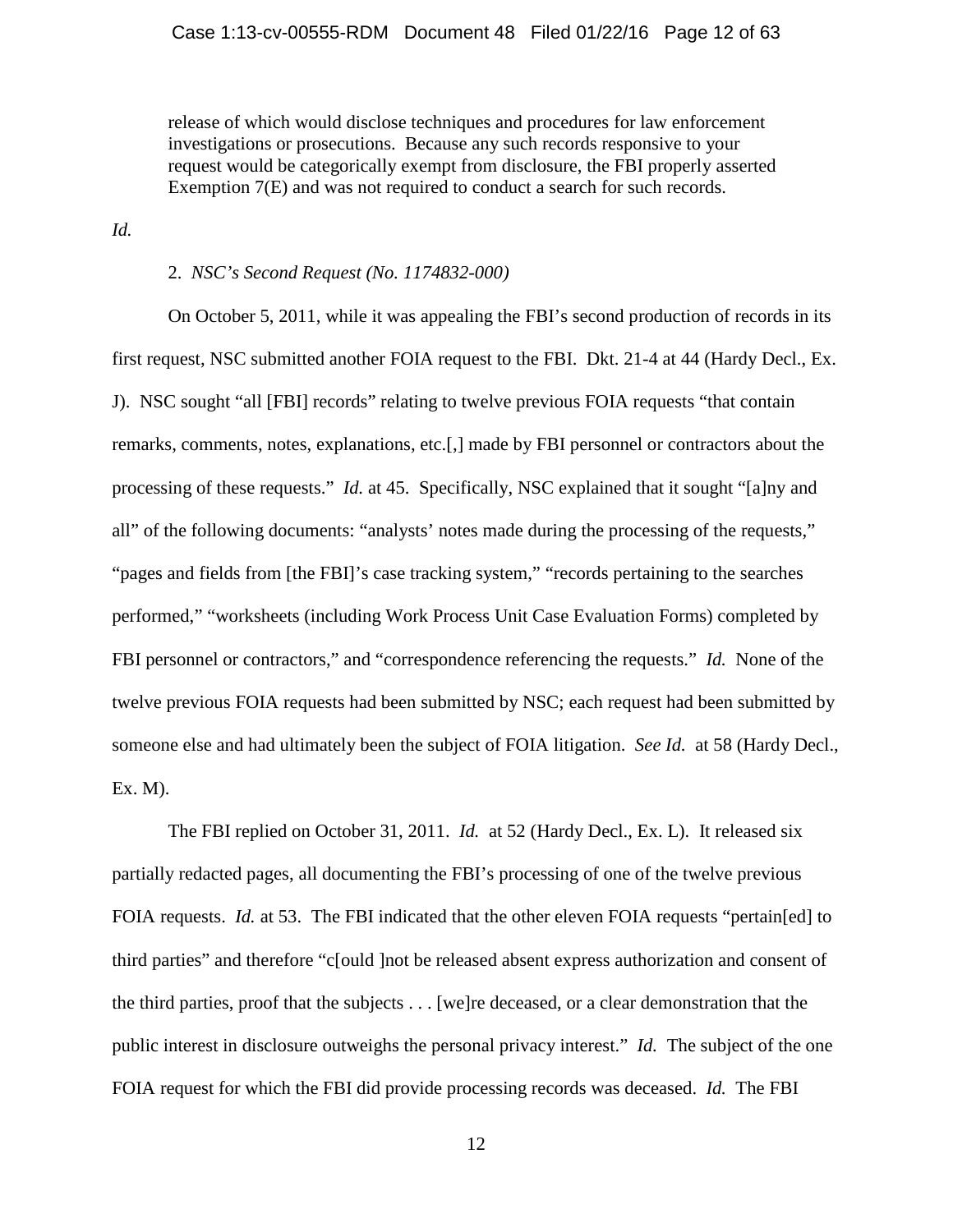#### Case 1:13-cv-00555-RDM Document 48 Filed 01/22/16 Page 13 of 63

explained that disclosure of the records—absent consent, proof of death, or proof that disclosure would be in the public interest—"would be in violation of the Privacy Act." *Id.* The FBI added that the records "may also b[e] exempt from disclosure pursuant to" Exemptions 6 and 7(C). *Id.*

NSC appealed. *Id.* at 56 (Hardy Decl., Ex. M). It argued that the Privacy Act did not apply to a FOIA request, and that the requested records were not exempt under Exemption 6, because "[t]he information in these records is publicly available in the [FBI's declarations] in the court cases which arose from these requests." *Id.* at 58. NSC's request, it explained, was simply "a request for the raw material used in the crafting of those declarations." *Id.* In response, OIP "affirm[ed], on partly modified grounds, the FBI's action on [NSC's] request." *Id.* at 62 (Hardy Decl., Ex. O). It explained that the requested documents were properly withheld because they were exempt under Exemptions 6, 7(C), and 7(E). *Id.*

3. *Stein's First Request (No. 1174507-000)*

 $\overline{a}$ 

Plaintiff Jeff Stein is an "investigative reporter of long standing, specializing in U.S. intelligence, defense, and foreign policy." Dkt. 21-4 at 67 (Hardy Decl., Ex. P). Represented by NSC, he submitted a FOIA request to the FBI on September 28, 2011, seeking "all information pertaining to the searches conducted by the [FBI] which were used, referenced, or relied upon" in the declarations submitted by the FBI in six FOIA actions.<sup>[3](#page-12-0)</sup> *Id.* at 66. The FBI replied on October 4, 2011. *Id.* at 72 (Hardy Decl., Ex. Q). It released no records, relying on the same ground it had cited in denying NSC's similar request for third-party records. *Id.* It stated that,

<span id="page-12-0"></span><sup>3</sup> *Rimmer v. Holder*, No. 10-1106, 2011 WL 4431828 (M.D. Tenn. Sept. 22, 2011), *aff'd*, 700 F.3d 246 (6th Cir. 2012); *Negley v. FBI*, 825 F. Supp. 2d 63 (D.D.C. 2011), *aff'd*, No. 11-5296, 2012 WL 1155734 (D.C. Cir. Mar. 28, 2012); *Marshall v. FBI*, 802 F. Supp. 2d 125 (D.D.C. 2011); *Calle v. FBI*, No. 10-2362, 2011 WL 3820577 (N.D. Tex. Aug. 5, 2011); *Davis v. FBI*, 770 F. Supp. 2d 93 (D.D.C. 2011); *Hodge v. FBI*, 764 F. Supp. 2d 134 (D.D.C. 2011), *aff'd*, 703 F.3d 575 (D.C. Cir. 2013).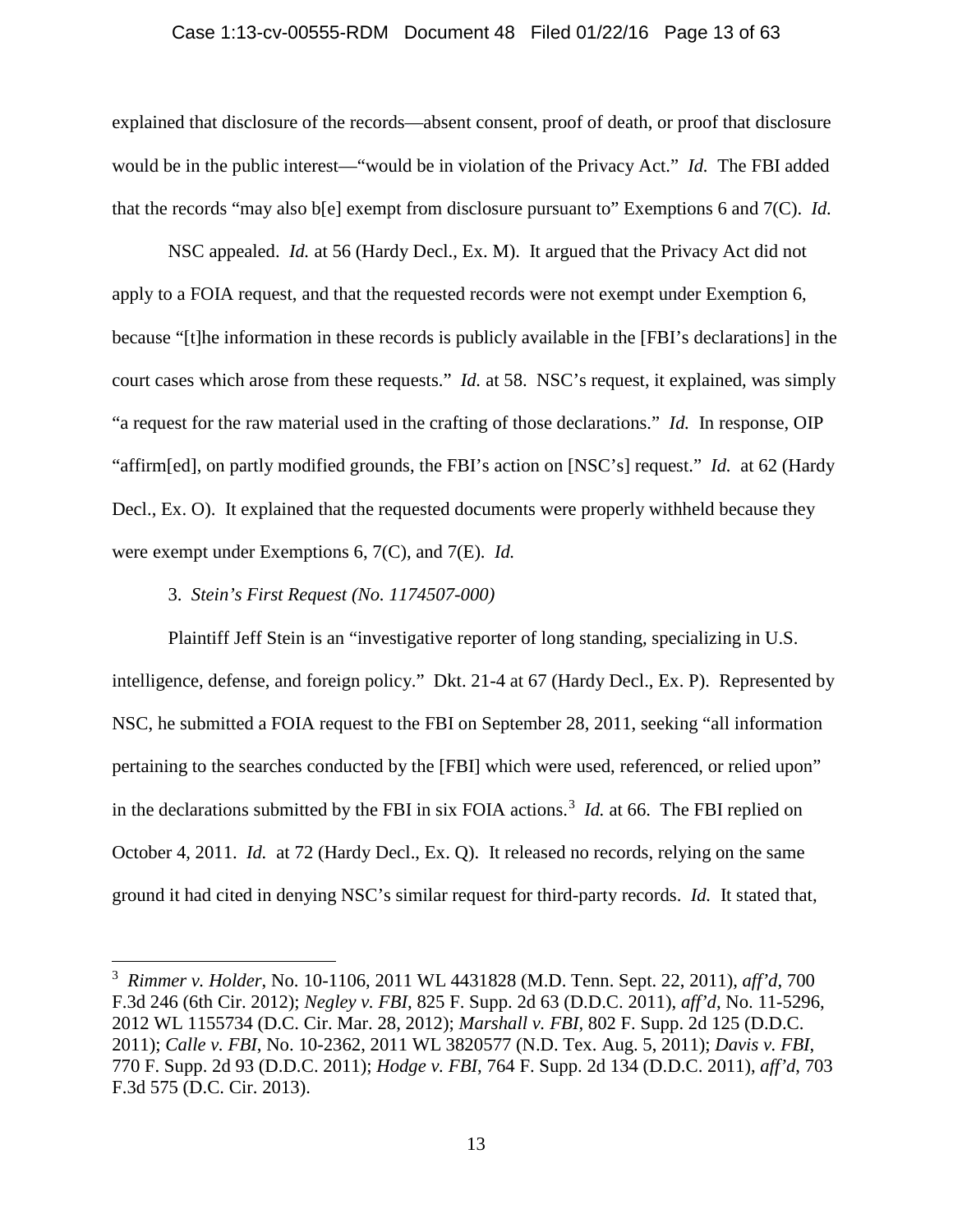## Case 1:13-cv-00555-RDM Document 48 Filed 01/22/16 Page 14 of 63

because the original FOIA requests for which Stein had requested processing documents "pertain[ed] to third parties," they "c[ould ]not be released absent express authorization and consent of the third parties, proof that the subjects . . . [we]re deceased, or a clear demonstration that the public interest in disclosure outweighs the personal privacy interest." *Id.*

Stein appealed on October 6, 2011. *Id.* at 76 (Hardy Decl., Ex. R). As it had in adjudicating NSC's appeal, OIP "affirm[ed], on modified grounds, the FBI's action." *Id.* at 80 (Hardy Decl., Ex. T). It explained that "[t]he FBI properly withheld this information in full because it is protected from disclosure" under Exemption 7(E). *Id.*

4. *Stein's Second Request (No. 1182250-000)*

 $\overline{a}$ 

On November 10, 2011, Stein (again represented by NSC) submitted a second FOIA request to the FBI. Dkt. 21-4 at 83 (Hardy Decl., Ex. U). He requested "all information pertaining to the searches conducted by the [FBI] which was used, referenced, or relied upon" in the declarations submitted by the FBI in two additional FOIA actions.<sup>[4](#page-13-0)</sup> *Id.* The FBI assigned Stein two "request numbers," one corresponding to each action for which Stein had requested documents. *See id.* at 88–89 (Hardy Decl., Ex. V). On May 31, 2012, the FBI responded to the first of the two requests (No. 1182250-000). *Id.* at 91 (Hardy Decl., Ex. W). It stated that it had reviewed 194 pages of documents and released 33 pages with withholdings. *Id.* It justified its withholdings on the basis of Exemptions 1, 6, 7(C), and 7(E). *Id.* Because the cost of producing the documents fell beneath the FBI's regulatory threshold for assessing fees, the FBI provided the documents at no cost. *Id.* at 92.

<span id="page-13-0"></span><sup>4</sup> *McGehee v. U.S. Dep't of Justice*, 800 F. Supp. 2d 220 (D.D.C. 2011); *Rosenfeld v. U.S. Dep't of Justice*, No. 07-3240, 2010 WL 3448517 (N.D. Cal. Sept. 1, 2010).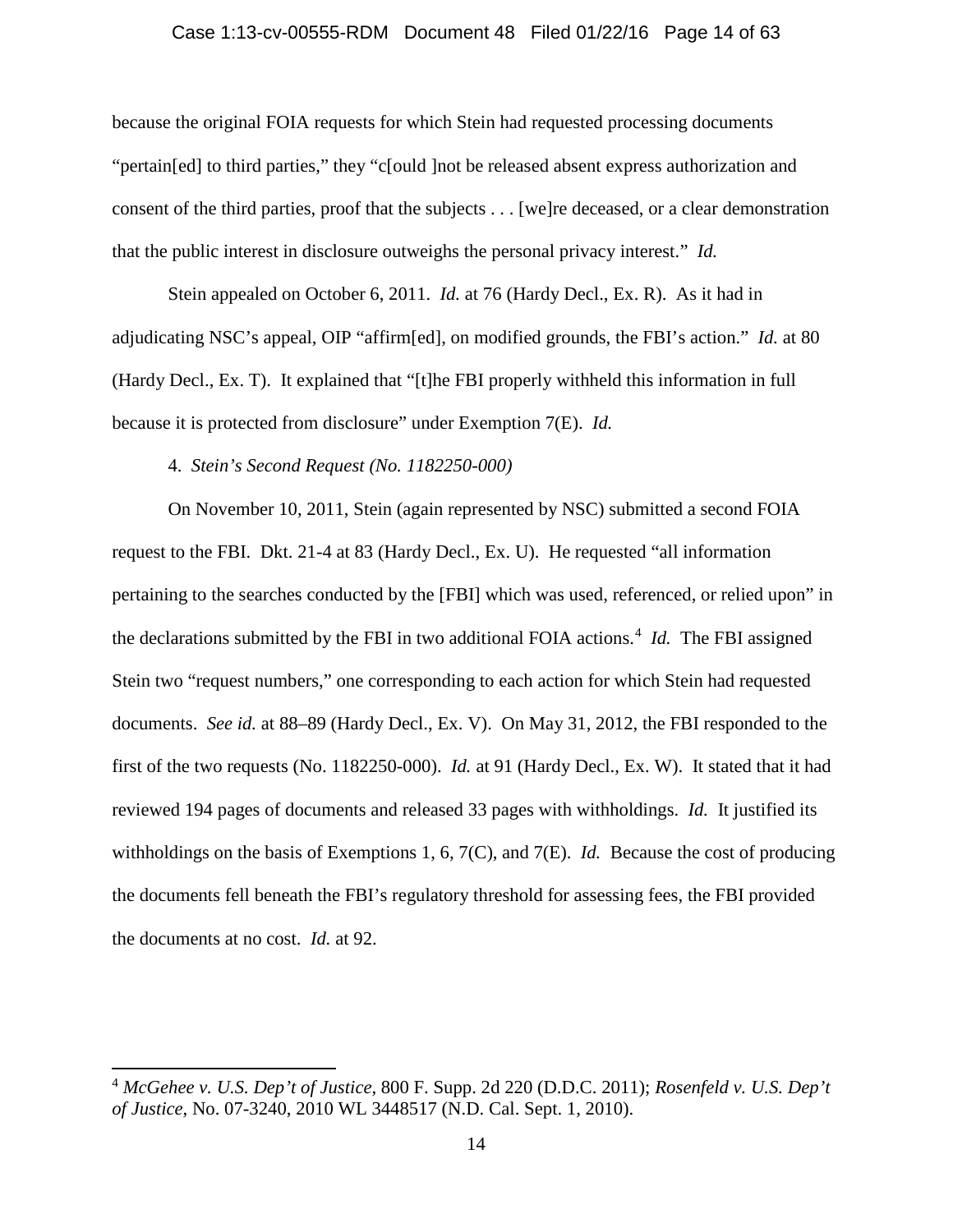## Case 1:13-cv-00555-RDM Document 48 Filed 01/22/16 Page 15 of 63

Stein appealed "all of the FBI's withholdings." *Id.* at 98 (Hardy Decl., Ex. Y). On September 27, 2012, OIP "affirm[ed] the FBI's action." Dkt. 21-5 at 6 (Hardy Decl., Ex. CC). It explained that the FBI's withholdings were appropriate because the information was protected from disclosure under Exemptions 1, 6, 7(C), and 7(E). *Id.* at 6–7.

5*. Stein's Third Request (No. 1182251-000)*

On March 27, 2012, the FBI responded to what it had treated as the second of Stein's two November 2011 requests (No. 1182251-000). Dkt. 21-5 at 11 (Hardy Decl., Ex. EE). It stated that it had located 694 pages potentially responsive to Stein's request. *Id.* But it notified him that he would be required to be a processing fee of either \$59.40, for the cost of duplicating the records, or \$20, for the cost of producing two CDs with the records. *Id.* Stein appealed. Dkt. 21-5 at 13 (Hardy Decl., Ex. FF). He argued that the \$20 estimate was driven solely by the FBI's "blanket policy of placing only 500 pages on a CD (since he is entitled to one CD free of charge)." *Id.* at 14. In response, OIP affirmed the FBI's action, concluding that the fee estimate was reasonable in light of the circumstances. *Id.* at 20 (Hardy Decl., Ex. HH). The FBI ultimately closed Stein's request administratively on the basis of his failure to pay fees. Dkt. 21- 3 at 17 (Hardy Decl. ¶ 61).

## 6*. Truthout's Request (No. 1196979-000)*

Plaintiff Truthout.org ("Truthout") is "an online news publication that publishes news and commentary." Dkt. 21-5 at 22 (Hardy Decl., Ex. II). On January 24, 2012, Truthout's deputy managing editor, Jason Leopold, submitted a FOIA request on Truthout's behalf for "the FBI FOIA analyst processing notes related to" an earlier FOIA request that he had submitted. *Id.* Specifically, Leopold requested "copies of all FBI records" related to the earlier request "that contain remarks, comments, notes, explanations, etc.[,] made by FBI personnel or contractors."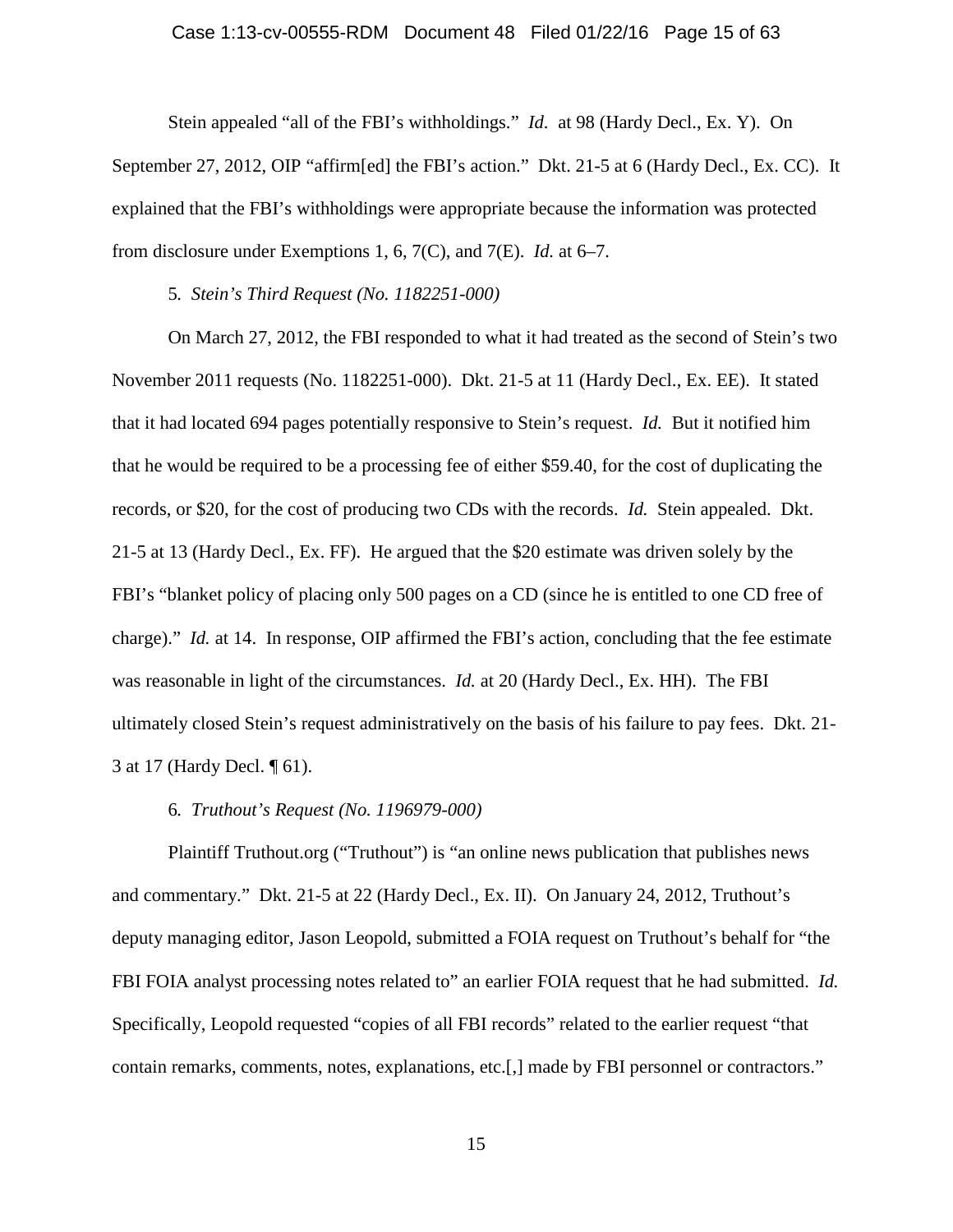## Case 1:13-cv-00555-RDM Document 48 Filed 01/22/16 Page 16 of 63

*Id.* The FBI replied on August 17, 2012. *Id.* at 36 (Hardy Decl., Ex. KK). It stated that "[t]he material [Truthout] requested [was] located in a file which is exempt from disclosure" pursuant to Exemption 5. *Id.* FBI official David Hardy explained:

In applying this exemption, I have determined that the records responsive to your request are predecisional records; that there is a pending agency decision relevant to these responsive records; and that release of the information contained in these responsive records could reasonably be expected to interfere with that decision.

*Id.*

Truthout, now represented by NSC, appealed. *Id.* at 41 (Hardy Decl., Ex. LL). OIP failed to respond to the appeal within the 20-day statutory deadline, 5 U.S.C. § 552(a)(6)(A)(ii), and Truthout filed suit. On March 7, 2013, OIP closed Truthout's appeal administratively on the ground that it was now before this Court. Dkt. 21-5 at 45 (Hardy Decl., Ex. NN).

7*. Shapiro's Request*

Plaintiff Ryan Noah Shapiro is a doctoral candidate at the Massachusetts Institute of Technology who studies "the history, theory, and practice of the Freedom of Information and Privacy Acts." Dkt. 21-5 at 53–54 (Hardy Decl., Ex. OO). On February 10, 2012, Shapiro submitted a FOIA request to the FBI seeking "any and all records associated with the administrative case files for" 71 separate FOIA requests that he had previously submitted to the FBI. *Id.* at 47–49. He noted that his request "specifically include[d], but [was] not limited to, any and all search slips, administrative processing notes, and case evaluation forms (even if the case evaluation forms are located in the FOIA specialists' personnel files)." *Id.* at 47. The FBI failed to respond within the 20-day statutory deadline, 5 U.S.C. § 552(a)(6)(A)(i), and Shapiro filed this suit rather than appeal.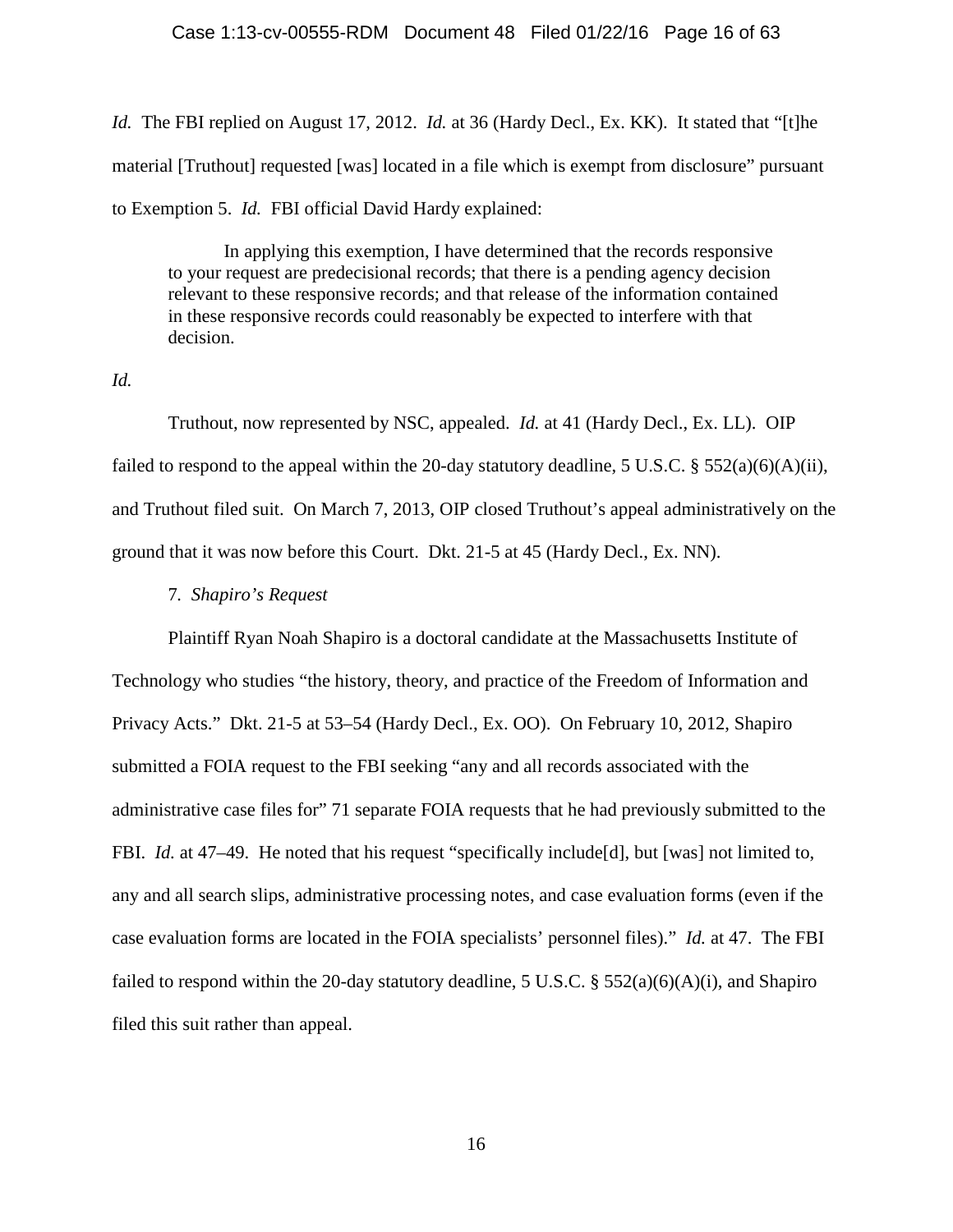# Case 1:13-cv-00555-RDM Document 48 Filed 01/22/16 Page 17 of 63

The FBI replied on April 29, 2013. *Id.* at 69 (Hardy Decl., Ex. QQ). It released no records. *Id.* It explained that "[t]he material [Shapiro] requested contain[ed] information derived from one or more investigative file(s) and [was] being withheld pursuant to" Exemption 7(E). *Id.* It sent Shapiro a second letter on December 13, 2013, about the case evaluation forms he had requested. *Id.* at 72 (Hardy Decl., Ex. RR). The FBI explained that it had located "approximately 19 case evaluation forms" responsive to his request, but that it was withholding them in full under Exemptions 2 and 6. *Id.* Because this suit was already pending, Shapiro did not appeal.

## **D. Procedural History**

NSC, Stein, Truthout, and Shapiro originally brought suit in November 2012 to challenge the FBI's responses to these FOIA requests and several others. *See* Complaint (Dkt. 1), *Shapiro v. U.S. Dep't of Justice*, 969 F. Supp. 2d 18 (D.D.C. 2013) (No. 12-1883). As originally filed, Plaintiffs' action "involve<sup>[d]</sup> thirteen claims brought by four separate plaintiffs . . . regarding twenty separate" requests under FOIA and the Privacy Act. *Shapiro*, No. 12-1883, slip op. at 1 (D.D.C. April 17, 2013) (Dkt. 28). Accordingly, on April 17, 2013, the Court granted the Department of Justice's motion to sever the claims, retaining one fully briefed claim and ordering the remaining counts of the plaintiffs' complaint dismissed unless they were "refiled in appropriate separate actions." *Id.*, slip op. at 7.

One week later, plaintiffs refiled five of the severed claims in a new complaint, thereby initiating this action. Dkt. 1. The Court issued an order directing the plaintiffs to show cause why the first four counts of the complaint should not be severed or dismissed. Dkt. 8. The case was then reassigned to another judge, who discharged the order to show cause on September 19, 2013, concluding that "the interest of judicial economy weigh[ed] against severance." *Shapiro v.*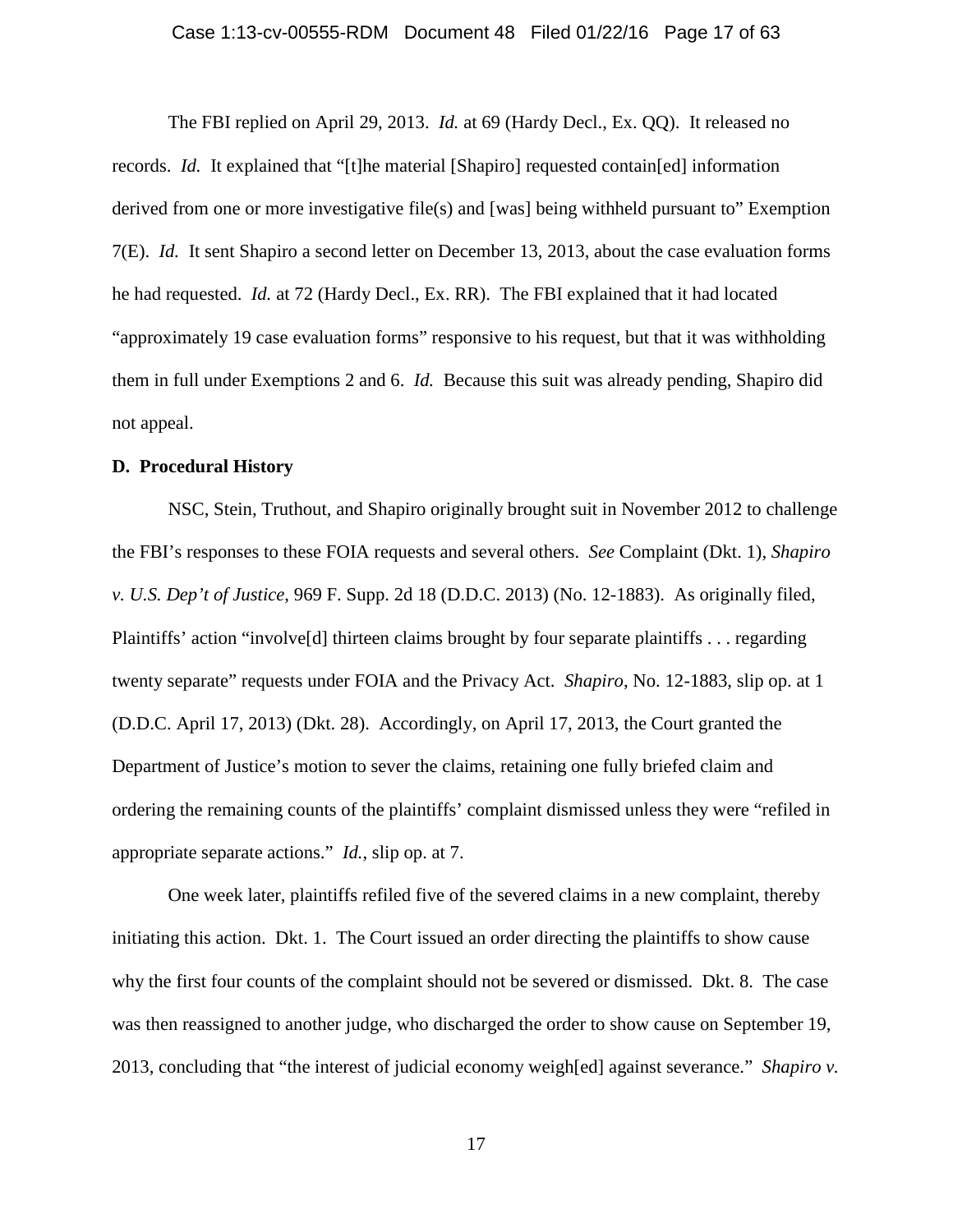*Dep't of Justice*, No. 13-555, 2013 WL 5287615, at \*1 (D.D.C. Sept. 19, 2013). Specifically, the Court explained, "the government does not contest that the FBI's search slip policy is implicated in each of Counts One through Four, and it appears that legal questions relating to that alleged policy are likely to predominate over other issues in the case." *Id.* The case was again reassigned in November 2014.

The matter is now before the Court on the parties' cross-motions for summary judgment. Dkts. 21, 28.

## **II. LEGAL STANDARD**

FOIA cases are typically resolved on motions for summary judgment under Federal Rule of Civil Procedure 56. *See, e.g.*, *Beltranena v. U.S. Dep't of State*, 821 F. Supp. 2d 167, 175 (D.D.C. 2011). To prevail on a summary judgment motion, the moving party must demonstrate that there are no genuine issues of material fact and that he or she is entitled to judgment as a matter of law. Fed. R. Civ. P. 56(a); *Celotex Corp. v. Catrett*, 477 U.S. 317, 325 (1986). In a FOIA action, the agency may meet its burden by submitting "relatively detailed and nonconclusory" affidavits or declarations, *SafeCard Servs., Inc. v. SEC*, 926 F.2d 1197, 1200 (D.C. Cir. 1991) (quotation marks and citation omitted), and an index of the information withheld, *Vaughn v. Rosen*, 484 F.2d 820, 827–28 (D.C. Cir. 1973); *Summers v. Dep't of Justice*, 140 F.3d 1077, 1080 (D.C. Cir. 1998). An agency "is entitled to summary judgment if no material facts are in dispute and if it demonstrates 'that each document that falls within the class requested either has been produced . . . or is wholly exempt from the [FOIA's] section requirements." *Students Against Genocide v. U.S. Dep't of State*, 257 F.3d 828, 833 (D.C. Cir. 2001) (quoting *Goland v. CIA*, 607 F.2d 339, 352 (D.C. Cir. 1978)). The Court reviews the agency's decision *de novo*, and the agency bears the burden of sustaining its action. 5 U.S.C. § 552(a)(4)(B).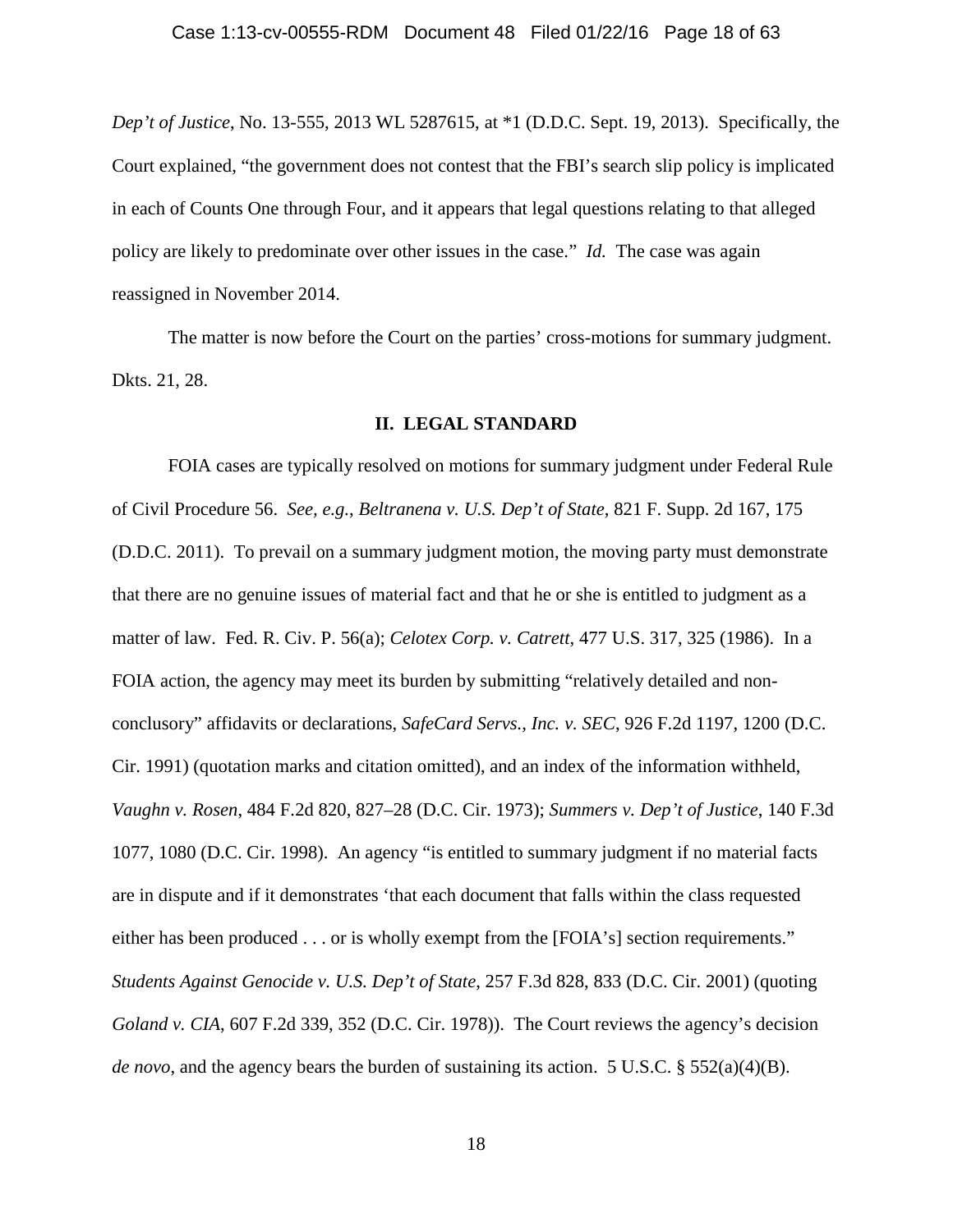### **III. DISCUSSION**

Plaintiffs challenge the FBI's decision to withhold the processing records that are at the heart of this action—search slips, FDPS case processing notes, and case evaluation forms—as inconsistent with FOIA's "general philosophy of full agency disclosure." *Dep't of Defense*, 510 U.S. at 494. They argue that the FBI's withholdings cannot be sustained, either as a categorical matter or on a case-by-case basis. The FBI defends its withholdings on multiple grounds. It argues that all search slips and processing notes generated in the past 25 years in response to FOIA requests directed at investigative files are protected from disclosure under Exemption 7(E) and that the case evaluation forms are, in general, protected under Exemptions 2 and 6. The FBI also argues that it properly withheld records from NSC and Stein because their requests were for information about third parties and that it properly withheld records from Truthout because its request implicated an ongoing investigation. It finally argues that, considered individually, each of the withholdings in the records it provided in response to Stein's second request was justified; that its searches in response to NSC's first request for records and Stein's second request were adequate; and that it properly denied Stein's third request on the basis of his failure to pay fees.

The Court first considers the two categorical policies that the FBI concedes it has adopted in responding to FOIA requests for case processing notes: (1) the withholding of search slips and FDPS case processing notes under Exemption 7(E), and (2) the withholding of case evaluation forms under Exemptions 2 and 6. The Court then considers the remaining issues plaintiff-byplaintiff and request-by-request.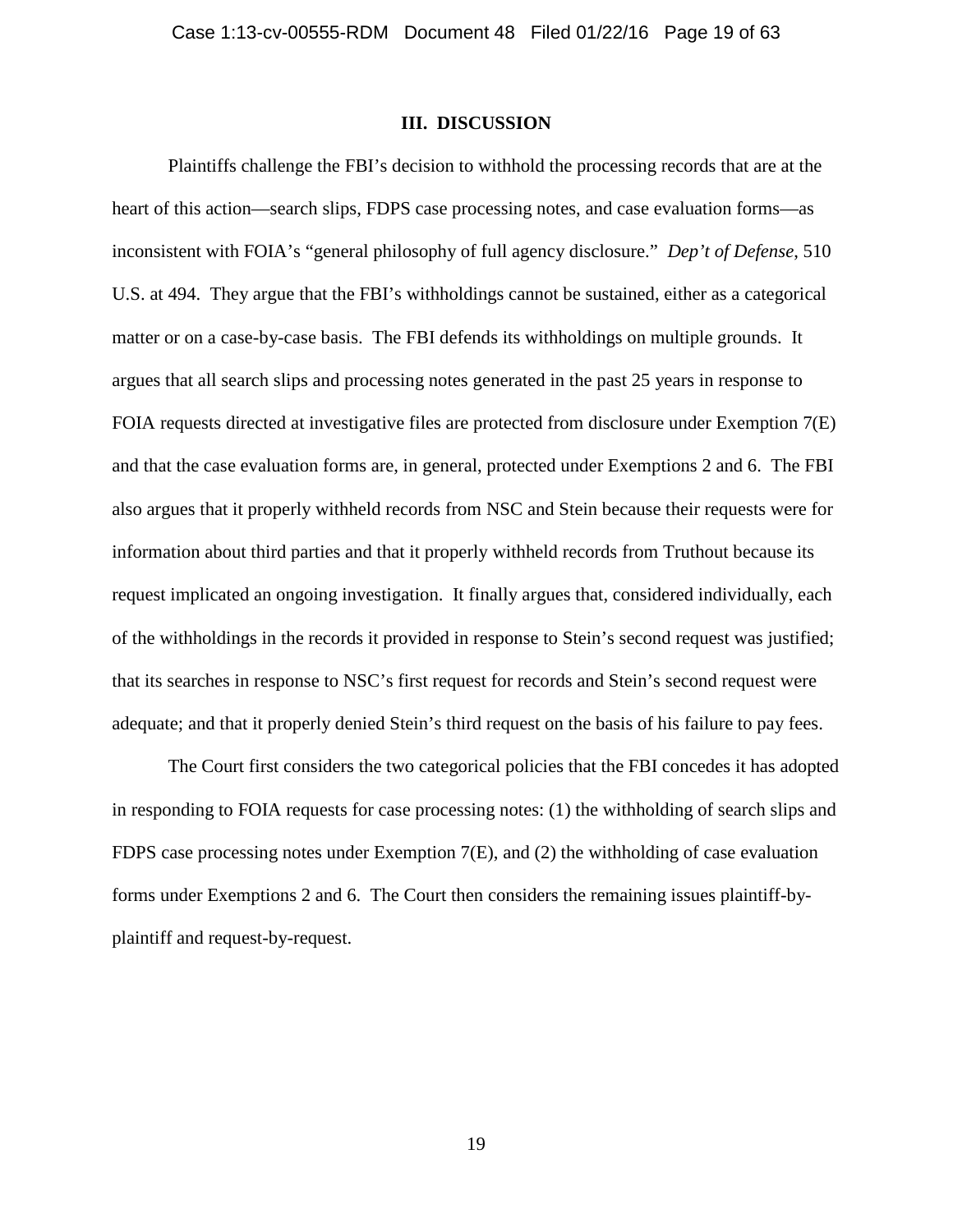# **A. Categorical Policies**

l

The plaintiffs challenge the FBI's policies of categorically withholding documents associated with its processing of FOIA requests.<sup>[5](#page-19-0)</sup> The FBI concedes that it has adopted two such policies: it has adopted a policy of "deny[ing] access to processing records related to FOIA/Privacy Act requests related to criminal investigative, national security, counterintelligence, or foreign intelligence information pursuant to Exemption 7(E)," Dkt. 21-3 at 25 (Hardy Decl. ¶ 75); and a policy of denying access to case evaluation forms pursuant to Exemptions 2 and 6, Dkt. 31 at 14. It relied on these categorical policies in withholding documents from NSC, Stein, and Shapiro. *See* Dkt. 21-4 at 41 (Hardy Decl., Ex. I); *id.* at 62 (Hardy Decl., Ex. O); *id.* at 80 (Hardy Decl., Ex. T); Dkt. 21-5 at 69 (Hardy Decl., Ex. QQ); *id.* at 72 (Hardy Decl., Ex. RR). Although the FBI did not deny Truthout's request on either of these bases, it now justifies its denial of Truthout's request in part on the basis of the first of these policies. *See* Dkt. 21-3 at 23–25 (Hardy Decl. ¶¶ 72–75).[6](#page-19-1)

<span id="page-19-0"></span> $<sup>5</sup>$  The plaintiffs initially charged the FBI with issuing a so-called "no number, no list" response:</sup> that is, a response that "acknowledges the existence of documents responsive to the request, but neither numbers nor identifies them by title or description." *New York Times Co. v. U.S. Dep't of Justice*, 756 F.3d 100, 105 (2d Cir. 2014); *see also Nat'l Sec. Counselors v. CIA*, 898 F. Supp. 2d 233, 284 (D.D.C. 2012). Before this Court, the FBI has "clarif[ied]" the number of records that it withheld. *See* Dkt. 31 at 13–14; Dkt. 31-1 at 11 (Second Hardy Decl. ¶ 25).

<span id="page-19-1"></span><sup>&</sup>lt;sup>6</sup> The agency bears the burden of identifying "the specific statutory exemption relied upon" in withholding records and must "demonstrate that the exemption applies to the documents in question." *Jordan v. U.S. Dep't of Justice*, 591 F.2d 753, 779 (D.C. Cir. 1978) (en banc). Although the FBI did not rely on its categorical policies in denying Truthout's request at the administrative level, the D.C. Circuit has long implied that an agency may invoke a FOIA exemption for the first time before the district court—but not "for the first time in the appellate court." *Id*.; *see also Maydak v. Dep't of Justice*, 218 F.3d 760, 764 (D.C. Cir. 2000) (explaining that an agency "must assert all exemptions at the same time, in the original district court proceedings"). In any event, because this Court concludes that the FOIA exemptions that the FBI raised for the first time here in responding to Truthout's request do not support the FBI's withholdings, *see infra* pp. 21–32, the FBI's failure to assert these exemptions at the administrative level is inconsequential.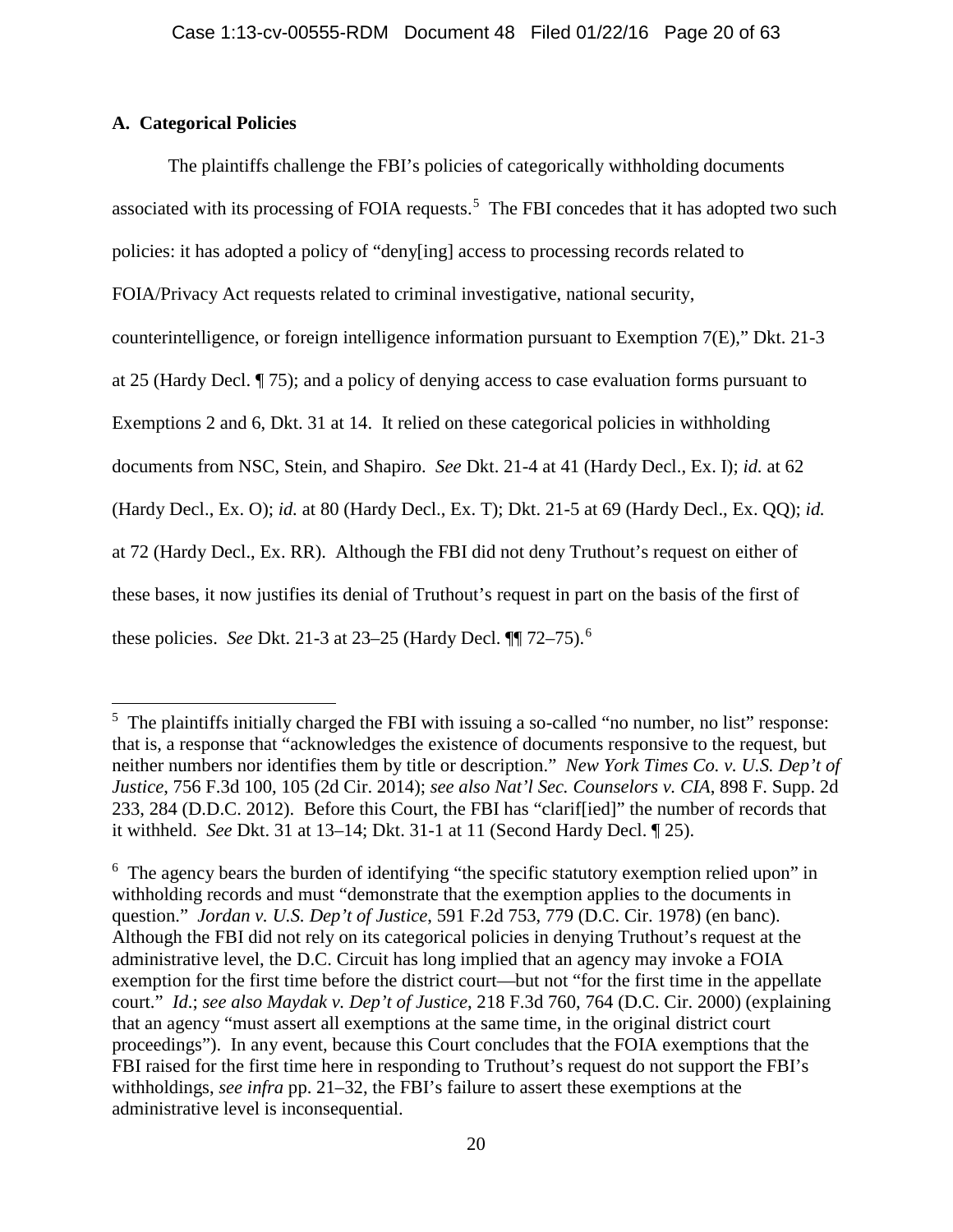The Court addresses each of these policies in turn.

## 1. *Withholding of Search Slips and Processing Notes*

Plaintiffs contend that the FBI has unlawfully withheld both search slips and FDPS case processing notes on the basis of Exemption  $7(E)$ . Exemption  $7(E)$  permits an agency to withhold "records or information compiled for law enforcement purposes" if the production of such records "would disclose techniques and procedures for law enforcement investigations or prosecutions, or would disclose guidelines for law enforcement investigations or prosecutions if such disclosure could reasonably be expected to risk circumvention of the law." *See* 5 U.S.C. § 552(b)(7)(E). Agencies "must meet the threshold requirements of Exemption 7"—primarily the requirement that the records were "compiled for law enforcement purposes"—"before they may withhold requested documents on the basis of any of its subparts." *Pratt v. Webster*, 673 F.2d 408, 416 (D.C. Cir. 1982); *see also Pub. Employees for Envtl. Responsibility v. U.S. Section, Int'l Boundary & Water Comm'n, U.S.-Mexico* ("*PEER*"), 740 F.3d 195, 202 (D.C. Cir. 2014).

The FBI characterizes its nondisclosure policy as arising under Exemption 7(E), but the basis for the policy is somewhat more complex. As the Hardy Declaration explains, the search slips and processing notes sought by the plaintiffs and other requesters "contain specific, detailed information about the existence, extent, and nature of the FBI's interest in an individual." Dkt. 21-3 at 23 (Hardy Decl. ¶ 73). The search slips and notes, the FBI explains, may refer to files on individuals that would be exempt from withholding under a specific FOIA exemption, and that in fact were withheld from the original requester. *Id.* (Hardy Decl. ¶ 72). But, more importantly, they may also contain references to files that are *excludable* under FOIA—that is, files whose very existence the FBI is permitted to deny. *Id.* (Hardy Decl. ¶ 73); *see* 5 U.S.C. § 552(c).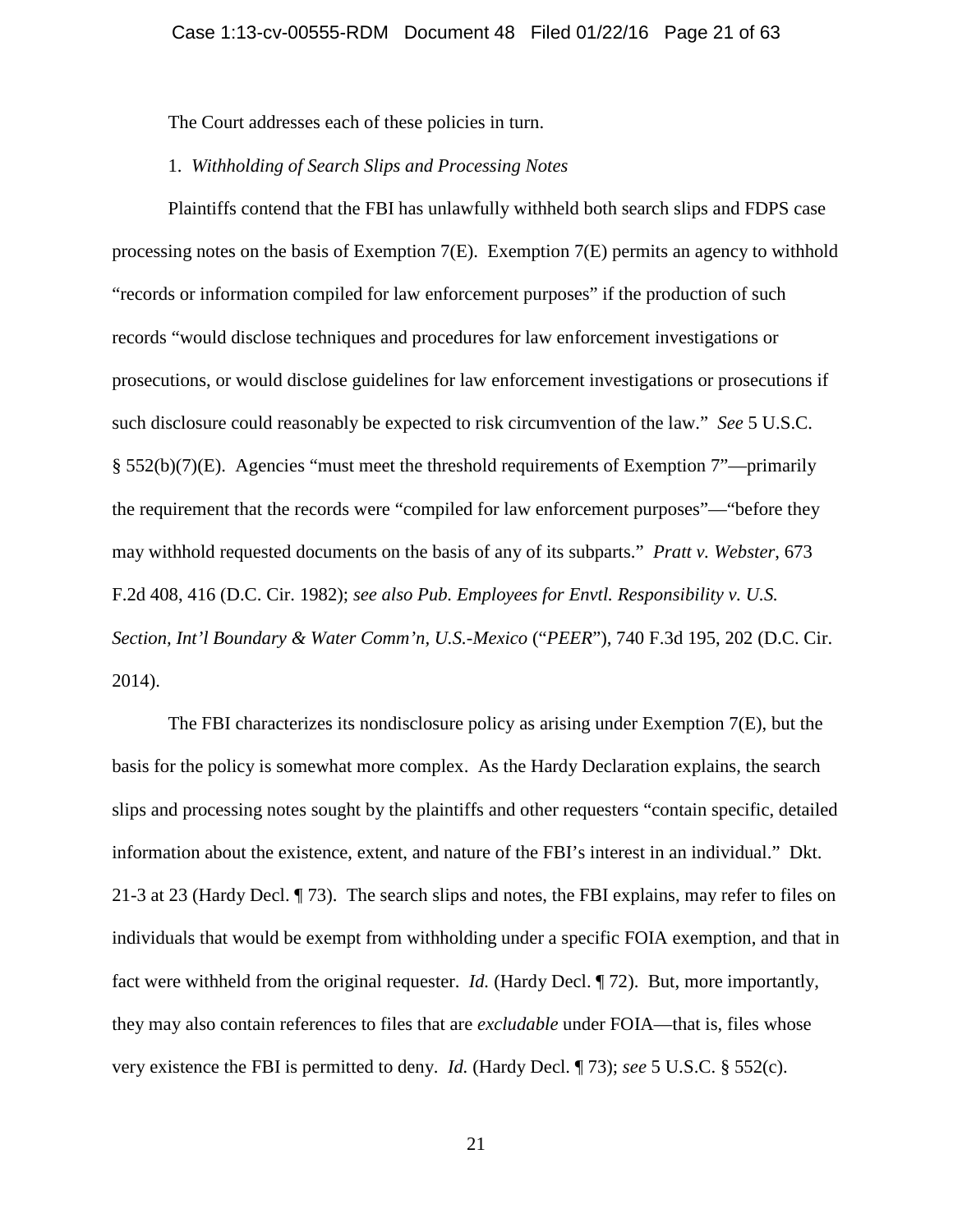#### Case 1:13-cv-00555-RDM Document 48 Filed 01/22/16 Page 22 of 63

Indeed, the FBI points out, the search slips may contain references to files that *were excluded* from its response to the original requester—that is, files that the FBI told the requester did not exist. Requests for search slips therefore put the FBI in a difficult position. The FBI cannot plausibly deny that the search slip exists—because search slips are created as a matter of course in responding to FOIA requests—but it argues that it also cannot release the search slip, as the search slip would reveal the existence of the file that the FBI told the requester did not exist. And, for similar reasons, the FBI cannot release a redacted version of the search slip; even if the redaction would tell the requester nothing about the underlying file, the FBI argues, the existence of the redaction would "tip off" the requester that *some* file existed, contradicting the FBI's prior assertion that no responsive records existed. Likewise, the FBI argues that it cannot withhold the entire search slip under one of the exemptions, because the withholding itself would 'tip off' the requester that the search slip must refer to a file that he or she had previously been told did not exist.

The FBI highlights the dilemma it faces with the following hypothetical. "[A]ssume that a requester sought processing records for 50 different FOIA requests, 49 of which contained no excludable information but one of which reflected an on-going investigation subject to exclusion under 5 U.S.C. §  $552(c)(1)$ ." Dkt. 21-3 at 25 (Hardy Decl. ¶ 74). "If the FBI released the administrative processing records for the 49 requests but denied access to (or issued a 'no records' response) in response to the remaining request, this could signal the existence and use of an exclusion by the FBI." *Id.* Accordingly, the FBI explains, *any* response that it might make to a request for a search slip that documents the existence of excluded files would "allow subjects to circumvent the law by placing them on notice that they are the subject of an ongoing investigation about which they were previously unaware; by confirming or compromising the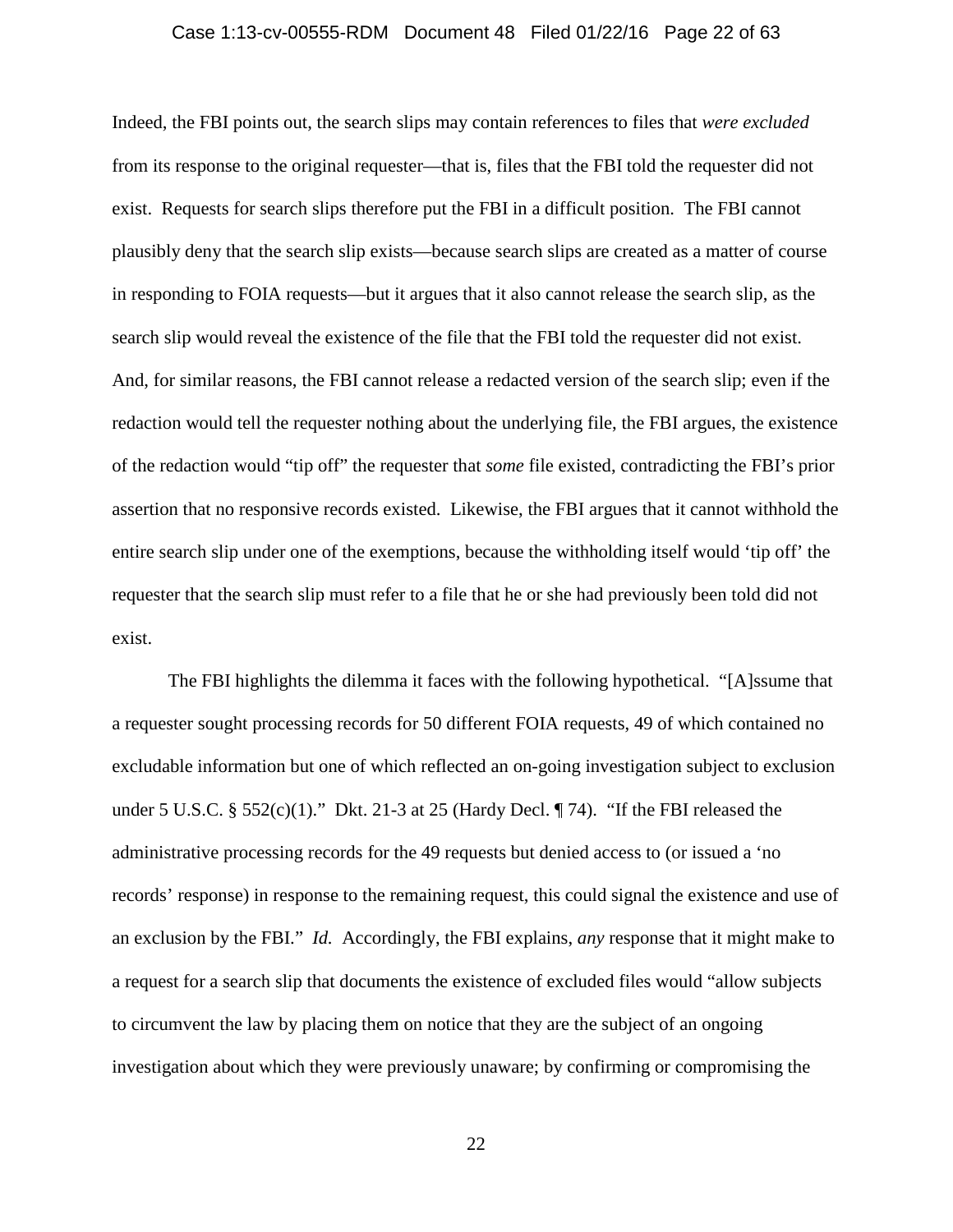## Case 1:13-cv-00555-RDM Document 48 Filed 01/22/16 Page 23 of 63

informant status of individuals; or by alerting of the existence of classified investigations related to the subject." *Id.* The FBI argues that the only option available to it is to withhold all search slips and processing notes that it has created in responding to FOIA requests for investigative files in the last 25 years. *Id.* (Hardy Decl. ¶ 75); *see also* Dkt. 31-1 at 9 (Second Hardy Decl.  $\P$  20).

The Court does not doubt that the problem the FBI describes is a serious one. Congress specifically authorized law enforcement agencies to treat certain records as "not subject to the requirements of FOIA. 5 U.S.C.  $\S 552(c)(1)-(3)$ . Responding to requests for search slips and processing notes might undermine the FBI's ability to exercise that authority by enabling sophisticated requesters to infer the existence of those records. The question before the Court, however, is not the existence or the gravity of the problem facing the FBI, but whether the solution the FBI has adopted is consistent with FOIA. Although the question is a difficult one, the Court concludes that the FBI's proposed reading of the statute cannot be squared with its text or the governing precedent.

First, although the FBI argues that its policy is necessary to protect its ability to exercise the FOIA exclusions, it does not maintain that the exclusions themselves authorize its policy of withholding processing records. Dkt. 31 at 20. Nor could it. The first exclusion applies only to records subject to Exemption 7(A) (*i.e*., records "compiled for law enforcement purposes," the disclosure of which "could reasonably be expected to interfere with enforcement proceedings," 5 U.S.C. § 552(b)(7)(A)), and it applies only in a criminal investigation if "there is reason to believe that (i) the subject of the investigation or proceeding is not aware of its pendency, and (ii) disclosure of the existence of the records could reasonably be expected to interfere with enforcement proceedings," *id.* § 552(c)(1). The second exclusion applies only to "informant"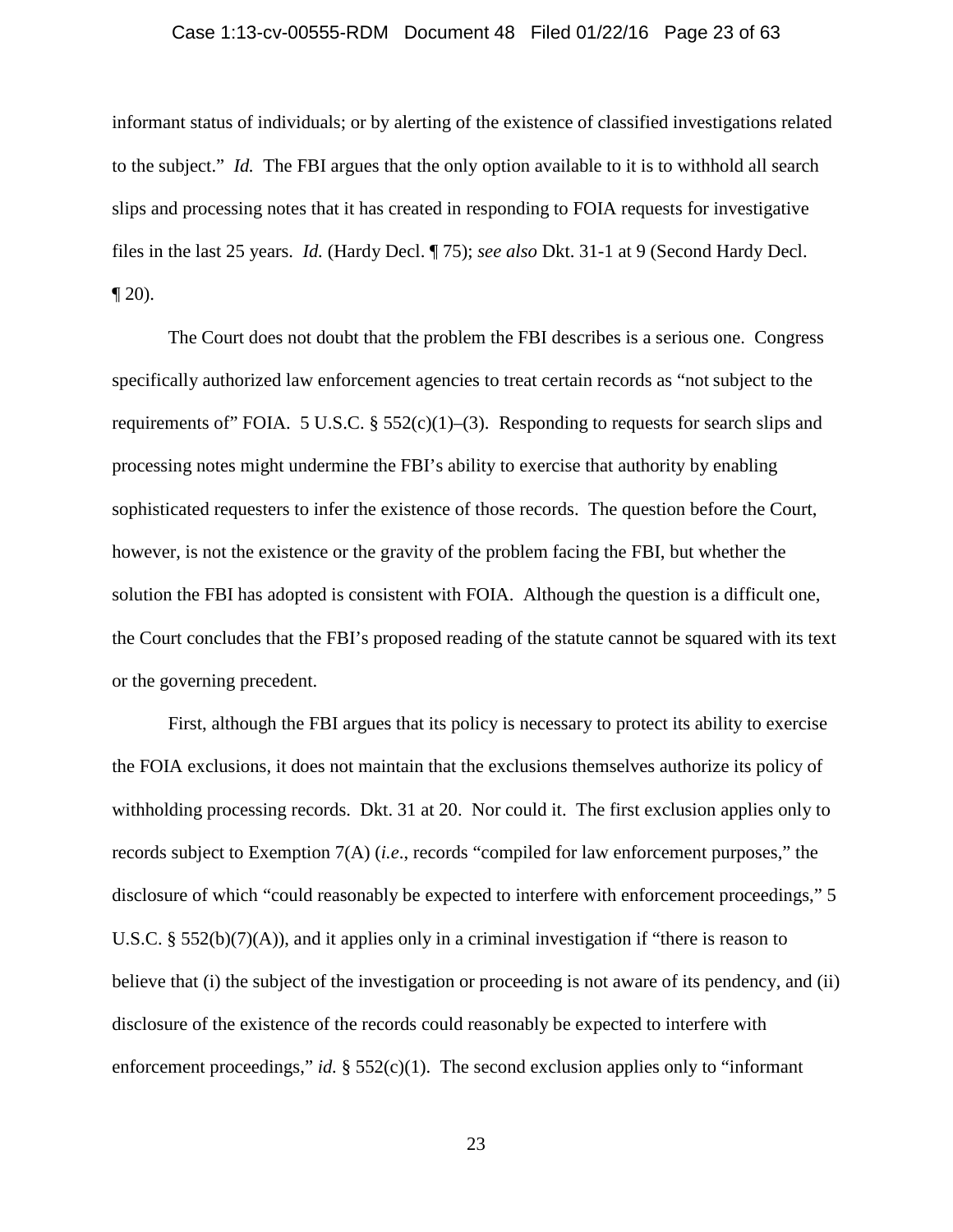# Case 1:13-cv-00555-RDM Document 48 Filed 01/22/16 Page 24 of 63

records maintained by a criminal law enforcement agency under an informant's name or personal identifier," and only unless and until "the informant's status as an informant has been officially confirmed." *Id.*  $\S 552(c)(2)$ . The final exclusion applies only to classified FBI records "pertaining to foreign intelligence or counterintelligence, or international terrorism," and it applies only "as long as the existence of the records remains classified information." *Id.*  $§$  552(c)(3). These narrowly defined exclusions relate to sensitive matters of law enforcement and national security. They have nothing to do with the day-to-day administration of FOIA itself.

To be sure, a particular search slip might, on a rare occasion, replicate excludable records and thus also fall within one of the FOIA exclusions, in full or in part. *Cf. Abramson*, 456 U.S. at 625 (construing Exemption 7 "to protect that part of an otherwise non-exempt compilation which essentially reproduces and is substantially the equivalent of all or part of an earlier record made for law enforcement uses"). But the overwhelming majority of FBI processing documents are not excludable under any reasonable construction of Section 552(c). As the FBI acknowledges, the Section 552(c) exclusions are rarely applicable in principle and are even more rarely applied in practice. In the words of the Justice Department's own guide to FOIA, the exclusions are "a novel mechanism for protecting certain especially sensitive law enforcement matters," and are employed only in "exceptional circumstances." U.S. Dep't of Justice, *Guide to the Freedom of Information Act: Exclusions* 1 (last updated Mar. 5, 2014), http://1.usa.gov/1S9kIZF. In the most recent fiscal year, the Justice Department invoked an exclusion only 145 times—or in 0.23% of the over 60,000 requests that it processed. *See* U.S.

Dep't of Justice, *2015 Chief FOIA Officer Report* 26–28 (Mar. 2015), http://1.usa.gov/1JoJunf.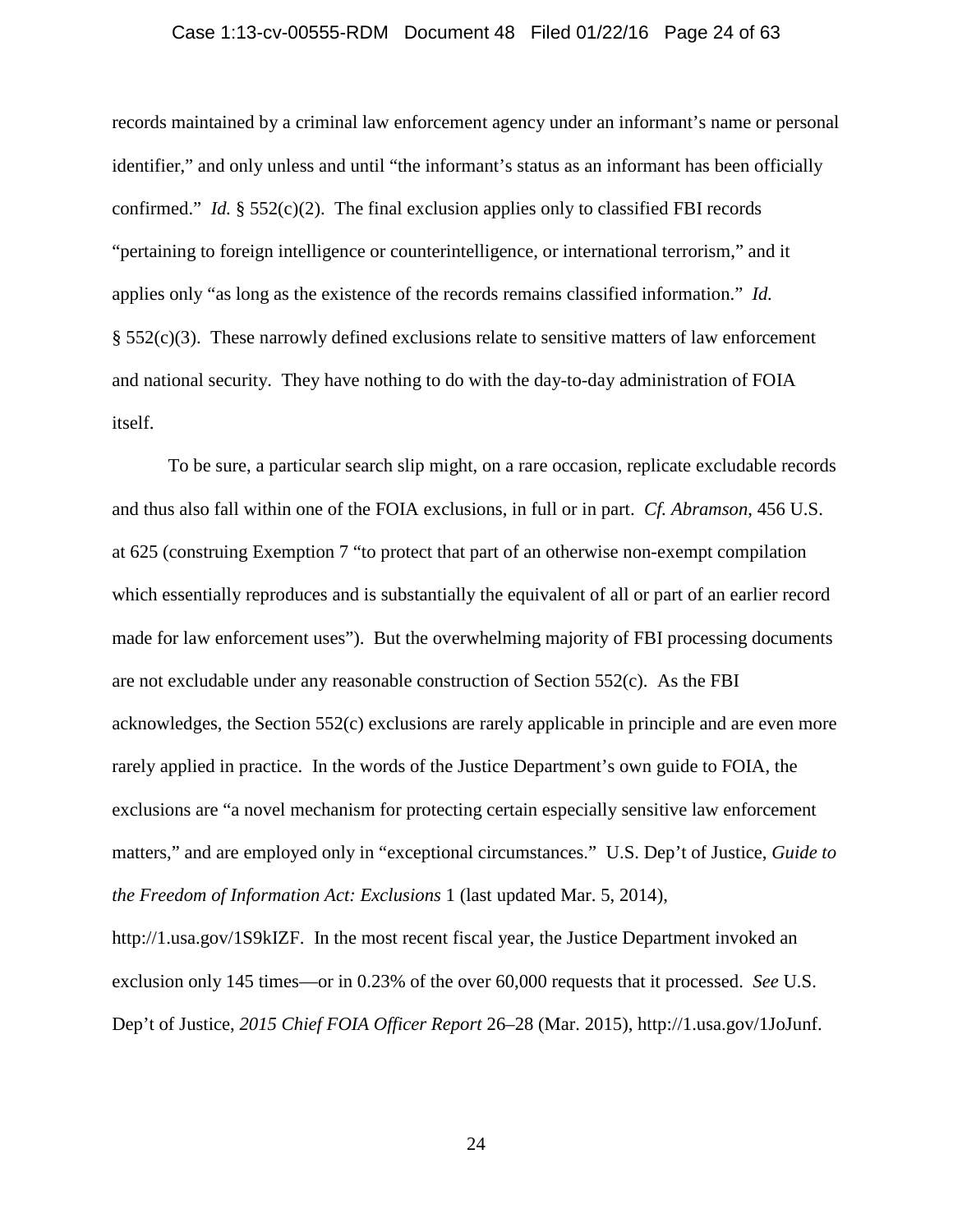#### Case 1:13-cv-00555-RDM Document 48 Filed 01/22/16 Page 25 of 63

The FBI's sweeping policy of withholding all search slips for investigative records, as a result, cannot be justified based on the plain terms of Section 552(c).

Second, although the FBI characterizes its policy as arising under Exemption 7(E) rather than directly under Section 552(c), that exemption does not authorize the policy either. As a threshold matter, Exemption 7 can be invoked only to withhold "records or information compiled for law enforcement purposes." 5 U.S.C. § 552(b)(7); *see also PEER*, 740 F.3d at 202. The search slips are not themselves "records . . . compiled for law enforcement purposes"; they are records compiled for the purpose of responding to FOIA requests. *See* Dkt. 21-3 at 23 (Hardy Decl. ¶ 72) (explaining that search slips and FDPS case notes "are employee-generated notations located within the FBI's processing system used to document the action taken on FOIA/Privacy Act requests received by the FBI"). The FBI acknowledges as much, arguing only that "the underlying FBI CRS records" that are referenced and recompiled in the search slips were "compiled for a law enforcement purpose." *Id.* at 21–22 (Hardy Decl. ¶ 70). But the FBI is not seeking to withhold specific law enforcement information compiled in the search slips on the basis of Exemption 7(E); it is seeking to withhold *all* of the search slips in their *entirety* on the basis of Exemption 7(E).

Under well-established law, "an agency cannot justify withholding an entire document simply by showing that it contains some exempt material," *Stolt-Nielsen Transp. Group Ltd. v. United States*, 534 F.3d 728, 734 (D.C. Cir. 2008) (quoting *Mead Data Ctr., Inc. v. U.S. Dep't of Air Force*, 566 F.2d 242, 260 (D.C. Cir. 1977)), and the FBI does not claim that it would be impossible or unreasonable to segregate the law enforcement information that would be subject to Exemption 7 from any remaining material, *cf. Vaughn*, 484 F.2d at 825 ("[T]he agency may not sweep a document under a general allegation of exemption . . . ."). Moreover, even if—in a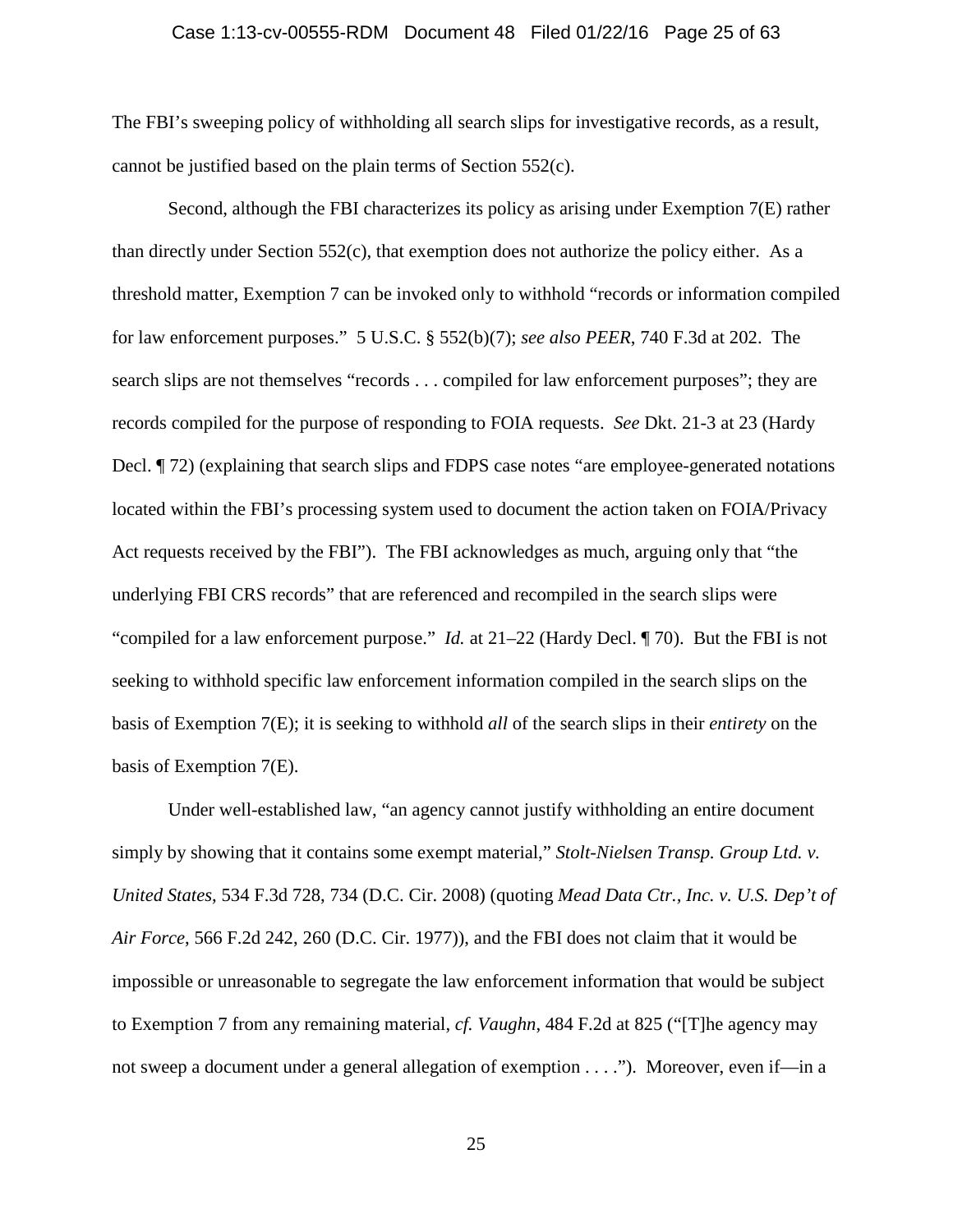#### Case 1:13-cv-00555-RDM Document 48 Filed 01/22/16 Page 26 of 63

case in which the FBI denied that responsive records existed—the existence of a search slip might constitute the substantial "equivalent" of a record compiled for law enforcement purposes, *see Abramson*, 456 U.S. at 625, that would at most bring that particular search slip within the ambit of Exemption 7. In the absence of a showing that *all* of the withheld search slips in their *entirety* constitute records "complied for law enforcement purposes," the FBI's categorical reliance on Exemption 7 fails at the threshold.

Even if the FBI could demonstrate that it would be unreasonable to require it to segregate the material that would fall within the scope of Exemption 7 from the material that would not, it is doubtful that the harm produced by disclosure of the search slips would sound in Exemption 7(E). Documents can be withheld under Exemption 7(E) only where their production "would disclose techniques and procedures for law enforcement investigations or prosecutions, or would disclose guidelines for law enforcement investigations or prosecutions if such disclosure could reasonably be expected to risk circumvention of the law." 5 U.S.C. § 552(b)(7)(E). But the FBI does not point to any "technique," "procedure," or "guideline" that disclosure of the search slips might illuminate. *See Allard K. Lowenstein Int'l Human Rights Project v. DHS*, 626 F.3d 678, 682 (2d Cir. 2010) ("The term 'guidelines' . . . generally refers in the context of Exemption 7(E) to resource allocation" whereas "[t]he phrase 'techniques and procedures' . . . refers to how law enforcement officials go about investigating a crime."); *see also Blackwell v. FBI*, 646 F.3d 37, 42 (D.C. Cir. 2011) (upholding FBI's invocation of Exemption 7(E) to withhold "details about procedures used during the forensic examination of a computer" on the ground that these were "undoubtedly 'techniques' or 'procedures' used for 'law enforcement investigations'"); *Mayer Brown LLP v. IRS*, 562 F.3d 1190, 1193 (D.C. Cir. 2009) (upholding use of Exemption 7(E) to withhold IRS settlement guidelines on the ground that disclosure "could encourage decisions to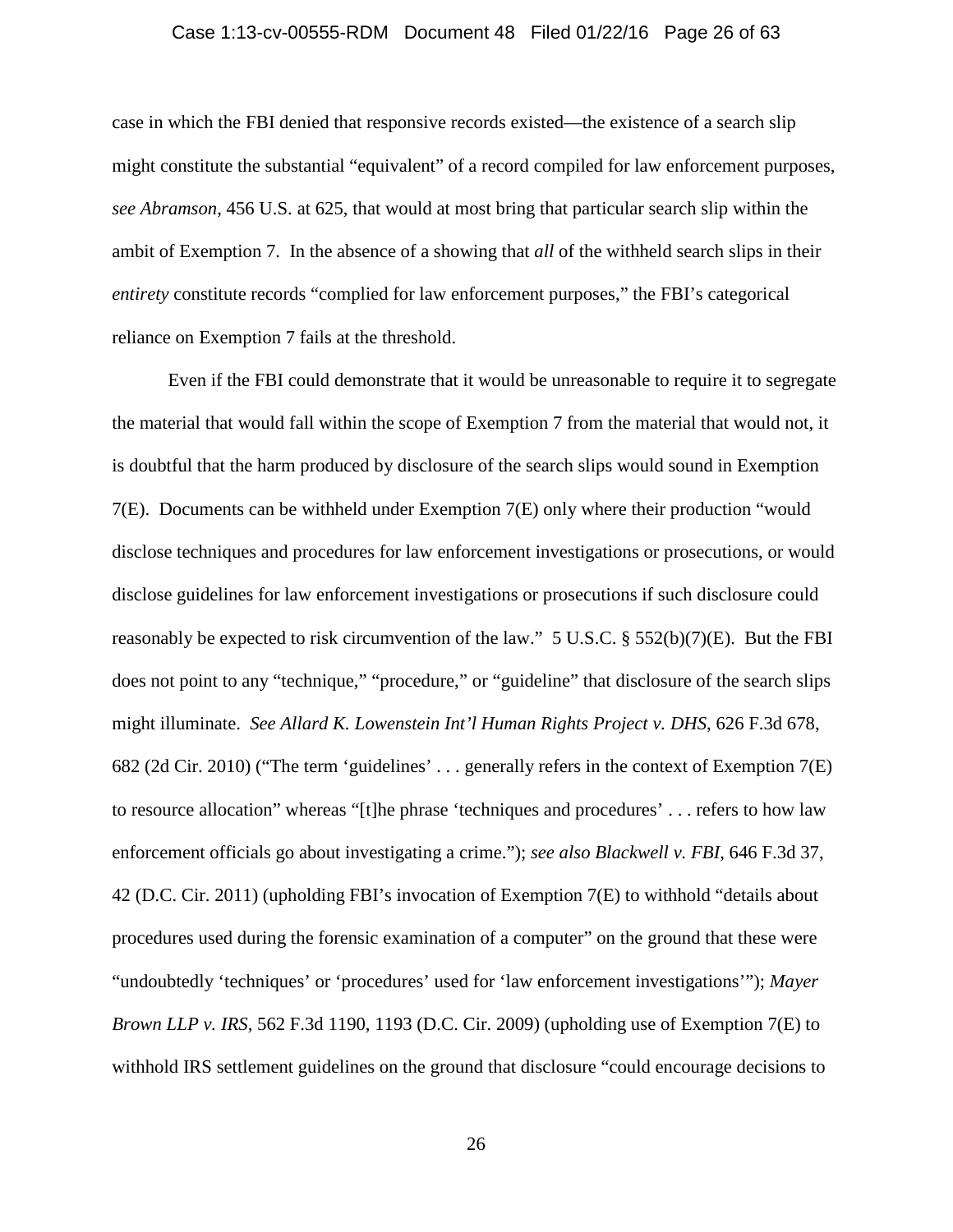## Case 1:13-cv-00555-RDM Document 48 Filed 01/22/16 Page 27 of 63

violate the law or evade punishment"). The FBI argues that disclosure of the search slips could reveal its use of Section 552(c) exclusions in individual cases. But the FBI's exercise of its statutory authority to exclude documents from FOIA's reach is not the kind of "technique" or "procedure" to which Exemption  $7(E)$  refers. The legislative history of Exemption  $7(E)$  makes clear that it was intended to authorize agencies to withhold only techniques and procedures not "already well known to the public." *See* H.R. Rep. 93-1380 at 12 (1975); *see also Malloy v. U.S. Dep't of Justice*, 457 F. Supp. 543, 545 (D.D.C. 1978). That is, the purpose of Exemption 7(E) is to prevent the public from learning about the existence of confidential law enforcement techniques, not to prevent it from learning about the use of already-disclosed law enforcement techniques. It is thus implausible that the disclosure of the FBI's use of Section 552(c) exclusions—although in some instances harmful—would be harmful in a way that would bring the search slips within Exemption 7(E)'s grant of authority.

The real question, therefore, is not whether records created in processing FOIA requests for documents contained in investigative files are protected categorically by Section 552(c) or Exemption 7(E), but whether the Court should recognize a judicial gloss on FOIA, as the courts did when they first recognized the now-established *Glomar* doctrine. *See* Dkt. 21-1 at 13. The *Glomar* doctrine, which permits an agency where appropriate to "refus[e] to confirm or deny its possession of responsive documents," originated under circumstances similar to those present here, where "merely acknowledging the existence of responsive records would itself 'cause harm cognizable under [a] FOIA exception'" or exclusion. *People for the Ethical Treatment of Animals v. NIH* ("*PETA*"), 745 F.3d 535, 540 (D.C. Cir. 2014) (quoting *Wolf v. CIA*, 473 F.3d 370, 374 (D.C. Cir. 2007)); *see Phillippi v. CIA*, 546 F.2d 1009, 1011–12 (D.C. Cir. 1976). As with the FBI's search-slip policy, moreover, the *Glomar* doctrine is not "described in the statute"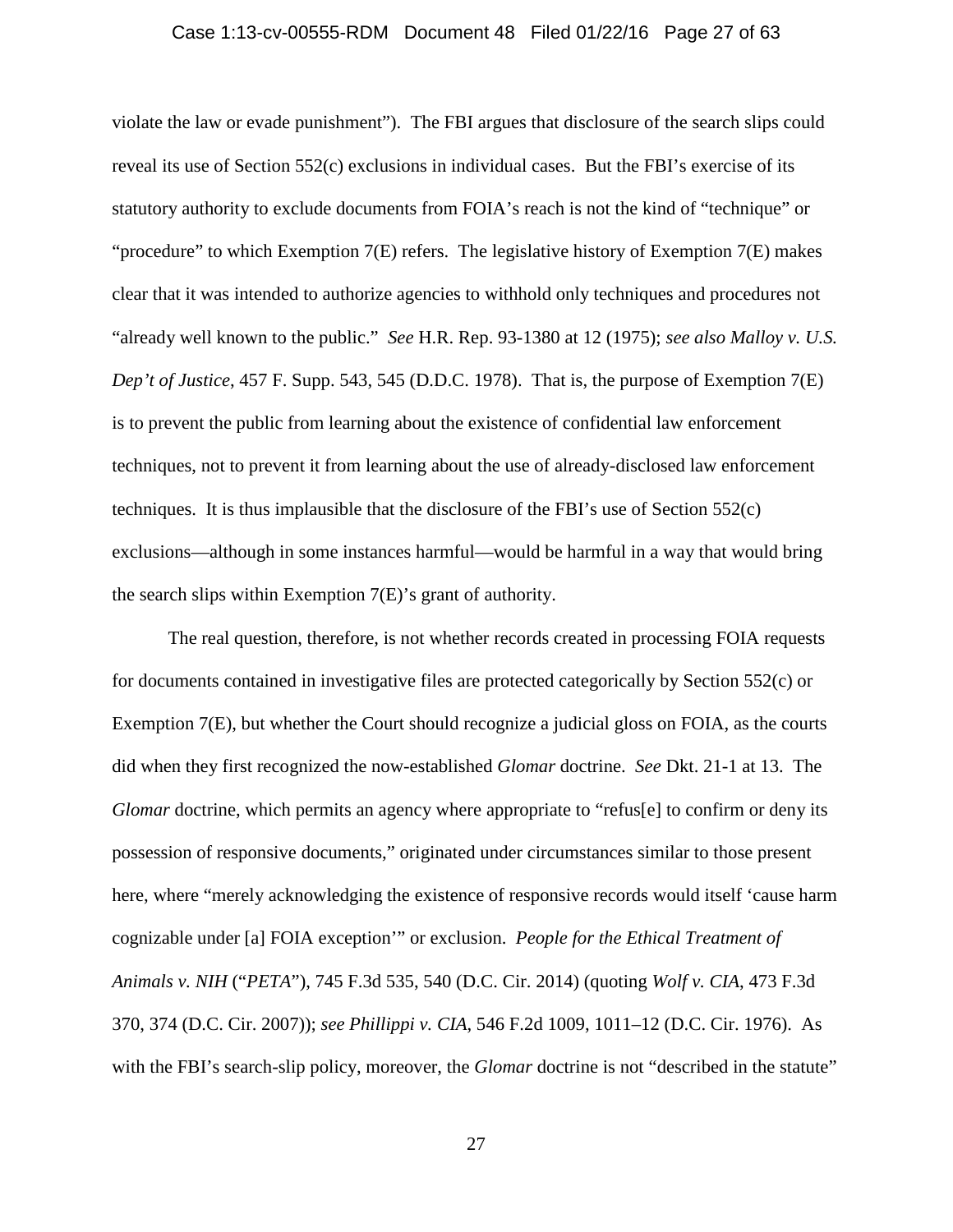# Case 1:13-cv-00555-RDM Document 48 Filed 01/22/16 Page 28 of 63

or its legislative history. Nathan Freed Wessler, Note, *"[We] Can Neither Confirm Nor Deny The Existence or Nonexistence of Records Responsive to Your Request": Reforming the Glomar Response Under FOIA*, 85 N.Y.U. L. Rev. 1381, 1388 (2010). Instead, it is "a judicial construct . . . that flows from" the purpose of the FOIA exemptions "rather than their express language." *ACLU v. CIA*, 710 F.3d 422, 431 (D.C. Cir. 2013). Despite these similarities with the *Glomar*  doctrine, however, the Court concludes that the FBI's present policy goes well beyond what the courts have previously permitted and that it cannot be sustained on the basis of the text of FOIA or existing precedent.

Although FOIA does not expressly authorize the use of the *Glomar* response, the doctrine is not without statutory moorings. As the D.C. Circuit observed in the case that gave rise to the *Glomar* doctrine, requiring an agency to confirm or to deny the existence of records subject to a FOIA exemption can, at times, be the equivalent of requiring that the agency confirm or deny the underlying facts that are themselves protected by the exemption. *Phillippi*, 546 F.2d at 1011–12. For instance, because individuals have a "'substantial' privacy interest . . . 'in ensuring that their relationship to [law enforcement] investigations remains secret,'" *PETA*, 745 F.3d at 541 (quoting *Roth v. Dep't of Justice*, 642 F.3d 1161, 1174 (D.C. Cir. 2011)), a law enforcement agency may refuse to confirm or to deny the existence of law enforcement records regarding an individual on the ground that the fact of the records' existence is itself protected by a FOIA exemption. In other words, if the agency can withhold access to responsive records under FOIA, it stands to reason that it should also be able to refuse to confirm or deny the existence of records when it is necessary to protect precisely the same information. This is true even if the records *do not* exist; the important question is whether the fact of the records' existence "falls within a FOIA exemption." *Wolf*, 473 F.3d at 374; *see also PETA*, 745 F.3d at 540; *Roth*, 642 F.3d at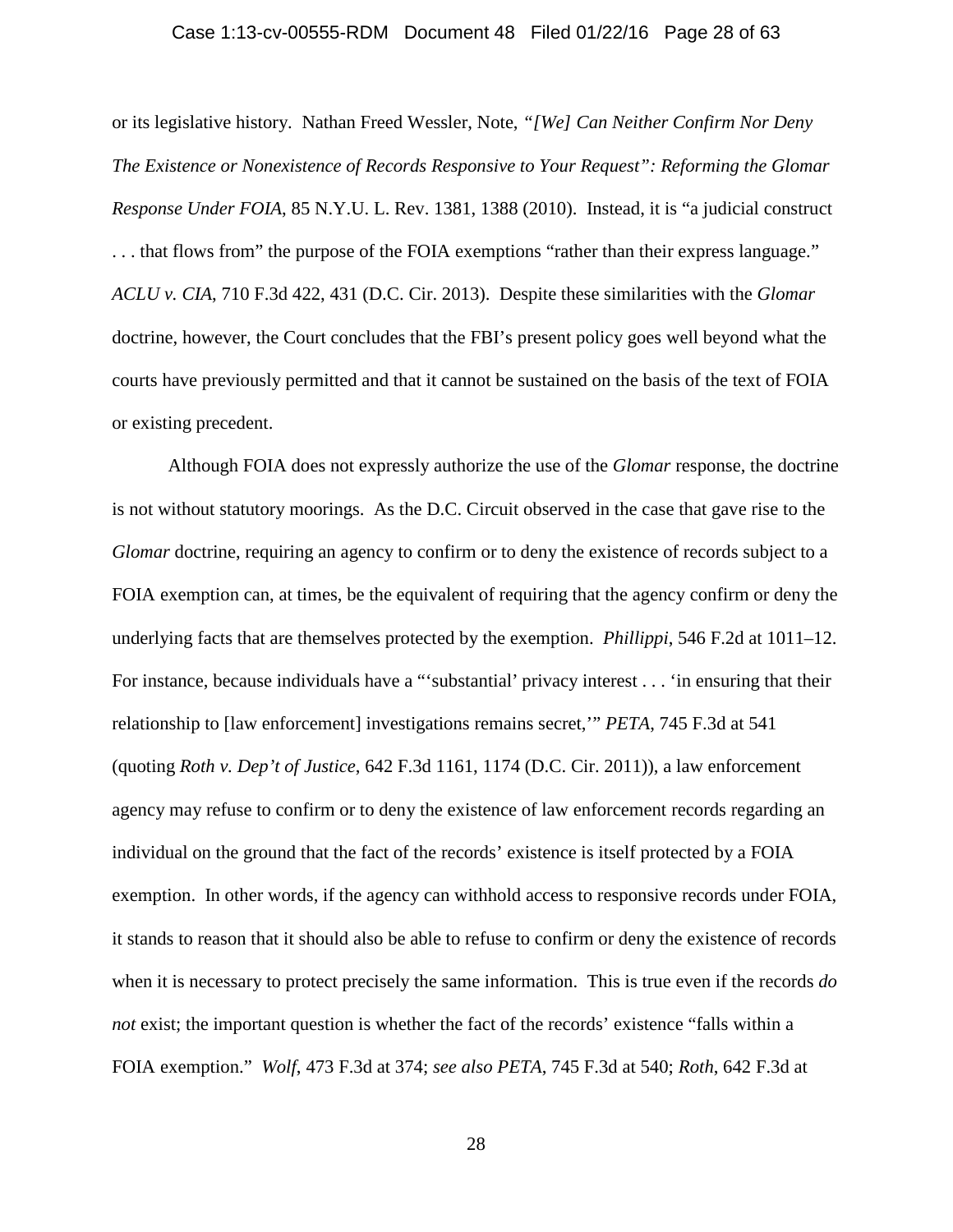#### Case 1:13-cv-00555-RDM Document 48 Filed 01/22/16 Page 29 of 63

1178. This principle operates as an important limitation on the use of the *Glomar* response: it is proper for an agency to refuse to confirm or deny the existence of records only "if the particular FOIA exemption at issue would itself preclude the acknowledgement of such documents." *EPIC v. NSA*, 678 F.3d 926, 931 (D.C. Cir. 2012).

In none of the *Glomar* cases, however, has the D.C. Circuit permitted an agency to withhold—or to decline to confirm or to deny the existence of—any record or information that is *not* itself protected by a FOIA exemption or exclusion. When the *Glomar* doctrine is properly invoked, one of two things holds true: either a protected record exists or no record exists. Either way, the requester is not denied access to any *unprotected* records. Indeed, to the Court's knowledge, the doctrine has never been used to preclude the production or disclosure of concededly *unprotected* records, even when such a response might have been useful to guard records or information that *were* protected. To do so would violate the statutory command that FOIA "does not authorize withholding of information or limit the availability of records to the public, except as specifically stated in" the Act. 5 U.S.C. § 552(d). *See also Rose*, 425 U.S. at 361 ("[D]isclosure, not secrecy, is the dominant objective of the Act."); *Mink*, 410 U.S. at 79; *Vaughn*, 484 F.2d at 823.

It is true that in related contexts courts have permitted agencies to withhold documents that, considered separately, might not be sufficiently sensitive to permit an agency to invoke Exemptions 1 or 7(A), but would meet that threshold when considered together with other documents or information. *See, e.g.*, *Ctr. for Nat'l Sec. Studies v. U.S. Dep't of Justice* ("*CNSS*"), 331 F.3d 918, 928–29 (D.C. Cir. 2003); *Abbotts v. Nuclear Regulatory Comm'n*, 766 F.2d 604, 608 (D.C. Cir. 1985). But these cases are different in kind from the present one. In these cases, the central question was whether the agency could analyze the applicability of FOIA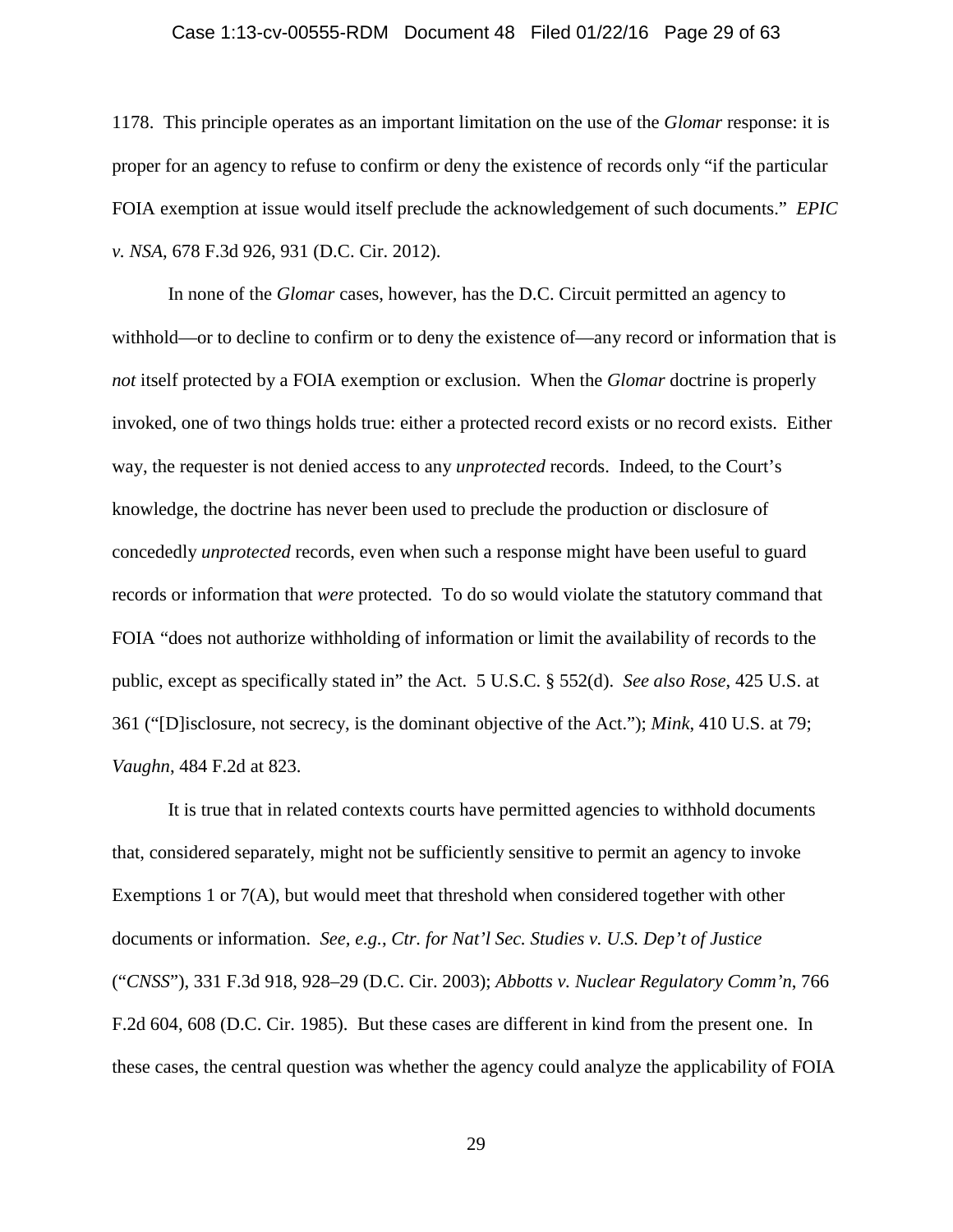## Case 1:13-cv-00555-RDM Document 48 Filed 01/22/16 Page 30 of 63

exemptions (and specifically, the consequences of disclosure) in light of other available or potentially available records or information, rather than on a document-by-document basis. *See CNSS*, 331 F.3d at 924, 926 (rejecting the district court's conclusion that Exemption 7(A) "requires an individualized assessment of disclosure"). In permitting agencies to employ a "mosaic" analysis when considering the consequences of disclosure, however, the D.C. Circuit did not authorize agencies to withhold documents that are not protected by FOIA. It simply made clear that the question whether certain documents are protected by FOIA need not be assessed on a document-by-document basis—at least when the operative question is what consequences will flow from disclosure. Here, by contrast, the FBI is not arguing that all of the search slips are exempt or excludable under FOIA when considered in light of other records or information; indeed, it concedes that the vast majority of them are not protected at all. The FBI is not making a "mosaic" claim, nor could it. It is only arguing that by withholding all search slips, even those *not* protected by FOIA, it can amass a haystack in which to hide the search slips that *are* protected.

The FBI thus asks the Court to recognize a new doctrine—akin to the *Glomar* and mosaic doctrines, but far more expansive in scope—that would permit it to withhold an entire category of otherwise unprotected records in order to further the purpose of the FOIA exclusions. In practice, this would mean withholding hundreds of unprotected processing records for every document that might permit a sophisticated FOIA requester to infer the existence of protected information. Although the *Glomar* doctrine may constitute a gloss on FOIA's text, it does not lead to results fundamentally at odds with the statute. The FBI's present policy does. The statute *requires* the production of records unless one of the exemptions or exclusions shields the particular records at issue. *See Milner*, 562 U.S.at 565. These statutory exemptions and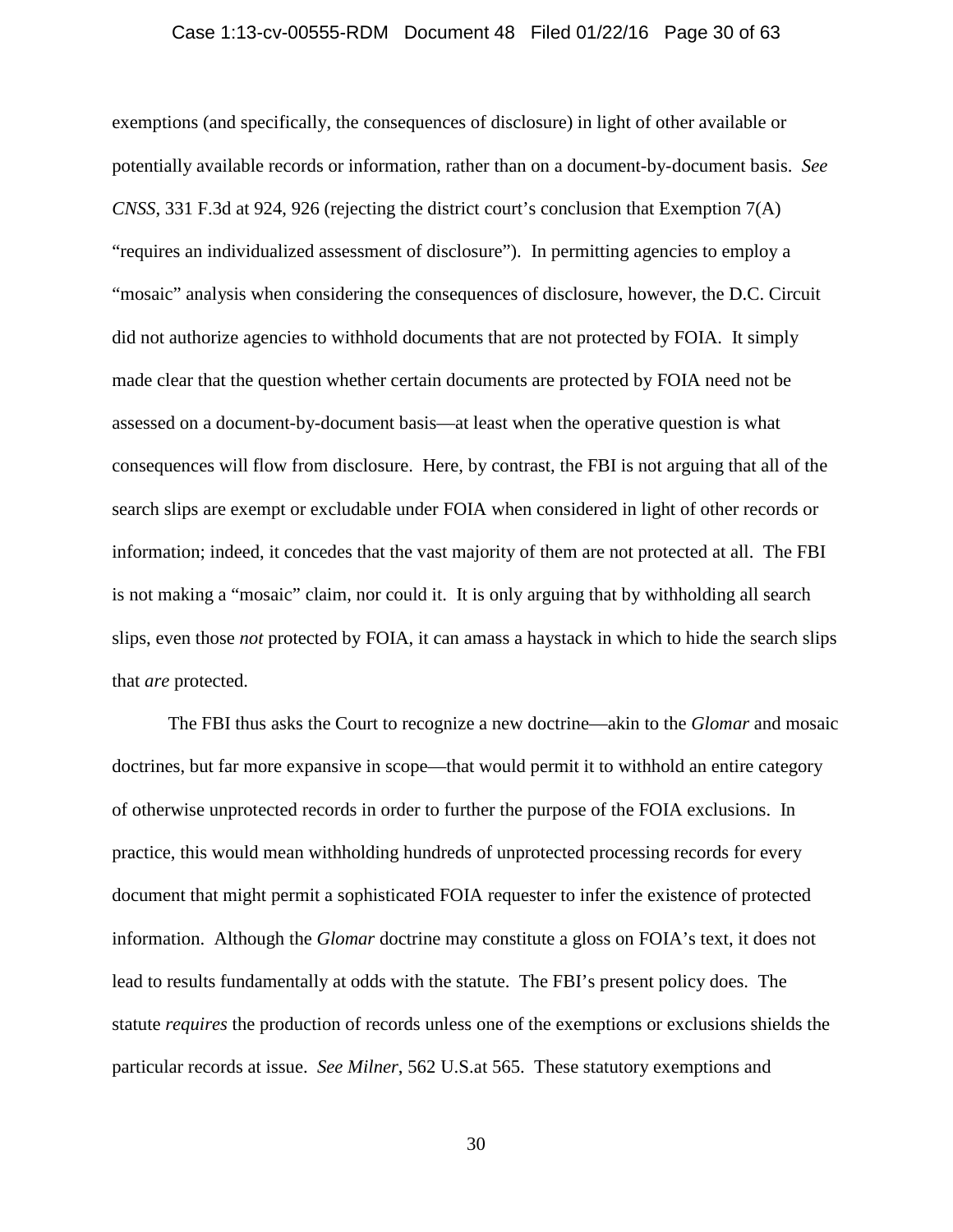# Case 1:13-cv-00555-RDM Document 48 Filed 01/22/16 Page 31 of 63

exclusions are "explicitly made exclusive." *Mink*, 410 U.S. at 79. But the FBI's present policy would permit it to deny access to a large number of records that are neither exempt nor excluded. For this reason, the policy—unlike the *Glomar* and mosaic doctrines—cannot be reconciled with the statute.

The only remaining question is whether the policy goals embodied in the exclusions which the FBI contends can be promoted only by categorically denying access to all processing records created in the last 25 years—provides a sufficient basis to overcome these textual and precedential hurdles. It is true that some opinions applying the *Glomar* doctrine have stated in sweeping terms that an agency "may refuse to confirm or deny the existence of records where to answer the FOIA inquiry would cause harm cognizable under a[] FOIA exception." *Gardels v. CIA*, 689 F.2d 1100, 1103 (D.C. Cir. 1982); *see also PETA*, 745 F.3d at 540; *Wolf*, 473 F.3d at 374. But, as explained above, in none of these cases was the agency attempting to withhold records that were *not* exempt or excluded by FOIA in order avoid "harm cognizable under a[] FOIA exception." *Gardels*, 689 F.2d at 1103. In each of these cases, the agency was permitted to withhold the fact of the records' existence (or non-existence) only because the records (if they existed) would have been exempt under FOIA. The possible presence of "harm cognizable under a[] FOIA exception" does not, standing alone, permit the Court to extend FOIA to documents that do not fall within an exemption or exclusion.

Recent Supreme Court precedent emphasizes this point and counsels against permitting even substantial policy considerations to trump the plain language of FOIA. In *Milner v. Department of the Navy*, 562 U.S. 562, a FOIA requester sought data from the Department of the Navy relating to the safe storage of explosives and, among other things, the effects of hypothetical explosions. Invoking Exemption 2, the Navy declined to provide the requested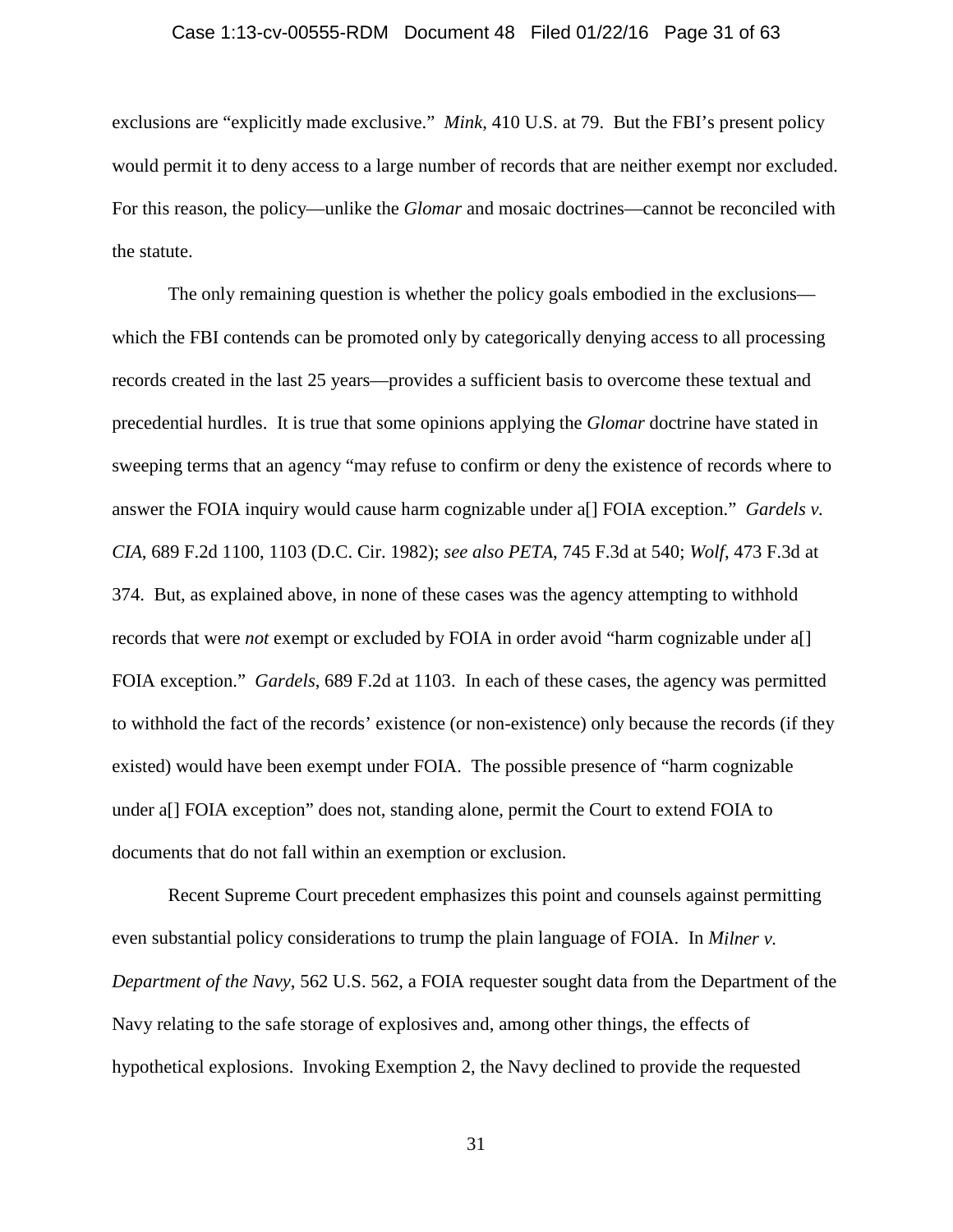## Case 1:13-cv-00555-RDM Document 48 Filed 01/22/16 Page 32 of 63

data, "stating that disclosure would threaten the security of the base and surrounding community." *Id.* at 568. The D.C. Circuit had previously interpreted Exemption 2, which applies to records "related solely to the internal personnel rules and practices of an agency," 5 U.S.C. § 552(b)(2), to apply to records dealing with "pay, pensions, vacations, hours of work, lunch hours, parking" and the like ("Low 2") and also to "predominantly internal" records the disclosure of which might "significantly risk<sup>[]</sup> circumvention of agency regulations or statutes" ("High 2"). *Crooker v. Bureau of Alcohol, Tobacco & Firearms*, 670 F.2d 1051, 1056–57, 1074 (D.C. Cir. 1981) (en banc). The *Milner* Court, however, rejected the availability of the "High 2" exemption, concluding that "the plain meaning" of the exemption's text required a narrower reading. 562 U.S. at 580. In reaching this conclusion, the Court acknowledged the "strength" of the policy considerations behind the Navy's reading of Exemption 2, and the strong interest in protecting the data at issue. *Id.* But the Court nonetheless concluded that the government's interpretation could not be sustained, *id.*; *see also id.* at 581 ("All we hold today is that Congress has not enacted the FOIA exemption the government desires."), and that, to the extent that other exemptions did not cover records whose release "would threaten the Nation's vital interests, the Government may of course seek relief from Congress," *id.* at 581.

The same is true here. There may be compelling reasons to authorize the FBI to withhold search slips and similar processing records. But FOIA itself does not do so, and the FBI cannot act on the basis of an exemption or exclusion that Congress has not provided. Accordingly, the FBI's motion for summary judgment with respect to the withholding of search slips and FDPS processing notes is **DENIED**, and the plaintiffs' motion is **GRANTED**. The Court will set a status conference to address the timing and substance of an Order implementing this decision, as well as the appropriate remedy.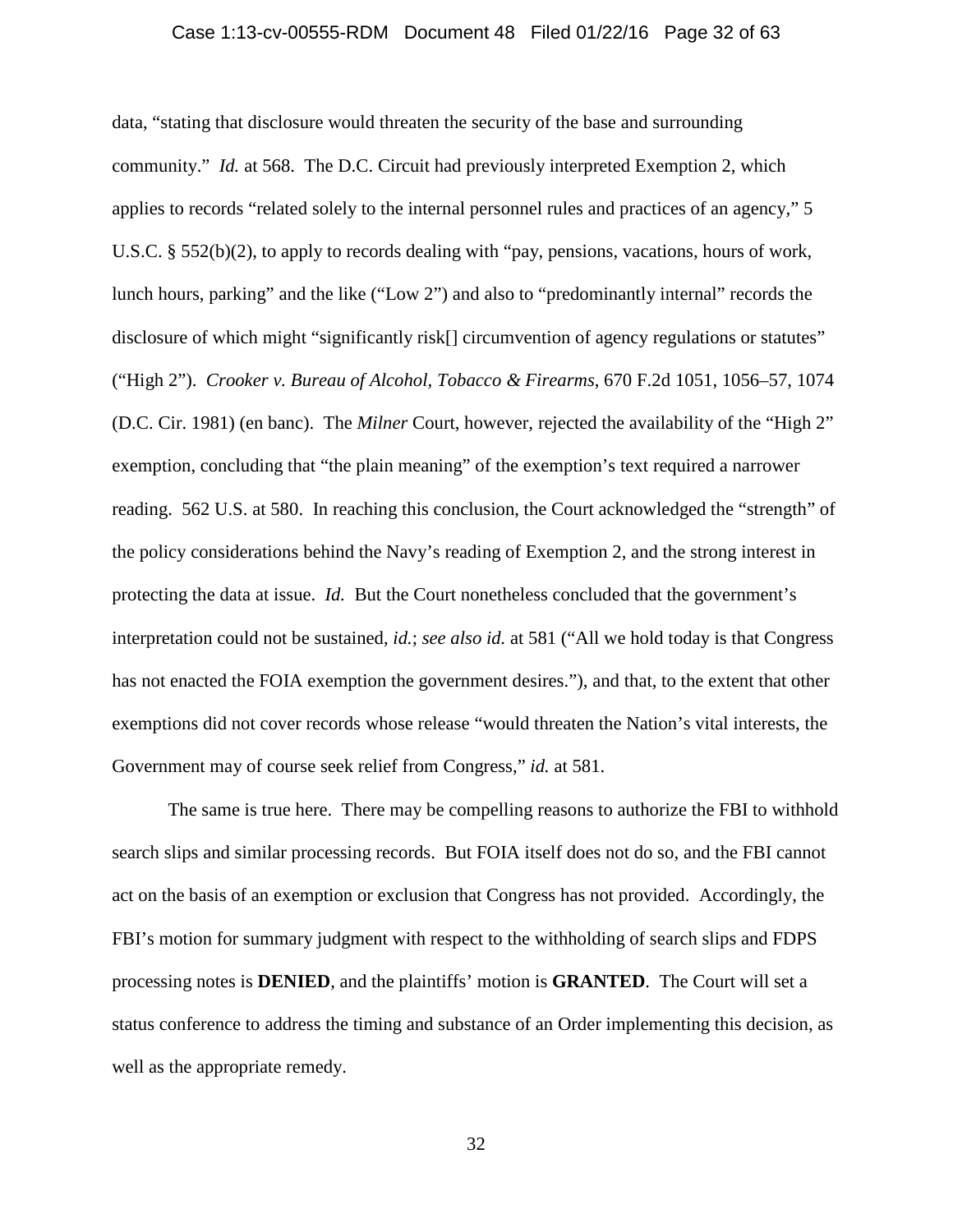## 2. *Withholding of Case Evaluation Forms*

The plaintiffs also challenge the FBI's policy of withholding case evaluation forms under Exemptions 2 and 6. The FBI uses case evaluation forms to track and evaluate the performance of RIDS analysts who process FOIA and Privacy Act requests. The forms contain fields that describe the request itself (e.g., "Routine," "Medium," or "Complex"). *See* Dkt. 27-6 at 1 (Pls.' Mot. Summ. J., Ex. F). They contain fields that describe the analyst's performance (e.g., "Unacceptable," "Satisfactory," or "Error Free"). *Id.* And they contain a 'correction list,' which includes specific errors made by the analyst in responding to the request (e.g., "Failed to recognize fee waiver."). *See id.* at 2. The FBI argues that the case evaluation forms are exempt from disclosure under Exemptions 2 and 6. Specifically, it argues that the analysts' names can be withheld under Exemption 6, which shields private personnel information, and the remainder of the forms can be withheld under Exemption 2, which shields information related solely to an agency's "personnel rules and practices."

The plaintiffs concede that the analysts' names can be withheld under Exemption 6. That exemption protects information about individuals held in "personnel and medical files" when its disclosure "would constitute a clearly unwarranted invasion of personal privacy." 5 U.S.C.  $\S$  552(b)(6). It is well established within this circuit that Exemption 6 protects the names of agency employees on evaluation forms, as well as any other information that would identify individual employees. *See Ripskis v. HUD*, 746 F.2d 1, 4 (D.C. Cir. 1984) (per curiam) (finding "Exemption 6 applicable to the names and other identifying information on HUD's employee evaluation forms"); *see also Fed. Labor Relations Auth. v. U.S. Dep't of Commerce*, 962 F.2d 1055, 1060 (D.C. Cir. 1992) ("As in *Ripskis*, . . . we do not believe that the public interest served by release of identifying information overcomes the substantial invasion of privacy that would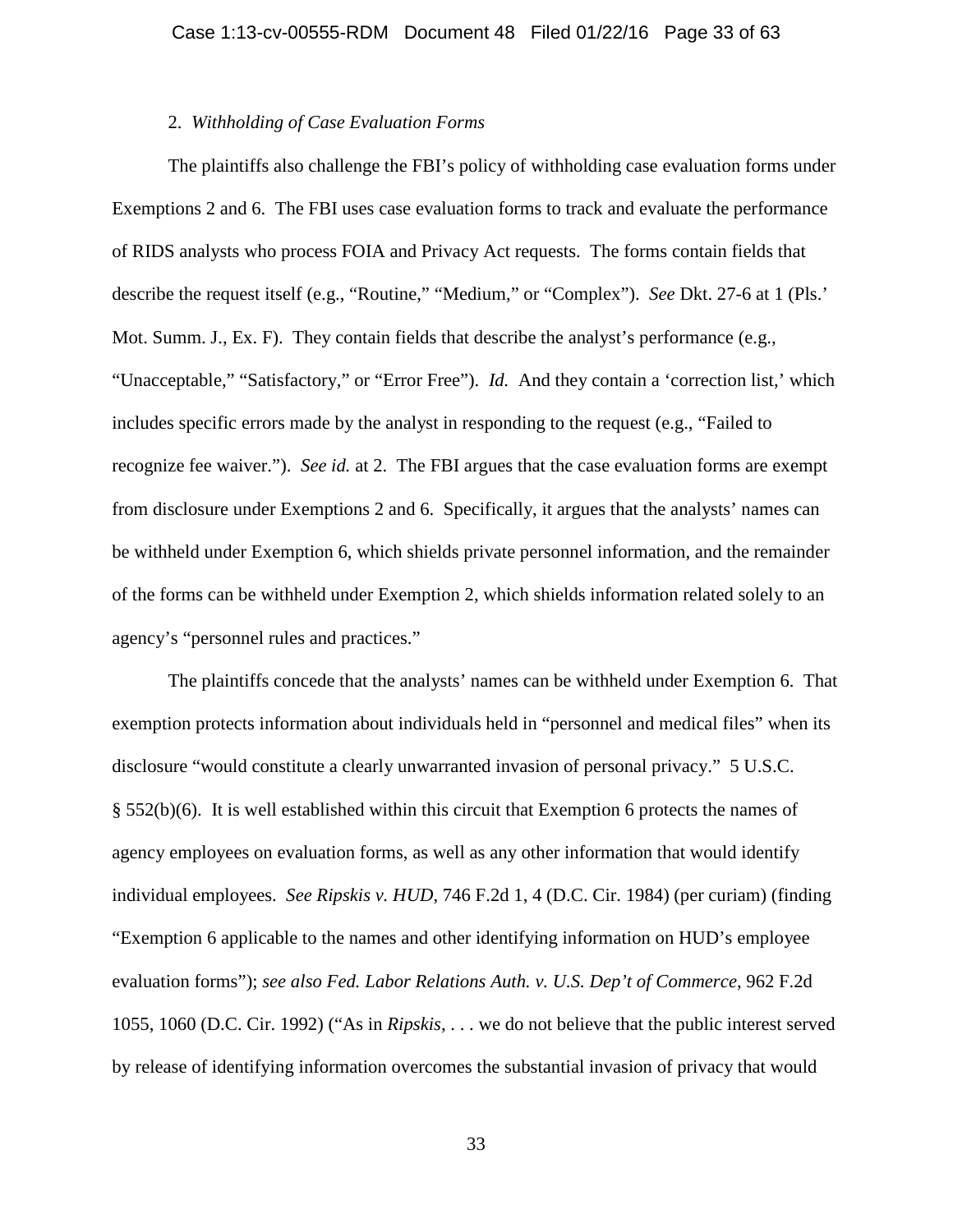## Case 1:13-cv-00555-RDM Document 48 Filed 01/22/16 Page 34 of 63

result."). The Court therefore has no difficulty concluding that the FBI appropriately relied on Exemption 6 in withholding the names of individual analysts on the case evaluation forms.

Whether the FBI can rely on Exemption 2 to withhold the remainder of the evaluation forms is a closer question. Exemption 2 shields from disclosure material "related solely to the internal personnel rules and practices of an agency." 5 U.S.C. § 552(b)(2); *Milner*, 562 U.S. at 564. The interpretive history of Exemption 2 is not a model of clarity. *See Elliott v. U.S. Dep't of Agriculture*, 596 F.3d 842, 845 (D.C. Cir. 2010) ("The courts have devoted thousands of pages of the Federal Reporter to the explication of these twelve words . . . ."). The confusion stems in large part from the "seemingly contradictory interpretations of the exemption expressed in the House and Senate Reports" that accompanied FOIA. *Id.*; *see also Milner*, 562 U.S. at 573–74. The Senate report construed Exemption 2 to cover material that courts later described as "Low 2," explaining that the phrase "rules and practices of an agency" referred primarily to "rules as to personnel's use of parking facilities or regulation of lunch hours, statements of policy as to sick leave, and the like." S. Rep. No. 89-813, at 8 (1965). The House report, in contrast, interpreted the exemption to *exclude* material about "employee relations and working conditions and routine administrative procedures," but to include more substantive documents, such as "[o]perating rules, guidelines, and manuals of procedure for Government investigators or examiners," H.R. Rep. 89-1497, at 10 (1966)—material later known as "High 2."

The conflict between these interpretations of Exemption 2 persisted for four decades. In the Supreme Court's first extended discussion of the exemption, in *Department of Air Force v. Rose*, 425 U.S. 352, the Court embraced what lower courts had labeled "Low 2," citing the Senate report with approval and stating that "the general thrust of the exemption [was] simply to relieve agencies of the burden of assembling and maintaining for public inspection matter in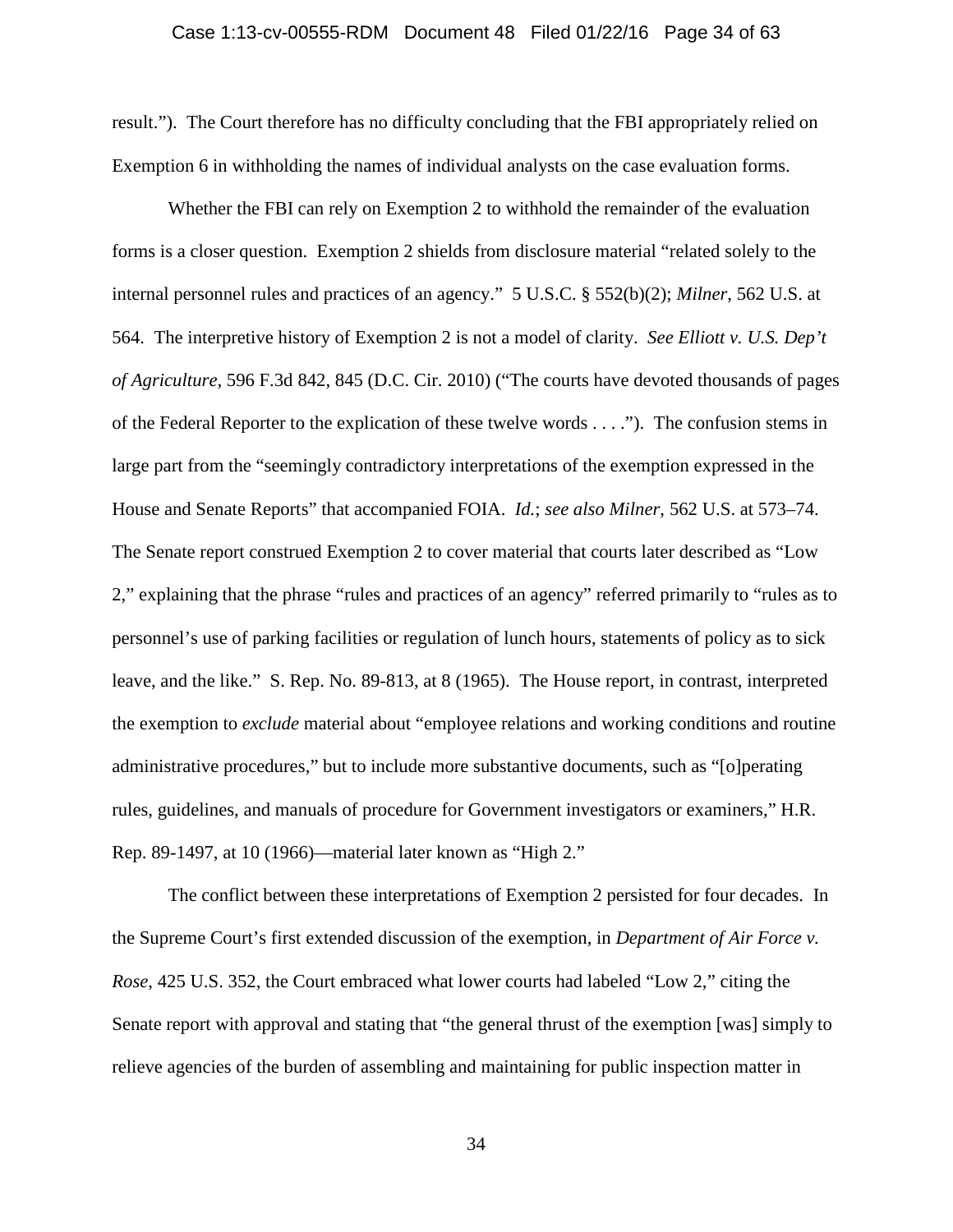## Case 1:13-cv-00555-RDM Document 48 Filed 01/22/16 Page 35 of 63

which the public could not reasonably be expected to have an interest." *Id.* at 369–370. In *Rose*, the Court considered whether the U.S. Air Force Academy could withhold summaries of disciplinary proceedings on the basis of Exemption 2. The Court rejected the Academy's argument that the summaries were exempt from disclosure, explaining that because they shed light on the operation of the Academy's disciplinary system, a matter of "significant public interest," they did not "concern only routine matters," as was required to invoke the exemption. *Id.* Quoting the Second Circuit's decision below with approval, the Court explained that the public interest in the summaries "differentiate[s] [them] from matters of daily routine like working hours, which, in the words of Exemption Two, do relate '[*s*]*olely* to the internal personnel rules and practices of an agency.'" *Id.* at 369 (quoting *Rose v. Dep't of Air Force*, 495 F.2d 261, 265 (2d Cir. 1974) (emphasis in original)). Understanding "High 2" to apply, if at all, only when "necessary to prevent the circumvention of agency regulations," the Court declined to "consider . . . the applicability of Exemption 2 in such circumstances," since *Rose* was not "a case where knowledge of administrative procedures might help outsiders to circumvent regulations or standards." *Id.* at 364 (internal quotation marks omitted).

Whether Exemption 2 extended to "High 2" documents remained uncertain until 2011. In 1981, the D.C. Circuit held that Exemption 2 did extend to such documents, *see Crooker*, 670 F.2d at 1074, *overruled by Milner*, 562 U.S. 562, and over the ensuing decades many other circuits (and federal agencies) adopted the D.C. Circuit's interpretation of Exemption 2 namely, that it was "actually two exemptions wrapped in one," *Elliott*, 596 F.3d at 847. The Supreme Court's 2011 decision in *Milner* finally resolved the tension between the two legislative reports. It explained that courts had paid insufficient attention to the text of the exemption, which plainly limited an agency's authority to withhold documents under FOIA to material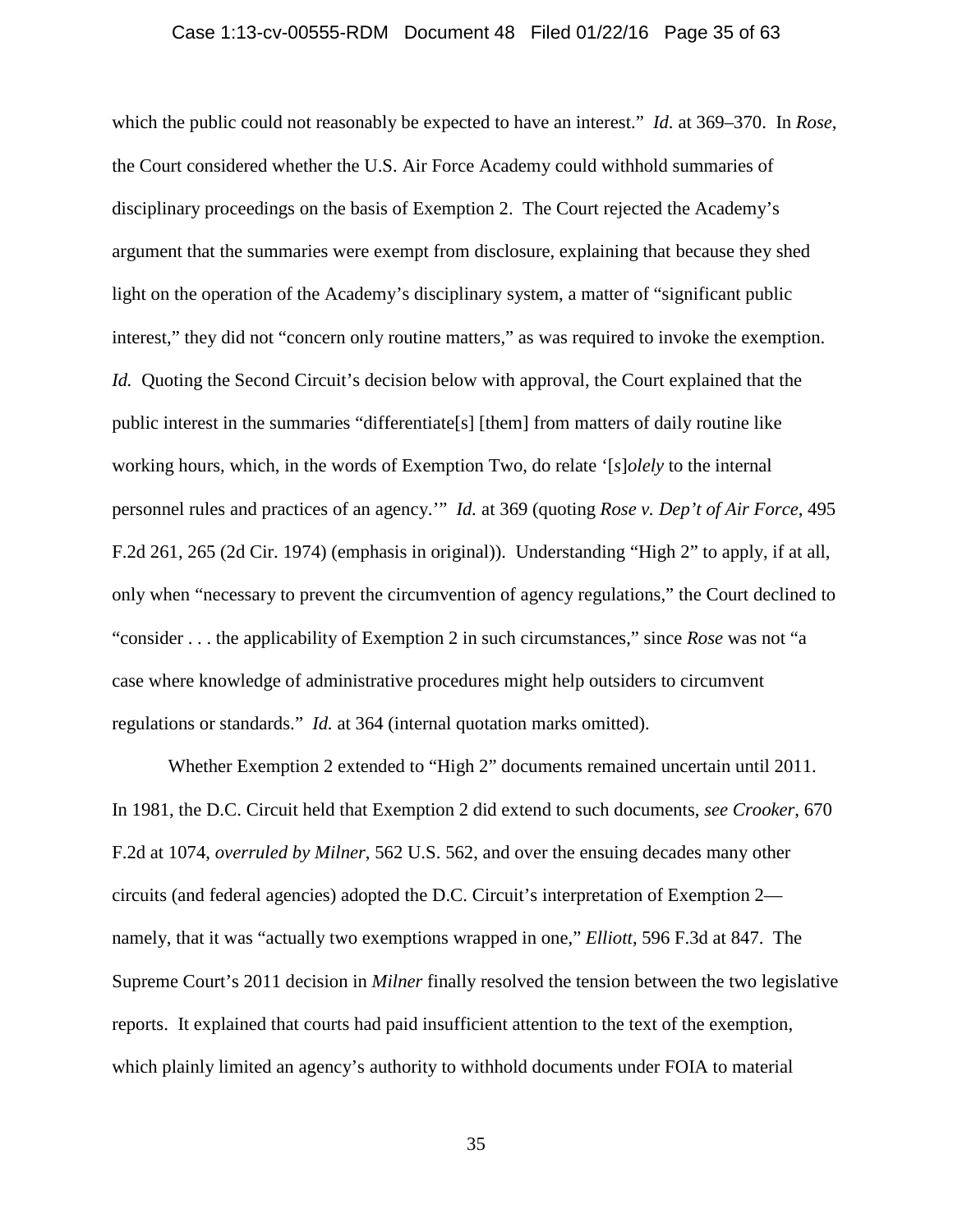## Case 1:13-cv-00555-RDM Document 48 Filed 01/22/16 Page 36 of 63

related to its "personnel rules and practices," that is, "its rules and practices dealing with employee relations or human resources." *Milner*, 562 U.S. at 570. Such an interpretation, the Court explained, "makes clear that Low 2 is all of 2 (and that High 2 is not 2 at all)." *Id.* at 571.

As the Court acknowledged, *Milner* "upset[] three decades of agency practice." *See id.* at 580. After *Milner*, it is clear that only material "related solely to the internal personnel rules and practices of an agency" can be withheld under Exemption 2. 5 U.S.C.  $\S$  552(b)(2). What is less clear after *Milner* is exactly what material qualifies. *Milner* focused on the word "personnel." *See Milner*, 562 U.S. at 569 ("The key word in that dozen—the one that most clearly marks the provision's boundaries—is 'personnel.'"). The Court observed in a footnote that records must also "'relate solely'—meaning, as usual, 'exclusively or only,' [*Random House Dictionary* 1354 (1966)]—to the agency's 'personnel rules and practices'" to be withheld. *Id.* at 570 n.4. But it did not flesh out what those statutory requirements might mean, nor how its earlier decision in *Rose* might illuminate them.

The present dispute turns in large part on the relationship between *Milner* and *Rose*. The plaintiffs argue that the case evaluation forms are essentially analogous to the summaries found in *Rose* to lie outside of Exemption 2. The plaintiffs argue that the evaluation forms illuminate the ways in which the FBI responds to FOIA requests (and evaluates the efforts of the individual analysts who do so) and thus are documents of "significant public interest," like the summaries in *Rose*. *See Rose*, 425 U.S. at 369. Accordingly, the plaintiffs suggest, the evaluation forms fall outside Exemption 2 as a categorical matter, because under *Rose* Exemption 2 only applies to documents "in which the public could not reasonably be expected to have an interest." *Id.* at 369–370. The FBI, in turn, latches onto language in *Milner* that it claims shows the forms fall neatly within the ambit of Exemption 2: The forms, it argues, relate to "such matters as hiring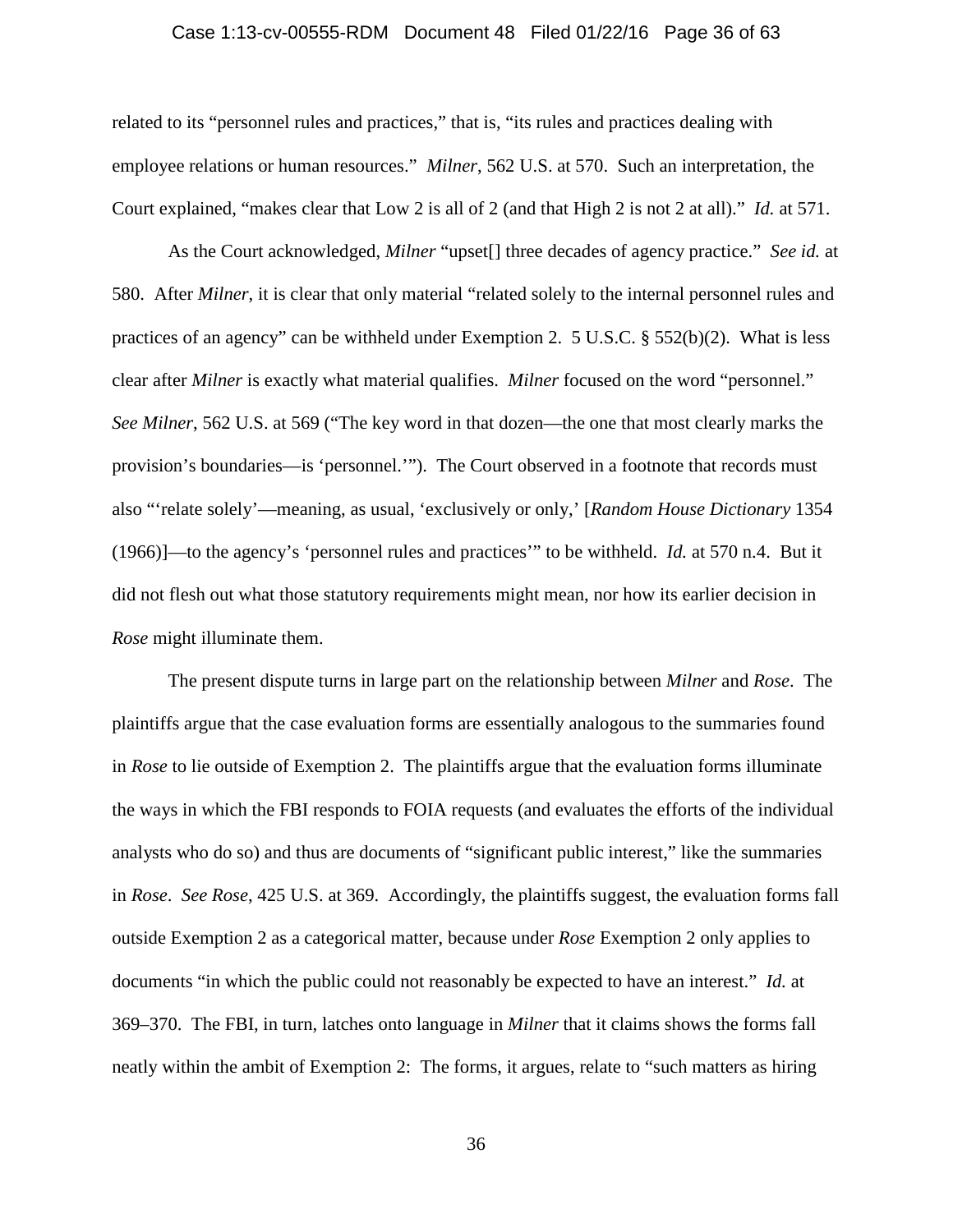## Case 1:13-cv-00555-RDM Document 48 Filed 01/22/16 Page 37 of 63

and firing, work rules and discipline, compensation and benefits." *Milner*, 562 U.S. at 570. The forms relate "solely" to personnel matters, the FBI also suggests, because that is their "sole" use within the agency. *See* Dkt. 31-1 at 6 (Second Hardy Decl. ¶ 10).

The problem for the FBI is that the Supreme Court's holding in *Rose* remains binding on the Court, and that holding dictates the result in this case. *Rose*'s holding is that "Exemption 2 is not applicable to matters subject to . . . a genuine and significant public interest." *See* 425 U.S. at 369. *Milner* does nothing to overrule or undermine that holding. Indeed, the *Milner* Court implied that its decision was entirely consistent with *Rose*. *See* 562 U.S. at 570 (citing with approval *Rose*'s description of a "personnel file"). It is true that *Milner* gives greater weight to the statutory text and less weight to the legislative history than *Rose* did. Thus, where *Rose*  relied in large part on the Senate Report to give meaning to Exemption 2, *see* 425 U.S. at 366– 67, *Milner* focused on the meaning of statutory term "personnel" and observed that "[l]egislative history . . . is meant to clear up ambiguity, not create it," *see* 562 U.S. at 574. But any effort to rely on this difference in approach faces two insurmountable hurdles.

First, and most importantly, unless overruled by the Supreme Court or by Congress, the Supreme Court's holding in *Rose* continues to bind this Court. That holding, moreover, includes the "genuine and significant public interest" test, which led directly to the Court's disposition of the case. The modest difference in judicial approaches taken in the *Rose* and *Milner* decisions does not come close to undermining the *Rose* holding, and, even if it hinted at some future modification of the *Rose* rule, it would not be the role of this Court to anticipate a possible shift in Supreme Court precedent. *See Rodriguez de Quijas v. Shearson/American Express, Inc*., 490 U.S. 477, 484–5 (1989). The test articulated in *Rose* thus remains the law, and it excludes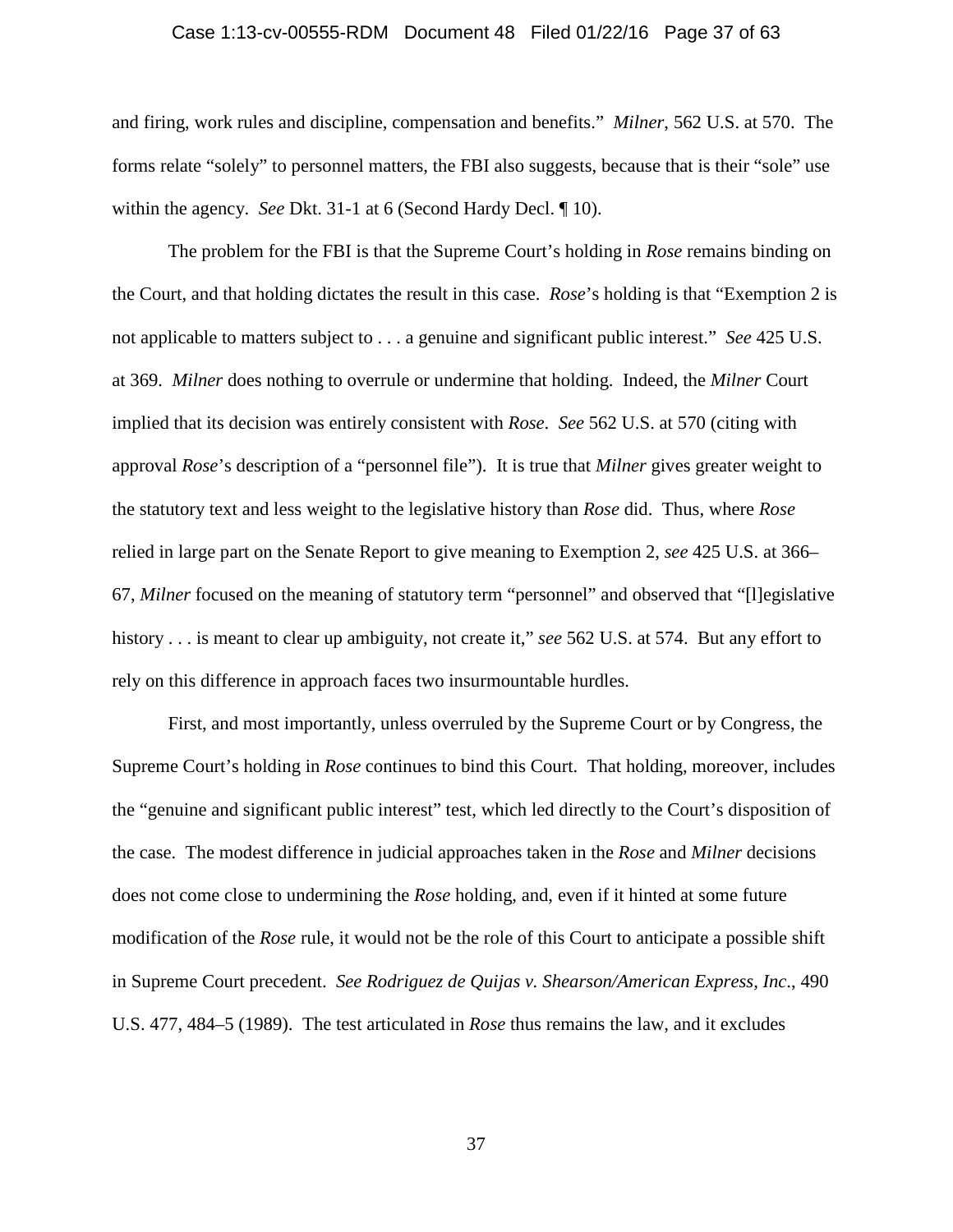#### Case 1:13-cv-00555-RDM Document 48 Filed 01/22/16 Page 38 of 63

"matters [that are] subject to . . . a genuine and significant public interest" from the reach of Exemption 2. 425 U.S. at 369.

Second, any suggestion that *Rose* adopted an atextual construction of Exemption 2—a construction of Exemption 2 that might not survive *Milner*—overstates the case. It is true that *Milner* focused on whether the records considered in that case related to "personnel" matters. But the Court did so because, in its view, the word "personnel" resolved the main issue in the case: whether Exemption 2 extended to "High 2" records, which concededly had nothing to do with "personnel" at all. The Court's focus on the definition of the word "personnel" was not meant to diminish the importance of the remaining words in Exemption 2—particularly, as is relevant here, its requirement that information "relate[e] solely" to personnel rules and practices.[7](#page-37-0) The Supreme Court in *Milner* stated that the word "solely" should be given its "usual" meaning: "exclusive or only." *Id.* at 570 n.4. The parties accept that definition. But the parties diverge on its import to this case. Does it mean, as the FBI's argument assumes, that so long as the FBI *uses* the FOIA evaluation forms only for purposes of training and evaluation, the forms "relat[e] solely" to personnel practices? Or does it mean, as more conducive to the

 $\overline{\phantom{a}}$ 

<span id="page-37-0"></span> $<sup>7</sup>$  Neither party advances any argument about whether the evaluation forms relate to "personnel"</sup> *rules and practices*." *See, e.g.*, *Schwaner v. Dep't of Air Force*, 898 F.2d 793, 795 (D.C. Cir. 1990) ("We have often applied [Exemption 2] without emphasizing the words 'rules and practices.'"). It is not difficult to imagine arguments on either side. On the one hand, the forms, like the case summaries in *Rose*, arguably "manifest and implement" the FBI's rules and practices relating to the management of RIDS analysts. *See id.* ("While case summaries are not 'rules and practices' themselves (as the Honor Code itself would be), they do manifest and implement the rules and practices of the Academy relating to the conduct of cadets."). On the other hand, the FBI has pointed to no agency "rule" that the case evaluation forms implement, nor even a consistently applied set of policies; indeed, it emphasizes that the case evaluation forms are informal tools that supervisors are not required to use. *See* Dkt. 31-1 at 7 (Second Hardy Decl. ¶ 11) ("Case Evaluation Forms are not used by all RIDS supervisors and are not completed for every FOIA request."). In the end, the Court need not decide whether the forms relate to "personnel rules or practices" given its conclusion that they do not "solely" relate to personnel matters in the first place.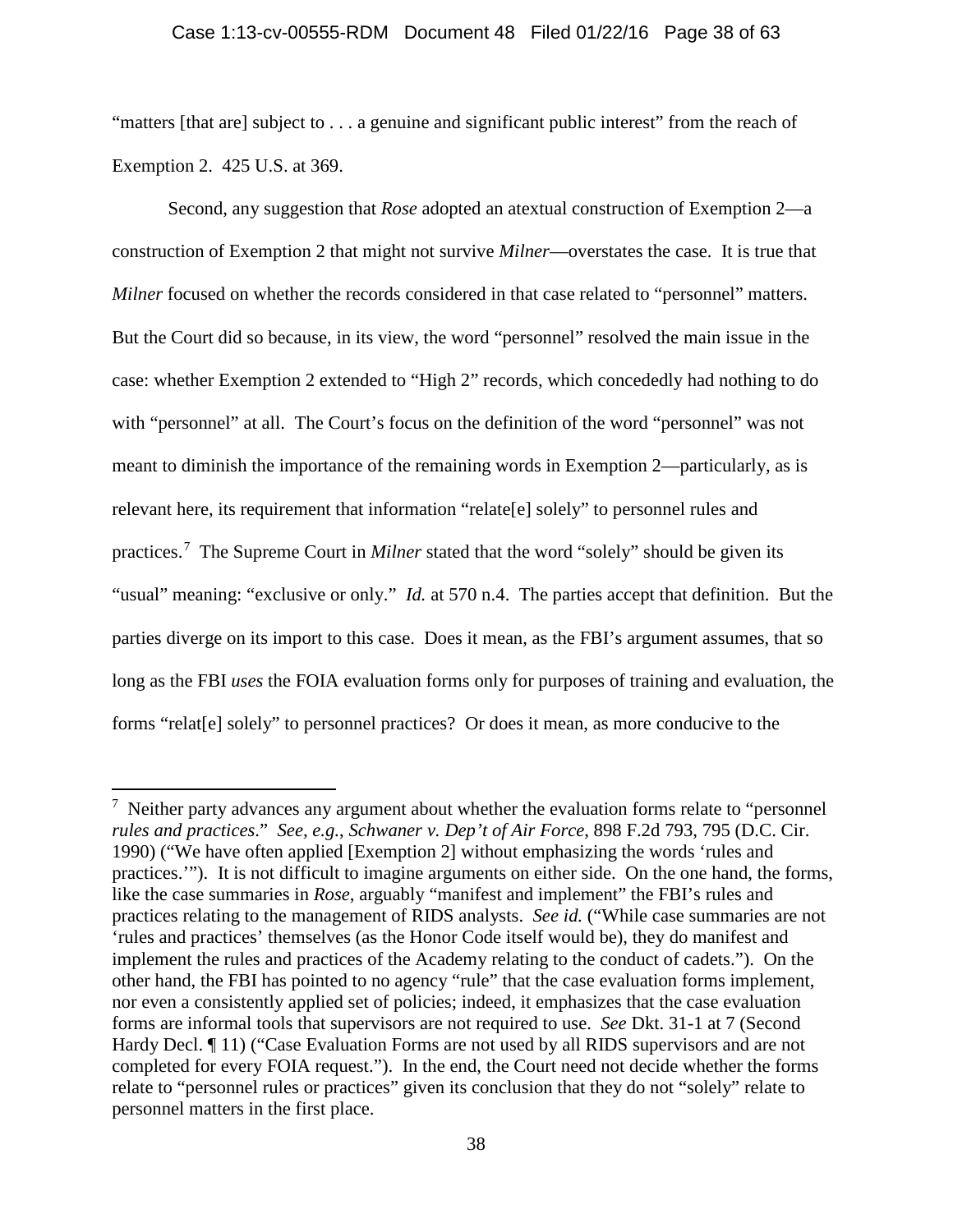## Case 1:13-cv-00555-RDM Document 48 Filed 01/22/16 Page 39 of 63

plaintiffs' argument, that the forms are not related "solely" to personnel practices if (like the case summaries in *Rose*) they contain information of broader interest or application?

In the Court's view, the second of these interpretations better comports with existing precedent and the text and purpose of FOIA. As an initial matter, this reading reconciles any possible conflict between the Supreme Court's *Rose* and *Milner* decisions: If a document is "subject to . . . a genuine and significant public interest," 425 U.S. at 369, it cannot be said to relate "solely" to the kinds of mundane and bureaucratic records that Exemption 2 permits an agency to withhold. *See Milner*, 562 U.S. at 570. It is also consistent with what the Supreme Court described in *Rose* as the goal of Exemption 2: "to relieve agencies of the burden of assembling and maintaining for public inspection matter in which the public could not reasonably be expected to have an interest." *Rose*, 425 U.S. at 369–70. Such an interpretation also makes sense of Exemption 6, which shields "personnel and medical files and similar files the disclosure of which would constitute a clearly unwarranted invasion of personal property," 5 U.S.C. § 552(b)(6), and which would have little purpose if agencies could simply invoke Exemption 2 to protect any records that are used only for "personnel"-related purposes. *Cf. Milner*, 562 U.S. at 575 (noting that the United States's reading of Exemption 2 would have "render[ed] Exemption 7(E) superfluous"). Finally, such an interpretation is consistent with the repeated admonition from the Supreme Court and from the D.C. Circuit that FOIA exemptions should be construed narrowly. *See, e.g.*, *Rose*, 425 U.S. at 361; *Mink*, 410 U.S. at 79; *Vaughn*, 484 F.2d at 823.

Thus, even if the Court were permitted to discard the "genuine and significant public interest" test, the dictionary definition of "solely" would not salvage the FBI's use of Exemption 2. The FBI relies primarily on the declaration of RIDS director David Hardy, who attests that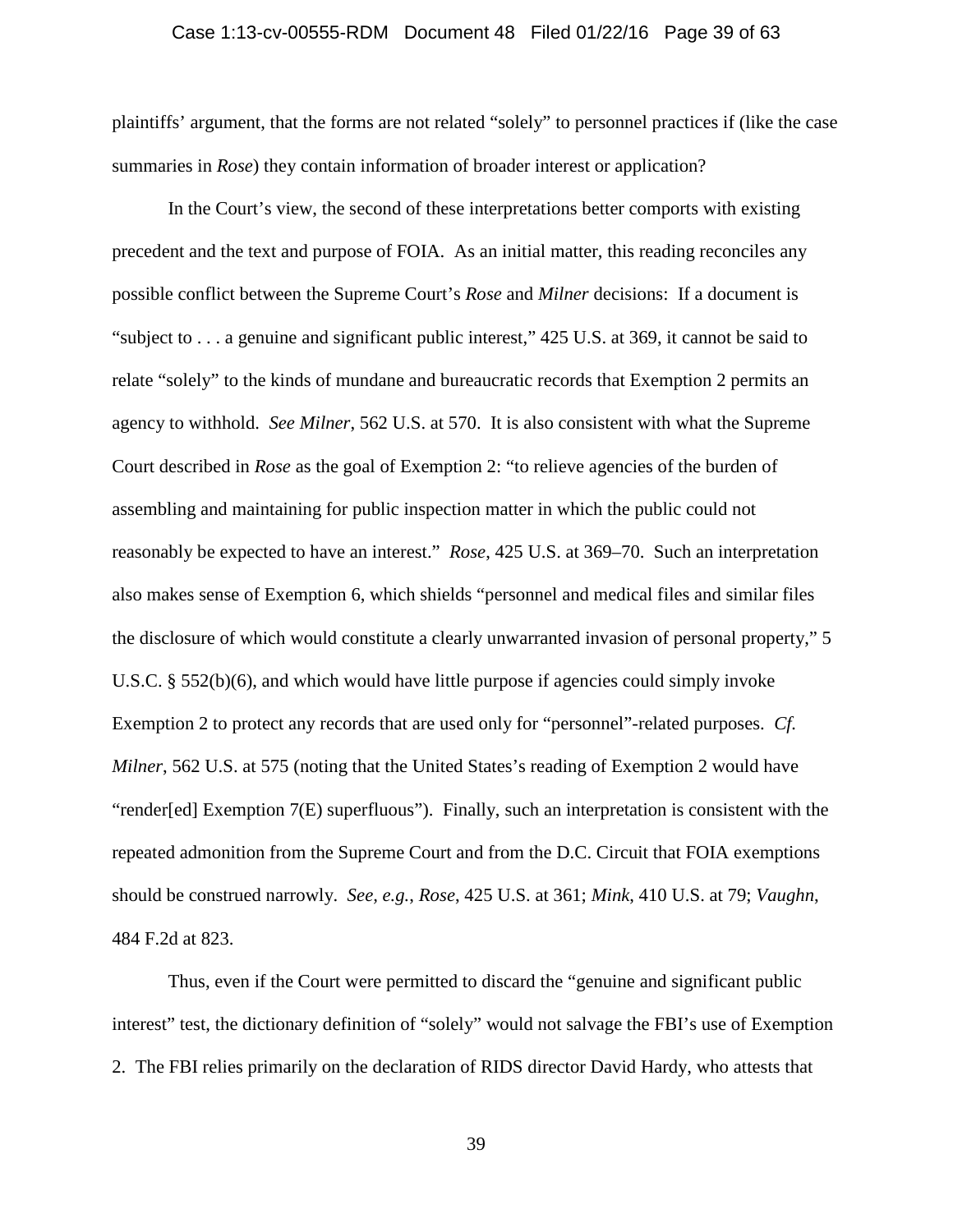#### Case 1:13-cv-00555-RDM Document 48 Filed 01/22/16 Page 40 of 63

the forms are used only for personnel management purposes. Specifically, Hardy attests that the forms are "used solely as a tool for evaluating employee performance and as a learning tool for employees who may need to focus on improving skills in particular areas. They exist only for this purpose." Dkt. 31-1 at 6 (Second Hardy Decl. ¶ 10). But the fact that the FBI *uses* the forms solely for the purpose of evaluating individual employees does not mean that the forms "relate[] solely" to employee management. To the contrary, the forms reflect information regarding how the FBI goes about fulfilling its obligations under FOIA and, thus, at least in that sense "relate" to far more than issues of internal management. Viewed from this perspective, the forms "relate"—at least in part—to how the FBI performs one of its statutory obligations. Because the records, accordingly, do not relate "exclusively or only" to employee management, it does not matter whether the FBI limits their use to that purpose. *See Milner*, 562 U.S. at 570 n.4.[8](#page-39-0)

The Court, accordingly, concludes that Plaintiffs are correct to argue that Exemption 2 shields from disclosure only "documents that deal with 'trivial administrative matters of no genuine public interest,'" *Elliott*, 596 F.3d at 847 (quoting *Schiller v. NLRB*, 964 F.2d 1205, 1207 (D.C. Cir. 1992)), but are wrong to suggest that this inquiry is distinct from the inquiry into whether documents relate "solely" to personnel matters. If a record is a matter of public interest, it cannot relate "solely" to personnel matters, because that term is best understood to limit the reach of Exemption 2 to matters that are inherently "minor or trivial," such as rules regarding the "use of parking facilities or regulations of lunch hours." *Rose*, 425 U.S. at 363, 365. Thus, if the

 $\overline{\phantom{a}}$ 

<span id="page-39-0"></span><sup>&</sup>lt;sup>8</sup> It is true that this reading of "solely" is an expansive one. But the Court explicitly adopted an expansive definition of "solely" in *Milner*. *See* 562 U.S. at 570 n.4 ("exclusively or only"). It did so fully aware that the D.C. Circuit had previously defined "solely" as "predominantly," on the basis of its concern that the literal reading would be too limiting. *See id.* at 567 n.1 (citing *Crooker*, 670 F.2d at 1056).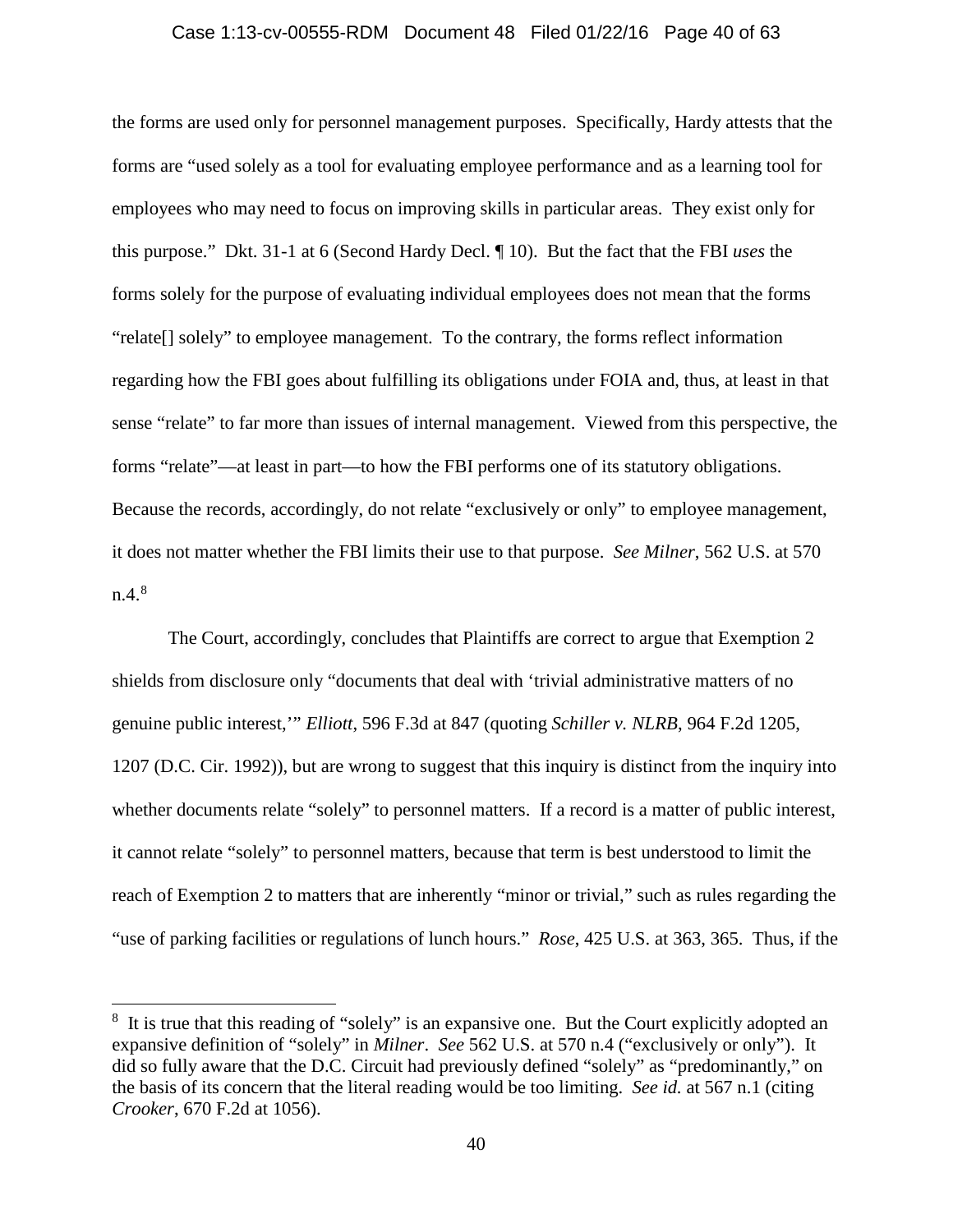### Case 1:13-cv-00555-RDM Document 48 Filed 01/22/16 Page 41 of 63

case evaluation forms are the subject of "genuine and significant public interest," they cannot be withheld under Exemption 2.

The plaintiffs argue that the evaluation forms are the subject of public interest because they categorize and track the FOIA requests processed by the FBI and record the errors that FBI analysts make in processing those requests. By reviewing the evaluation forms, the plaintiffs argue, they may better understand the FBI's methods of processing FOIA requests and, where appropriate, may hold the agency accountable for its missteps. They analogize the evaluation forms to the case summaries documenting the "adequacy or inadequacy" of the Air Force's efforts to train and instruct cadets, which the Supreme Court held to be of "undeniabl[e]" public "signifcan[ce]" in *Rose*. *Id.* at 368. Although the plaintiffs may overstate the analogy—the Court's opinion in *Rose* emphasized the "unique role of the military" and the public's interest in military training, *id.*—the comparison is fundamentally sound in light of the language the *Rose*  Court used to contrast the case summaries with those materials that *are* shielded by Exemption 2. For the reasons the plaintiffs have identified, the Court cannot conclude that the case evaluation forms relate solely to trivial or minor matters, akin to the use of parking facilities or lunch hours, that are of no public interest. To the contrary, even if any single case evaluation form is unlikely to be newsworthy, FOIA requesters may, through careful review, learn a great deal about how the FBI discharges its FOIA responsibilities. As the plaintiffs correctly observe, dissatisfied FOIA requesters are often required to take the government at its word in FOIA litigation, where the government has access to the disputed records and knowledge of how a search and response was conducted. Information contained in case evaluation forms may allow FOIA requesters to dispute assertions made in particular cases and, more generally, may enlighten the public about how the FBI goes about satisfying its obligations under FOIA. Indeed, it is not difficult to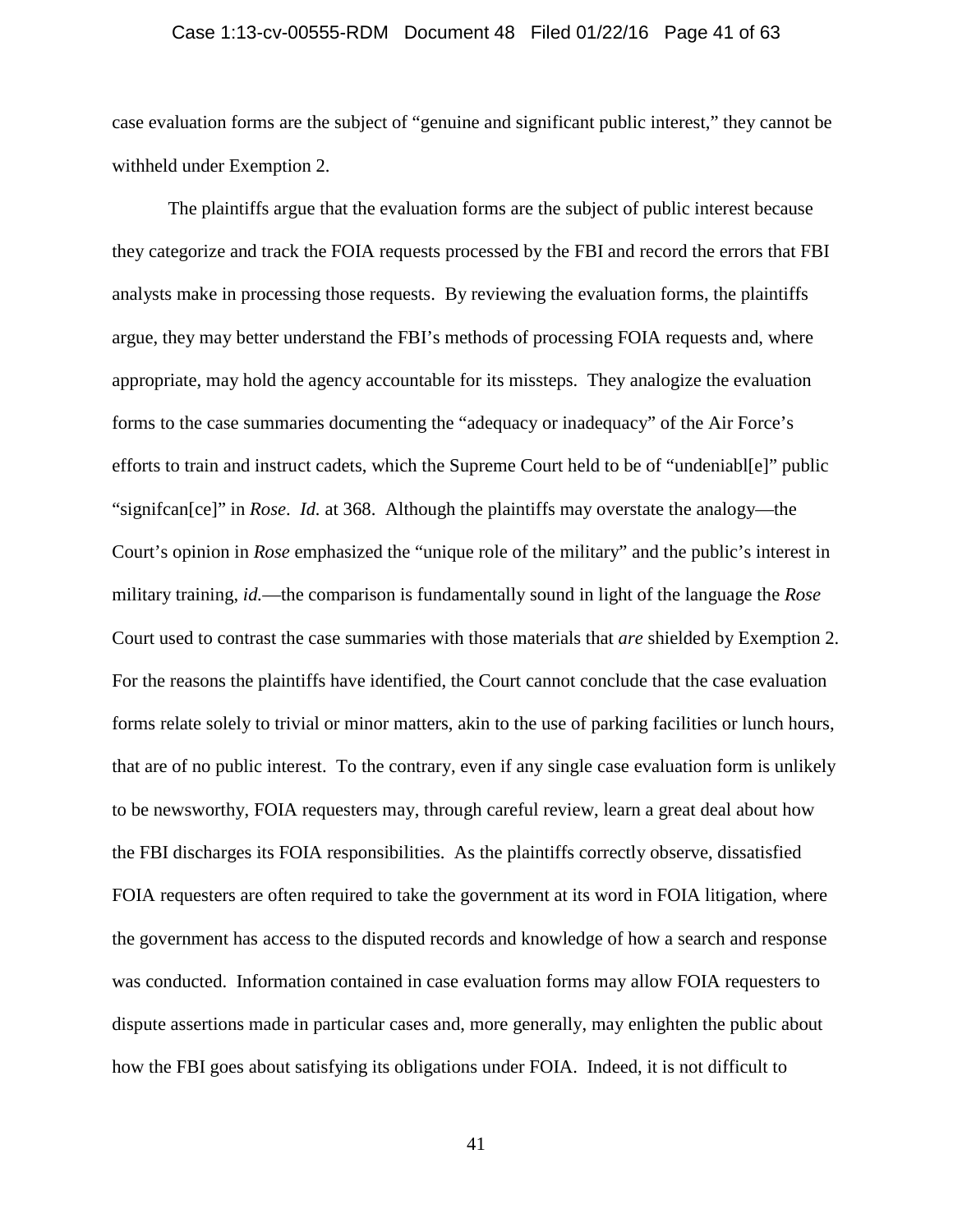### Case 1:13-cv-00555-RDM Document 48 Filed 01/22/16 Page 42 of 63

imagine a FOIA requester writing the same kind of article about the FBI that the plaintiffs in *Rose* were writing about the Air Force. *See Rose*, 425 U.S. at 354–55 & n.1. Accordingly, they cannot be withheld under Exemption 2.

The FBI's motion for summary judgment with respect to the withholding of case evaluation forms is therefore **DENIED**, and the plaintiffs' motion is **GRANTED**.

# **B. Request-by-Request Withholdings**

With these two threshold challenges addressed, the Court turns to the issues presented by the FBI's response to each individual FOIA request submitted by the plaintiffs.

# 1. *NSC's First Request*

NSC's first request, which was submitted in October 2010, sought "all [FBI] records . . . that contain remarks, comments, notes, explanations, etc. made by FBI personnel or contractors about the processing of" seven previous FOIA requests. Dkt. 21-4 at 3 (Hardy Decl., Ex. A). The FBI produced FDPS case processing notes regarding these requests, but no other documents. *Id.* at 12–13 (Hardy Decl., Ex. C). When NSC appealed the FBI's initial document production, OIP remanded the matter to the FBI to search for additional documents. *Id.* at 17 (Hardy Decl., Ex. E). When the FBI produced the same documents on remand, NSC appealed again. NSC's executive director explained that he could "point directly to the documents that are missing": search slips. *Id.* at 32 (Hardy Decl., Ex. G). OIP again remanded the request for further review, but also "affirm[ed], on modified grounds, the FBI's action." *Id.* at 41 (Hardy Decl., Ex. I). Specifically, OIP wrote:

To the extent that you are seeking search slips associated with the processing of the above-referenced requests, please be advised that this information is protected from disclosure under the FOIA pursuant to [Exemption 7(E)]. This provision concerns records or information compiled for law enforcement purposes the release of which would disclose techniques and procedures for law enforcement investigations or prosecutions. Because any such records responsive to your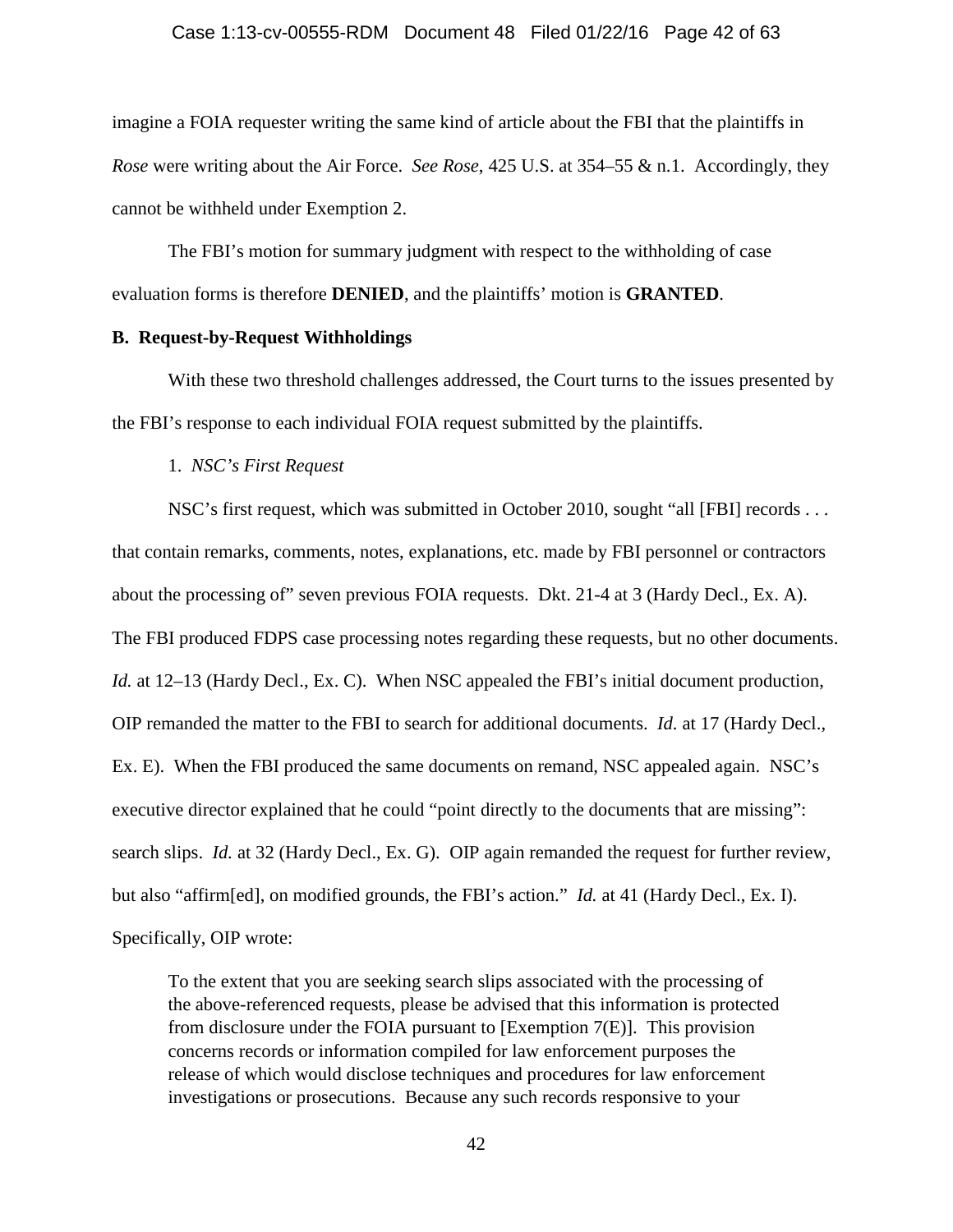## Case 1:13-cv-00555-RDM Document 48 Filed 01/22/16 Page 43 of 63

request would be categorically exempt from disclosure, the FBI properly asserted Exemption 7(E) and was not required to conduct a search for such records.

*Id.* There is no evidence in the record that the FBI produced additional documents, nor that NSC communicated further with the FBI regarding this request.

NSC argues that the FBI improperly withheld search slips in response to its first request on the basis of Exemption 7(E). Dkt. 27 at 2. The FBI has a wholly different view of the scope of NSC's challenge to its response. It contends that NSC "did not . . . challenge any of the FBI's withholdings of information processed in response to these requests" and therefore has failed to exhaust any challenge to its search slip policy—at least as applied to NSC's first search. Dkt. 31 at 2. According to the FBI, the only issue before the Court is the adequacy of the FBI's search for responsive records. *Id.*; *see also* Dkt. 21-1 at 5–7. NSC explains that its appeals to OIP focused on the adequacy of the FBI's searches for good reason: "[A]t the time there was no evidence that FBI was refusing to search for search slips." Dkt. 27 at 2. NSC argues that "DOJ's confirmation that FBI was refusing to search for these responsive records transformed the controversy into an argument over FBI's *refusal to search*, which is a separate and distinct issue from the adequacy of its search." *Id.* (emphasis in original).

The Court agrees that NSC exhausted its challenge to the FBI's search slip policy. "A FOIA requester is generally required to exhaust administrative appeal remedies before seeking judicial redress." *Citizens for Responsibility & Ethics in Washington v. FEC* ("*CREW*"), 711 F.3d 180, 184 (D.C. Cir. 2013). This requirement exists "so that the agency has an opportunity to exercise its discretion and expertise on the matter and to make a factual record to support its decision." *Oglesby v. U.S. Dep't of Army*, 920 F.2d 57, 61 (D.C. Cir. 1990). The D.C. Circuit has held that "a plaintiff may have exhausted administrative remedies with respect to one aspect of a FOIA request—and thus properly seek judicial review regarding that request—and yet not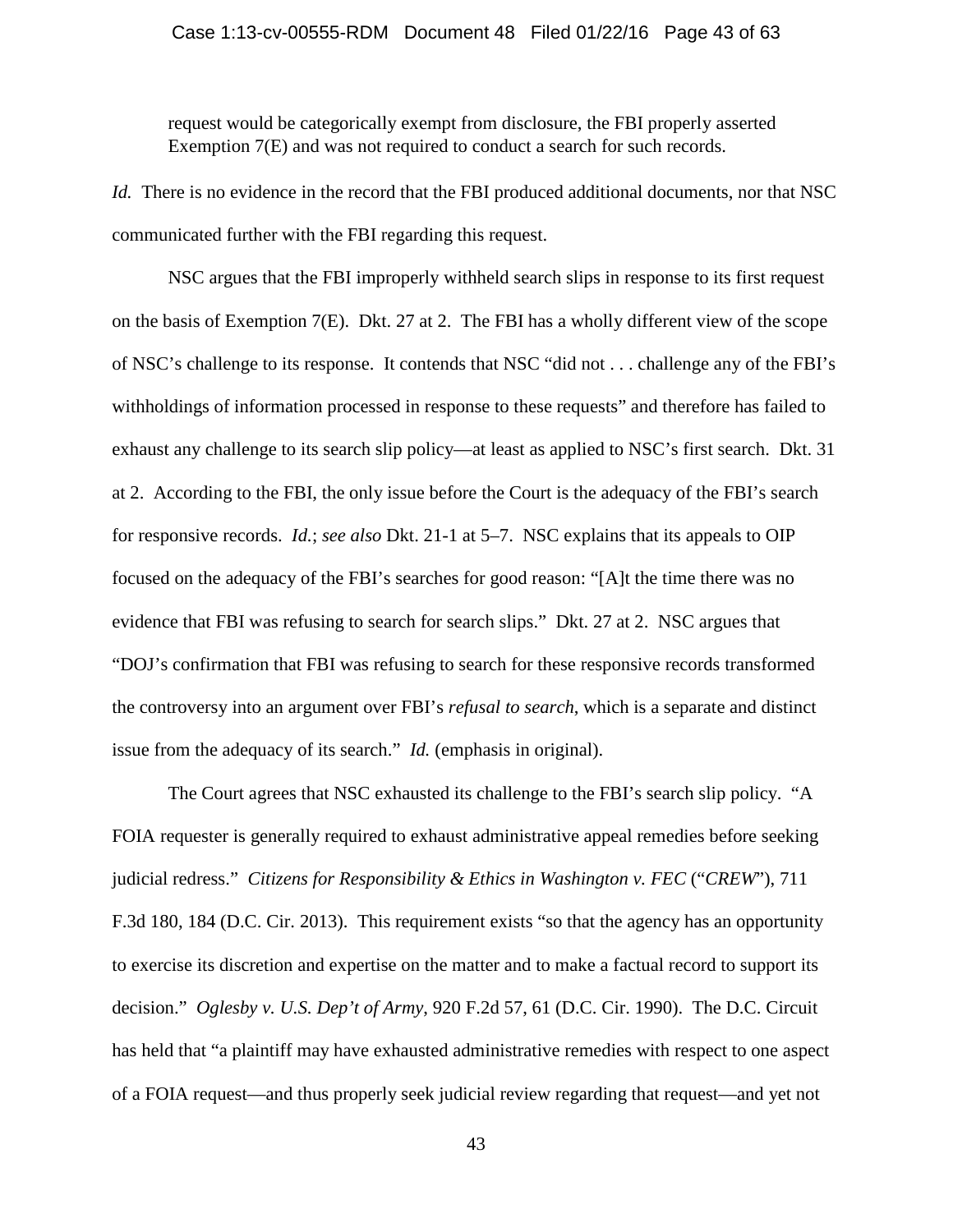# Case 1:13-cv-00555-RDM Document 48 Filed 01/22/16 Page 44 of 63

have exhausted her remedies with respect to another aspect of a FOIA request." *Dettmann v. U.S. Dep't of Justice*, 802 F.2d 1472, 1477 (D.C. Cir. 1986). But the exhaustion requirement is "a jurisprudential doctrine," not a jurisdictional rule. *Hidalgo v. FBI*, 344 F.3d 1256, 1258 (D.C. Cir. 2003).

Here, there is no dispute that NSC exhausted its administrative remedies with respect to its request as a whole: It awaited the FBI's response to its request, then appealed that response to OIP. *See generally* 5 U.S.C. § 552(a)(6) (setting out this process). The question is whether NSC exhausted its remedies with respect to its challenge to the FBI's search slip policy. According to the FBI, NSC "did not . . . challenge any of the FBI's withholdings of information processed in response to" its original request, "did not challenge the FBI's redactions" in either of its appeals to OIP, and thus exhausted only "the adequacy of the FBI's search." Dkt. 31 at 2. The problem with the FBI's position is that the search slip policy was not asserted as a basis for withholding records until after NSC's second appeal, and it was asserted by OIP on appeal. *See* Dkt. 21-4 at 41 (Hardy Decl., Ex. I). The FBI's position appears to be that NSC should have waited until the FBI itself asserted the policy—after the second remand—and then appealed the FBI's assertion of the policy to OIP. But such protracted proceedings would hardly further the purpose of the exhaustion requirement, which is to permit the agency "an opportunity to exercise its discretion and expertise on the matter." *Oglesby*, 920 F.2d at 61. OIP, the body designated by the Justice Department to handle FOIA appeals, had already concluded that the FBI "was not required to conduct a search" for search slips because they "would be categorically exempt from disclosure." Dkt. 21-4 at 41 (Hardy Decl. Ex. I). NSC could not have been expected to read such a response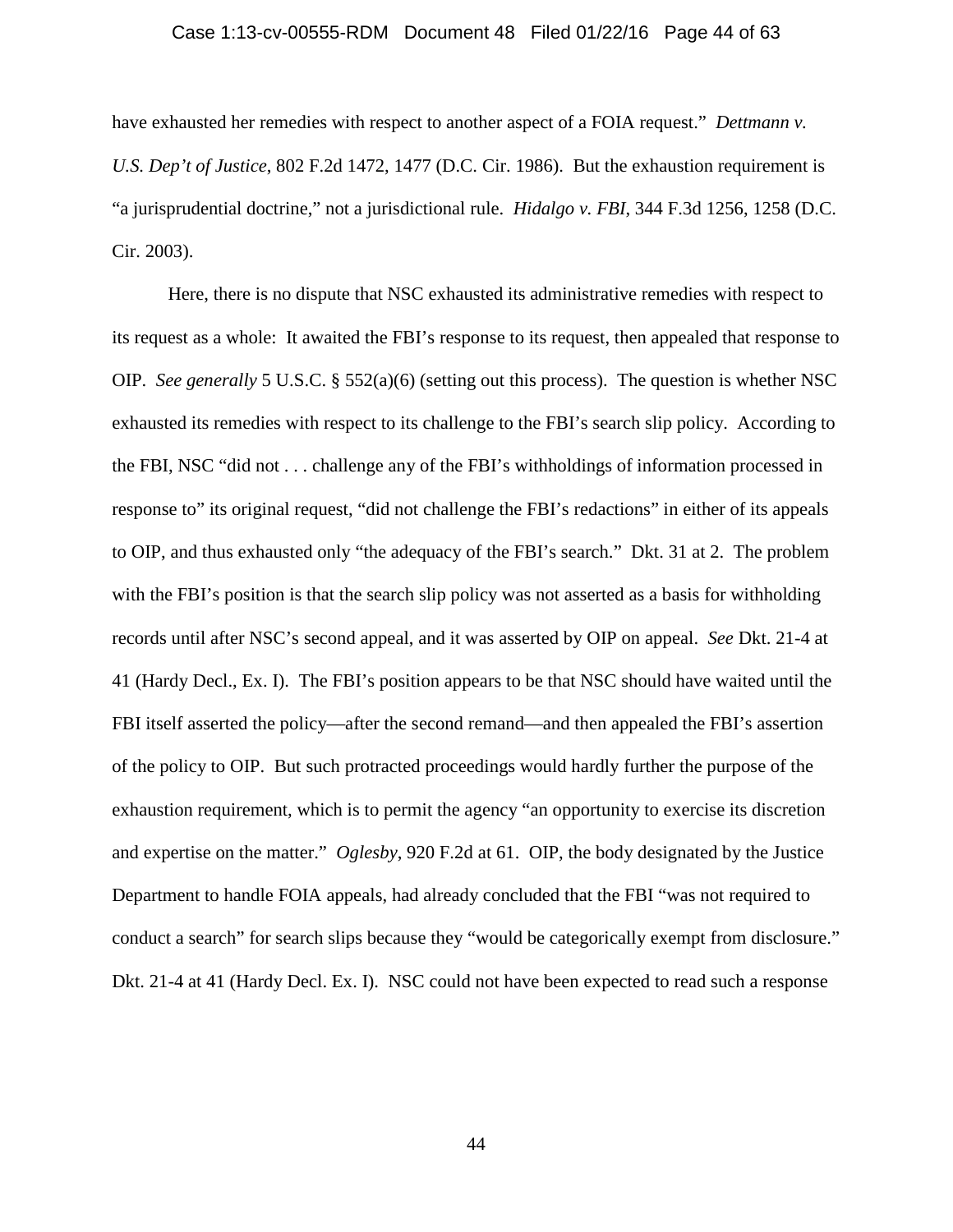#### Case 1:13-cv-00555-RDM Document 48 Filed 01/22/16 Page 45 of 63

to require it to continue to pursue its request before the FBI; indeed, NSC could hardly have read the response as anything but a final decision by the agency regarding the FBI's policy.<sup>[9](#page-44-0)</sup>

The D.C. Circuit's decision in *Dettmann* is not to the contrary. In *Dettmann*, the FOIA requester submitted a request to the FBI for "all documents" that contained her name. 802 F.2d at 1473. The FBI's response described its "general practice" of releasing "only those portions [of documents] containing a reference" to the FOIA requester rather than releasing the documents in their entirety. *Id.* at 1474. The requester replied to the FBI, "contesting various aspects of the FBI's action but raising no objection to the" policy. *Id.* None of the requester's subsequent communications to the FBI raised such an objection. *Id.* On appeal, the D.C. Circuit declined to address the merits of the policy, instead denying the requester's claim on the ground that she had "fail[ed] to exhaust her administrative remedies." *Id.* at 1476. The panel explained that the requester had repeatedly communicated with the FBI after learning about the policy, "but interposed no general objection to the Bureau's processing of her request pursuant to that" policy. *Id.* This case looks nothing like *Dettmann*. In *Dettman*, the FBI explained its policy to the requester in its initial response; the requester then repeatedly declined to present the agency with "an opportunity to exercise its discretion and expertise" regarding the policy. *Oglesby*, 920 F.2d at 61. In this case, by contrast, the challenged policy was asserted for the first time by the agency in a final decision on appeal, and the requesters promptly challenged it in court—the only authority that could overturn OIP's decision.

 $\overline{\phantom{a}}$ 

<span id="page-44-0"></span><sup>&</sup>lt;sup>9</sup> Moreover, to the extent that NSC failed to exhaust its administrative remedies with respect to its challenge to the search slip policy, the Court would excuse NSC's failure to exhaust on the ground that the agency considered the non-exhausted challenge on the merits. *See Washington Ass'n for Television & Children v. FCC*, 712 F.2d 677, 682 (D.C. Cir. 1983) ("[I]t is not always necessary for a party to raise an issue, so long as the [agency] in fact considered the issue.").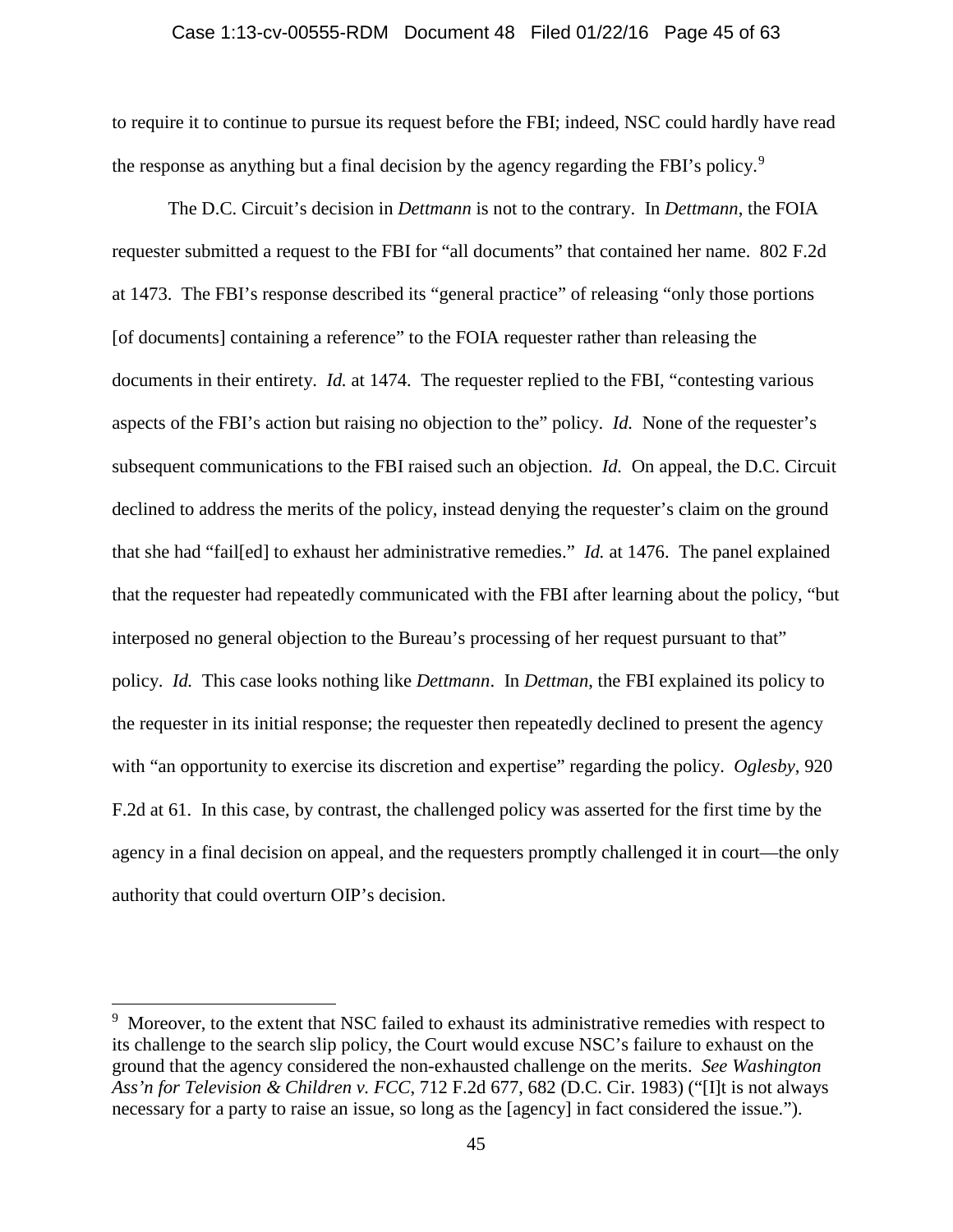## Case 1:13-cv-00555-RDM Document 48 Filed 01/22/16 Page 46 of 63

The Court, accordingly, agrees with NSC that it properly exhausted its challenge to the FBI's search slip policy. The Court therefore **GRANTS** summary judgment to NSC to the extent that it seeks documents withheld on the basis of that policy. Because NSC does not raise any other challenge to the adequacy of the FBI's search in response to its first request, the Court **GRANTS** summary judgment to the FBI with respect to any records not encompassed by the search slip policy. The parties' motions for summary judgment are otherwise **DENIED**.

## 2. *NSC's Second Request and Stein's First Request*

NSC's second request (No. 1174832-000) and Stein's first request (No. 1174507-000) for documents raise an additional issue. In these requests, NSC and Stein sought all records created by the FBI during the processing of twelve FOIA requests previously submitted by other people. Dkt. 21-4 at 45 (Hardy Decl., Ex. J); *id.* at 66 (Hardy Decl., Ex. P). NSC requested these records by FOIA request number. *See id.* at 45 (Hardy Decl., Ex. J) (requesting records with references to "FOIA requests #955459, 969663," and ten others). Stein requested the same records by reference to the name and docket number of the lawsuit that each FOIA requester had eventually filed. *See id.* at 66 (Hardy Decl., Ex. P) (requesting records "relied upon in the Declarations of David Hardy . . . in the following FOIA cases"). The FBI released six "excised" pages that were responsive to one of NSC's requests and denied all the remaining requests. *Id.* at 53 (Hardy Decl., Ex. L); *id.* at 72 (Hardy Decl., Ex. Q). It explained that NSC and Stein had "requested records concerning third parties"—the original requesters—which the FBI could not release "absent express authorization and consent of the third parties, proof that the subjects of the request are deceased, or a clear demonstration that the public interest in disclosure outweighs the personal privacy interest[s]." *Id.* NSC and Stein appealed the denial of their requests, but OIP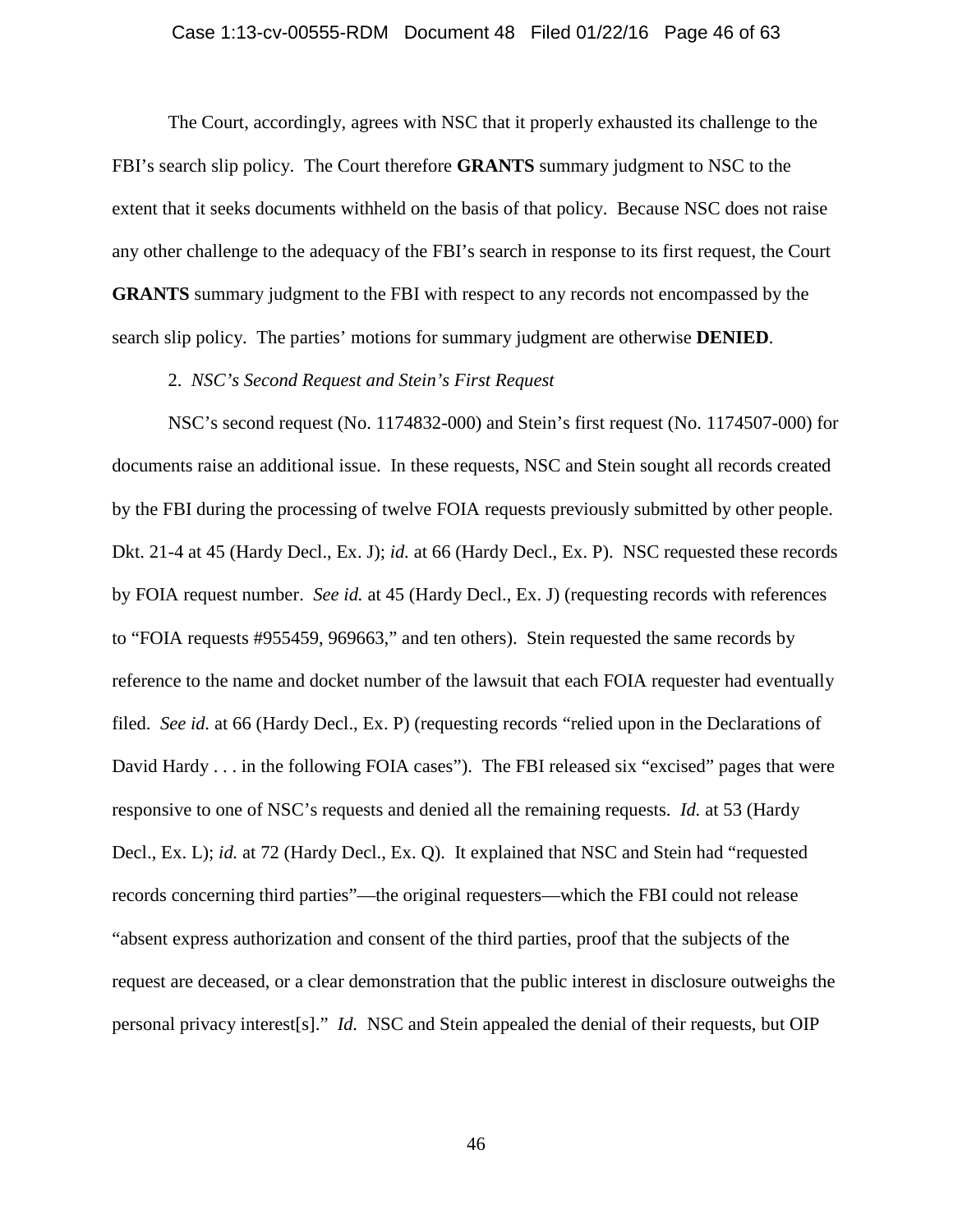### Case 1:13-cv-00555-RDM Document 48 Filed 01/22/16 Page 47 of 63

denied their appeals, citing Exemptions 6, 7(C), and 7(E). *See id.* at 62 (Hardy Decl., Ex. O); *id.* at 80 (Hardy Decl., Ex. T). $^{10}$  $^{10}$  $^{10}$ 

The FBI argues, and the plaintiffs do not contest, that information contained in FBI files about private parties (other than the requester) is generally exempt from disclosure under Exemptions 6 and 7(C). These exemptions "seek to protect the privacy of individuals identified in certain agency records." *ACLU v. U.S. Dep't of Justice*, 655 F.3d 1, 6 (D.C. Cir. 2011). Under Exemption 6, "personnel and medical files and similar files" may be withheld if disclosure "would constitute a clearly unwarranted invasion of personal privacy." 5 U.S.C. § 552(b)(6). Under Exemption 7(C), "records or information compiled for law enforcement purposes" may be withheld "to the extent that" disclosure "could reasonably be expected to constitute an unwarranted invasion of personal privacy." *Id.* § 552(b)(7)(C). The D.C. Circuit has long applied a categorical rule, known as the "*SafeCard* rule," "permitting an agency to withhold information identifying private citizens mentioned in law enforcement records, unless disclosure is 'necessary in order to confirm or refute compelling evidence that the agency is engaged in illegal activity.'" *Schrecker v. U.S. Dep't of Justice*, 349 F.3d 657, 661 (D.C. Cir. 2003) (quoting *SafeCard Servs.*, 926 F.2d at 1206). The plaintiffs do not dispute that this rule would ordinarily apply to these records. They argue only that the records fall within the scope of the "official-acknowledgment" doctrine, which if properly invoked requires disclosure even in the face of an otherwise available FOIA exemption. *See ACLU v. CIA*, 710 F.3d at 426.

 $\overline{a}$ 

<span id="page-46-0"></span><sup>&</sup>lt;sup>10</sup> OIP denied Stein's appeal only on the ground that the processing documents were protected under Exemption 7(E). *See* Dkt. 21-4 at 80 (Hardy Decl., Ex. T). But the FBI now asserts that any responsive documents are protected under Exemptions 6 and 7(C), for the same reason that any documents responsive to NSC's request would be. *See* Dkt. 21-1 at 9–12, Dkt. 21-3 at 22 (Hardy Decl. ¶ 71). Stein contests the FBI's response on the merits but does not contest that the FBI should be permitted to assert Exemptions 6 and 7(E) in this case. *See* Dkt. 27 at 30–32; *see also supra* n.6.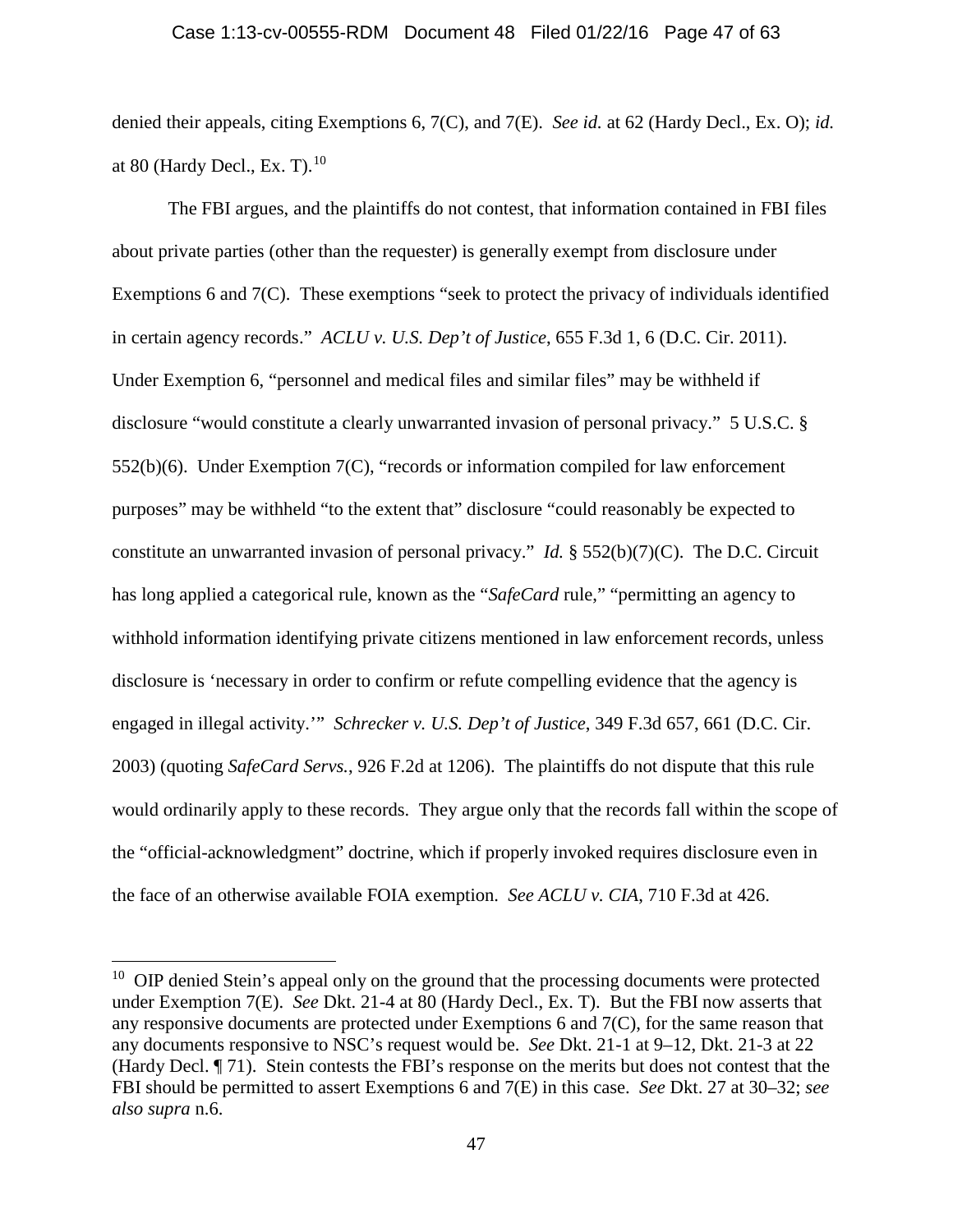## Case 1:13-cv-00555-RDM Document 48 Filed 01/22/16 Page 48 of 63

The official-acknowledgment doctrine is a waiver doctrine. It provides that "when an agency has officially acknowledged otherwise exempt information through prior disclosure, the agency has waived its right to claim an exemption with respect to that information." *Id.* But the standards for invoking the doctrine are high. A FOIA requester must show that the information he or she is requesting (1) is "as specific as the information previously released," (2) "match[es]" the information previously disclosed," and (3) was "already . . . made public through an official and documented disclosure." *Wolf*, 473 F.3d at 378 (citation and internal quotation marks omitted). "Prior disclosure of similar information does not suffice; instead, the *specific* information sought by the plaintiff must already be in the public domain by official disclosure." *Id.*; *see also ACLU*, 710 F.3d at 427.

NSC and Stein argue that the information contained in the search slips and processing notes they requested is already in the public domain because the "FBI filed sworn declarations on the public record explaining in great detail the searches it performed . . . , including what offices and systems were searched, what terms were used, and what file numbers were located." Dkt. 27 at 30–31. The plaintiffs attach the declarations of RIDS Director David Hardy filed by the FBI in each of the lawsuits arising out of the request for which they seek processing records. *See* Dkts. 27-7, 27-8, 27-9, 27-10, 27-11, 27-12. Many of these declarations describe the search conducted by the FBI for responsive records in detail. The Seventh Hardy Declaration filed by the FBI in *Negley v. FBI*, 825 F. Supp. 2d 63, for example, states that the FBI conducted a search for records about the plaintiff "using a six way phonetic breakdown of the name James Lutcher Negley," which "found no main files but did find one cross-reference file, 149A-SF-106204-S-O, containing two serials, 3041 and 3865." Dkt. 27-7 at 64 (Pls.' Mot. Summ. J., Ex. G). Many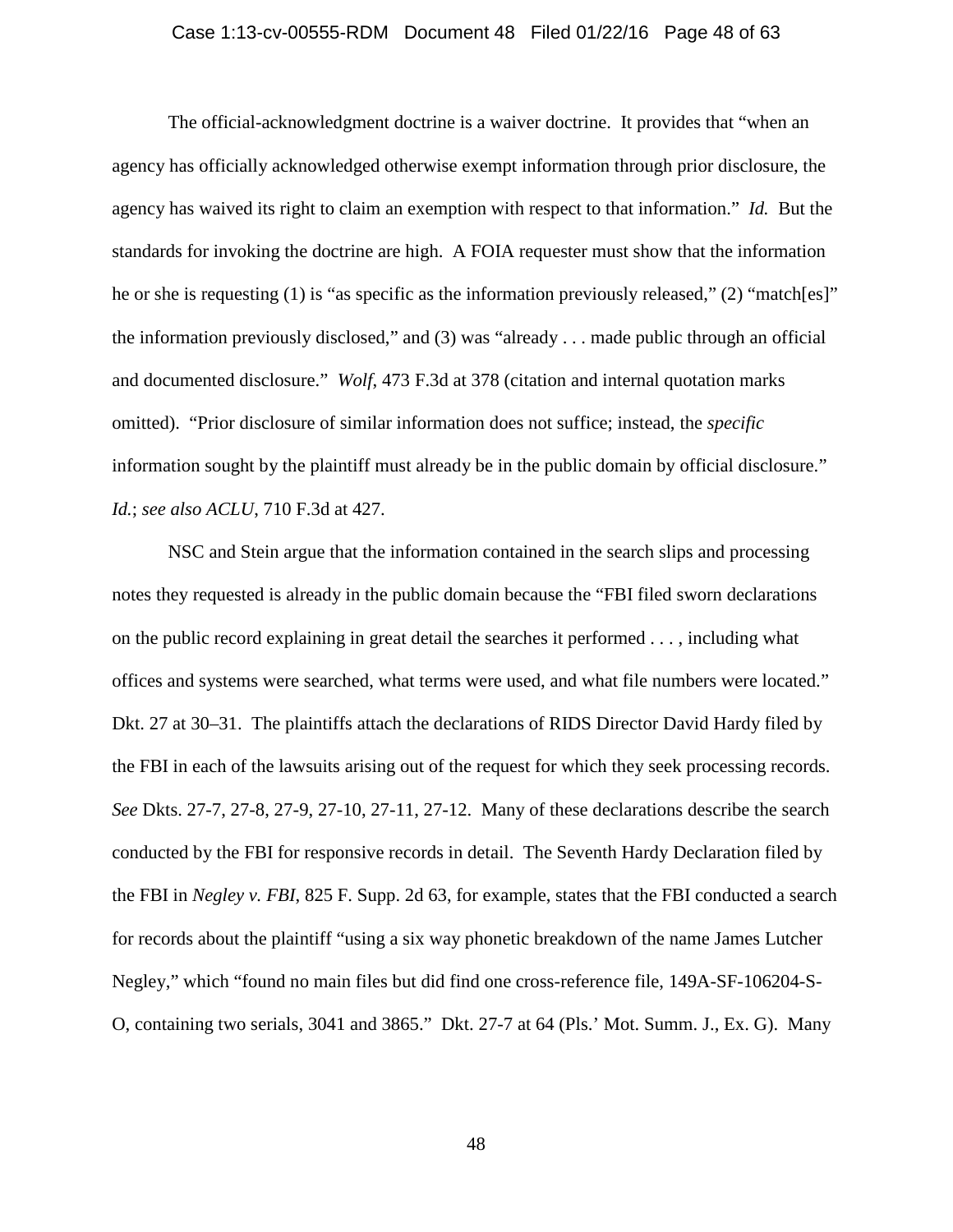#### Case 1:13-cv-00555-RDM Document 48 Filed 01/22/16 Page 49 of 63

other statements in the declarations are just as detailed and appear to reflect information recorded on the search slips and in the notes.

Considered as a whole, however, the Hardy Declarations filed in these cases are neither as specific nor as detailed as the underlying search slips and processing notes. As the Hardy Declaration in the present case explains, "the information contained in search records is far more detailed and also includes information that may not be reflected in the declarations at all (such as information outside the scope of the request or information otherwise deemed not responsive to the request)." Dkt. 31-1 at 8 (Second Hardy Decl. ¶ 17). That is, although the Hardy Declarations filed in these cases contain a significant amount of detailed information about the records responsive to the original requests, as well as the FBI's efforts to locate, identify, and produce those records, the declarations are not a perfect match for the search slips and processing notes created by the FBI during the search. Indeed, the basic premise behind this action—as the plaintiffs repeatedly stated during oral argument—is that the declarations introduced by the FBI during litigation are often incomplete records of the searches that the FBI in fact conducted. The mismatch between the two may provide the plaintiffs the impetus to come to court, but it also limits their ability to rely on the official-acknowledgment doctrine. The FBI has not made public the contents of the search slips, at least not in their entirety, and thus the FBI properly invoked Exemption 7(C) and the *SafeCard* rule with respect to any information *not* reproduced in the Hardy Declarations.<sup>[11](#page-48-0)</sup>

 $\overline{\phantom{a}}$ 

<span id="page-48-0"></span><sup>&</sup>lt;sup>11</sup> The *SafeCard* rule applies only to "records or information compiled for law enforcement purposes." *See Schrecker*, 349 F.3d at 661; 5 U.S.C. § 552(b)(7). That is, it is a rule arising under Exemption 7(C), not Exemption 6. But where an agency properly withholds a record under Exemption 7(C), there is no need to consider whether withholding would have been appropriate under Exemption 6. *See ACLU v. U.S. Dep't of Justice*, 655 F.3d at 6.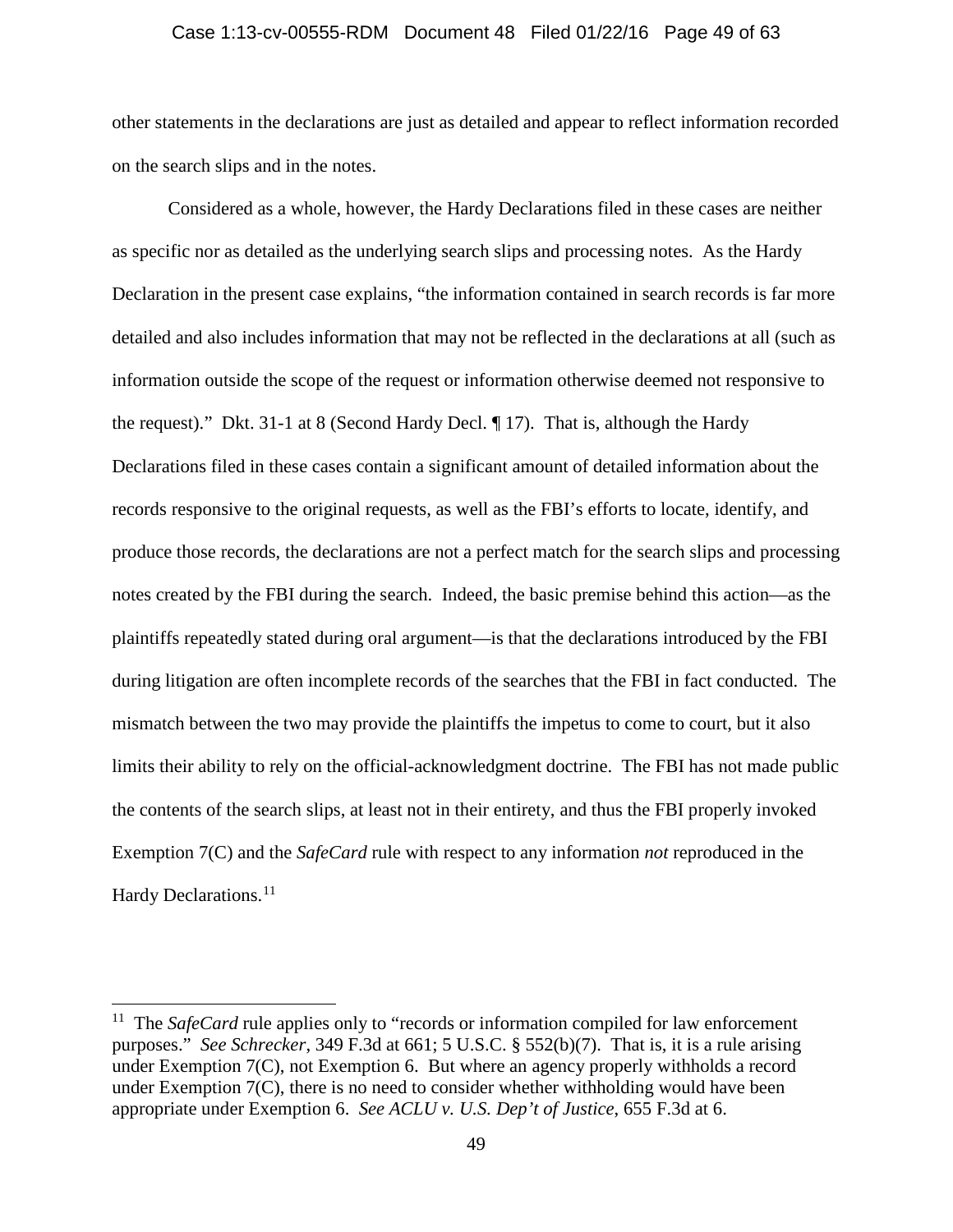## Case 1:13-cv-00555-RDM Document 48 Filed 01/22/16 Page 50 of 63

The conclusion that the FBI properly withheld *some* material under Exemption 7(C) does not, however, end the inquiry. Under FOIA, "[a]ny reasonably segregable portion of a record shall be provided to any person requesting such record after deletion of the portions which are exempt." 5 U.S.C. § 552(b). The fact that the FBI was permitted to withhold information not already disclosed in the prior Hardy Declarations does not resolve the question whether it was required to segregate and produce information that was made public in those declarations. "It has long been a rule in this Circuit that non-exempt portions of a document must be disclosed unless they are inextricably intertwined with exempt portions." *Sussman v. U.S. Marshals Serv.*, 494 F.3d 1106, 1116 (D.C. Cir. 2007) (quoting *Mead Data Ctr.*, 566 F.2d at 260). In other words, the FBI can withhold the entirety of the search slips and processing notes only if the information in those slips and notes that *was* reproduced in the relevant Hardy Declarations is "inextricably intertwined" with the information that was not reproduced in those declarations. *Mead Data Ctr.*, 566 F.2d at 260; *see also id.* at 261 n.55 (observing that agencies need not "commit significant time and resources to the separation of disjointed words, phrases, or even sentences which taken separately or together have minimal or no information content").

Neither party, however, has addressed the segregability question, and so the Court lacks a record on which to make a finding regarding segregability. The D.C. Circuit has made clear that district courts have a duty to "make specific findings of segregability regarding the documents to be withheld . . . even if the requester did not raise the issue of segregability before the court." *Sussman*, 494 F.3d at 1116; *see also Trans-Pac. Policing Agreement v. U.S. Customs Serv*., 177 F.3d 1022, 1028 (D.C. Cir. 1999) ("[T]he District Court had an affirmative duty to consider the segregability issue *sua sponte*."). It is the government that bears the burden of justifying the non-disclosure of records, including on the ground that non-exempt records are not reasonably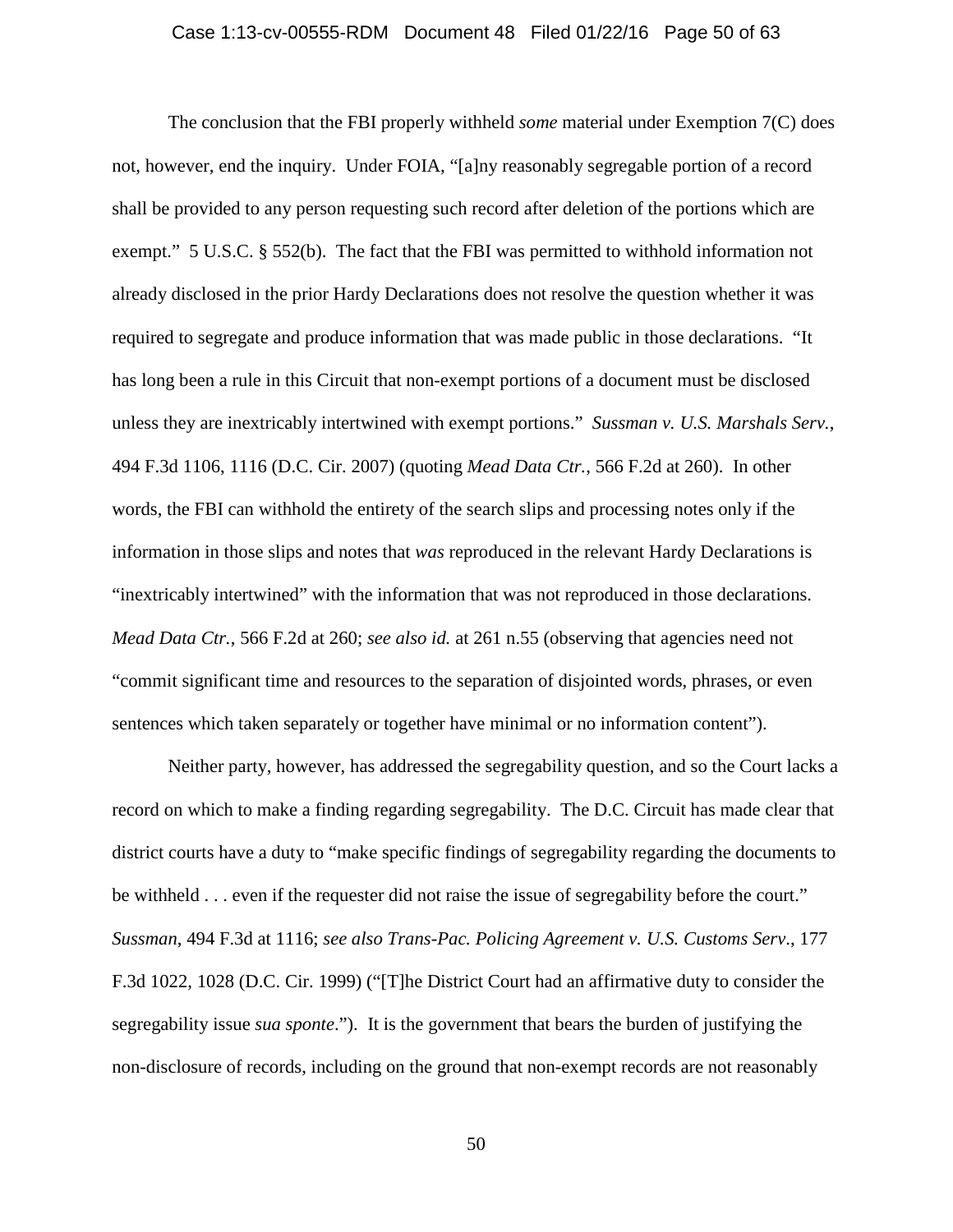#### Case 1:13-cv-00555-RDM Document 48 Filed 01/22/16 Page 51 of 63

segregable, however, and that burden cannot be met through conclusory declarations or by merely shifting to the Court responsibility to determine what non-exempt material can be segregated. *See Mead Data Ctr.*, 566 F.2d at 260. Here, although it may be able to do so, the FBI has yet to make the required showing. Accordingly, the Court will **GRANT** the FBI's motion for summary judgment to the extent it invoked Exemption 7(C) to protect information not previously disclosed in the Hardy Declarations but will, in other respects, **DENY** the parties' motions for summary judgment. The FBI may file a renewed motion and declaration addressing segregability, and Plaintiffs may cross-move on the same ground once the record is more fully developed.

# 3. *Stein's Second Request*

 $\overline{\phantom{a}}$ 

The FBI produced a significant quantity of documents in response to only one request— Stein's second request (No. 1182250-000). In that request, Stein sought all records "pertaining to the searches conducted by the [FBI] which was used, referenced, or relied upon" in the Hardy Declaration that the FBI filed in *McGehee v. U.S. Dep't of Justice*, 800 F. Supp. 2d 220.[12](#page-50-0) Dkt. 21-4 at 83 (Hardy Decl., Ex. U). The FBI responded to this request in May 2012, informing Stein that it had reviewed 194 pages of documents and released 33 pages with withholdings. *Id.* at 91 (Hardy Decl., Ex. W). Stein appealed "all of the FBI's withholdings," *id.* at 98 (Hardy Decl., Ex. Y), but OIP denied the appeal, Dkt. 21-5 at 6 (Hardy Decl., Ex. CC). The FBI now seeks to justify its withholdings on the basis of Exemptions 5, 6, 7(C), 7(D), and 7(E). Dkt. 21-1 at 17; *see also* Dkt. 21-3 at 30–31 (Hardy Decl. ¶¶ 83–85). Stein does not contest all of the

<span id="page-50-0"></span><sup>12</sup> In fact, Stein sought records relating to two lawsuits: *McGehee* and *Rosenfeld v. U.S. Dep't of Justice*, No. 07-3240, 2010 WL 3448517. But the FBI treated the request as two distinct requests (one, No. 1182250-000, as a request for *McGehee* records, and the other, No. 1182251-000, as a request for *Rosenfeld* records). For simplicity's sake, the Court adopts the FBI's treatment of the records and describes Stein's request for *Rosenfeld* records, below, as his "third" request.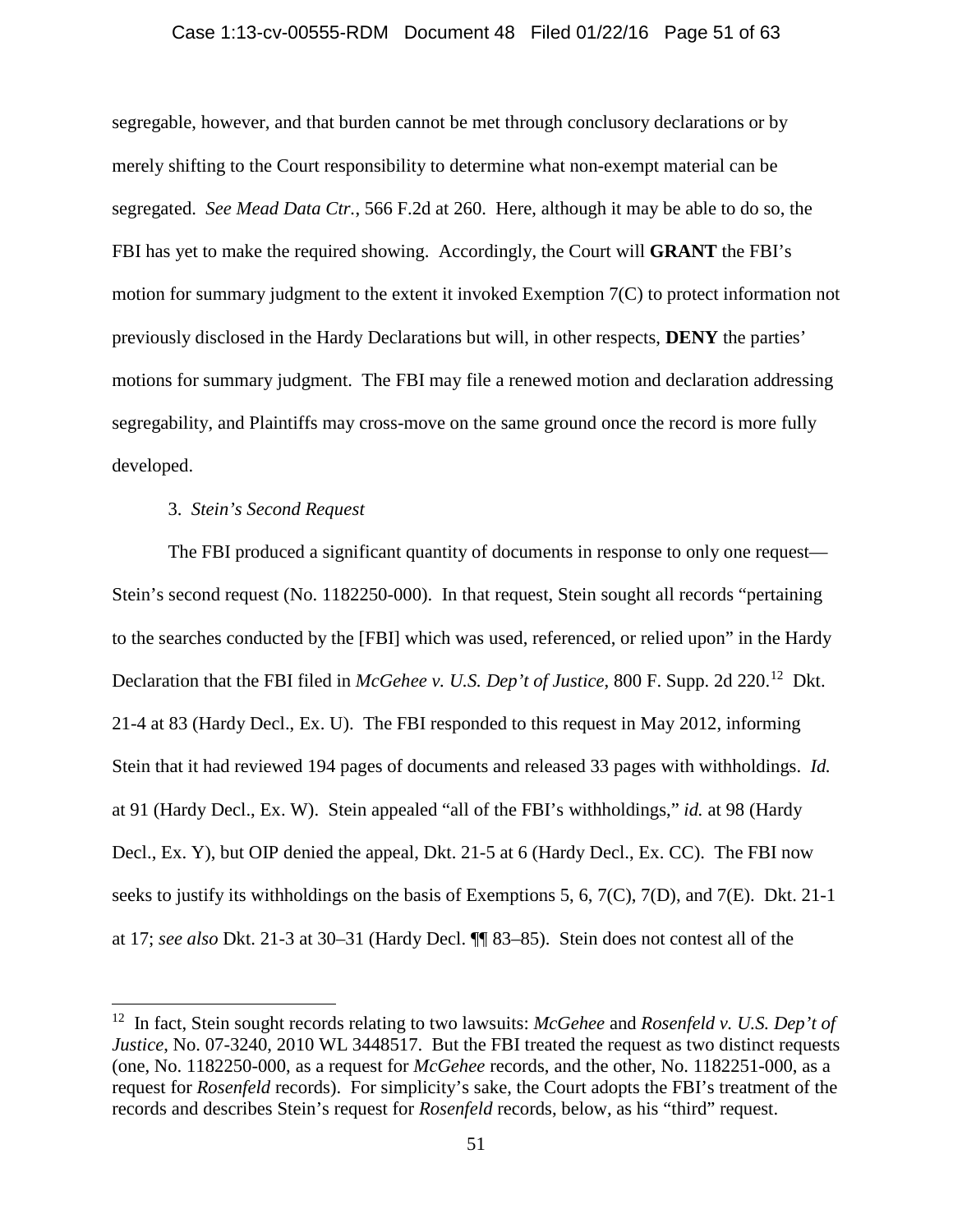FBI's withholdings. *See* Dkt. 27 at 12–14. Indeed, he challenges only four aspects of the FBI's production: (a) the adequacy of the FBI's search; (b) the FBI's assertion of the attorney work product privilege under Exemption 5; (c) the FBI's assertion of Exemptions 6 and 7(C) to cover the names of parties of investigative interest; and (d) the FBI's assertion of Exemption 7(E) to withhold search slips. *Id.* at 8–14. Because the Court has addressed the FBI's search-slip policy above, it will discuss only the three remaining issues below.

## a. Adequacy

Stein first challenges the adequacy of the FBI's search. He argues that the FBI's search for the processing records underpinning the *McGehee* suit was inadequate because he believes the FBI "performed a search for the case names and numbers and stopped there"—that is, it did not search its records for any files that did not contain a cross-reference to the lawsuit. Dkt. 27 at 8. The FBI argues that Stein did not exhaust his challenge to the adequacy of the FBI's search, and that it would fail on the merits even if he had. *See* Dkt. 31 at 3–8. The Court agrees with the FBI.

First, Stein did not exhaust his challenge to the adequacy of the FBI's search. Stein's appeal was limited to "the FBI's withholdings," Dkt. 21-4 at 98 (Hardy Decl., Ex. Y); he did not argue that the FBI had failed to conduct an adequate search. Stein does not genuinely contest this conclusion, *see* Dkt. 27 at 6 ("Stein admits that he did not file an administrative appeal of the adequacy of the FBI's search."); instead, he argues that his failure to exhaust should be excused because he "raised an objection to the adequacy of [the] FBI's search as soon as he had reason to believe that it was inadequate"—namely, when the FBI filed its response in this suit. *Id.* at 7. He contends that the imposition of an exhaustion requirement in a case like his "will mean that any requester must appeal the adequacy of an agency's search even without reason to believe it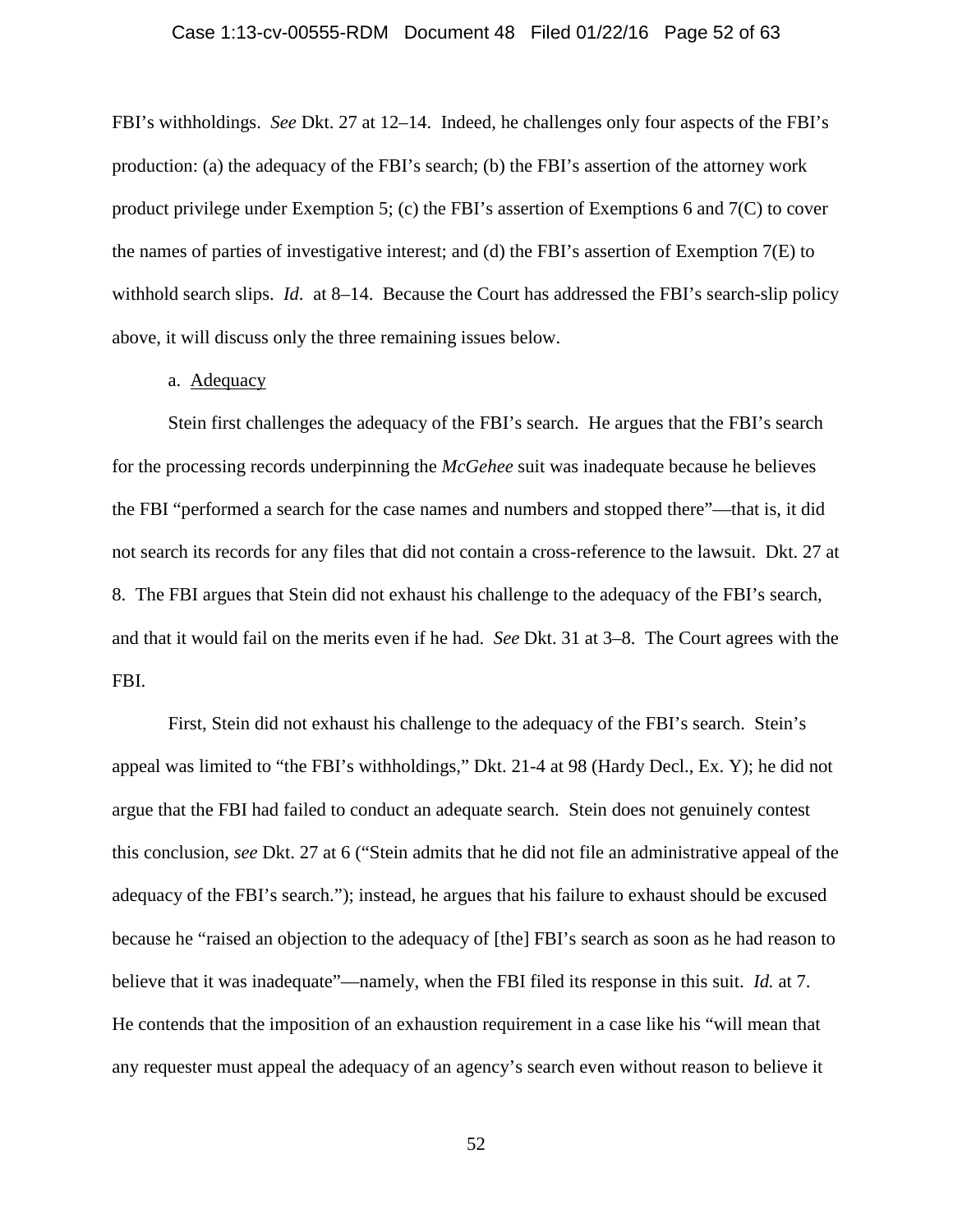## Case 1:13-cv-00555-RDM Document 48 Filed 01/22/16 Page 53 of 63

was inadequate . . . , which will result in a drastic increase in unnecessary appeals." *Id.* at 7–8. But Stein's rule would lead to perverse consequences too. Stein was represented by experienced FOIA counsel who could have reviewed the records that Stein had received along with the FBI's stated bases for withholding others, and, based on that information and counsel's knowledge of the types of records typically generated by RIDS, made an informed judgment about the risk of an incomplete search. That is exactly what NSC did when the FBI produced only limited records in response to *its* first search; it appealed the adequacy of the search, "point[ing] . . . to the documents" that it thought "were missing." Dkt. 21-4 at 32 (Hardy Decl., Ex. G). Even if Stein had only an inkling that the FBI's search may have been inadequate, it would have been easy enough for him to apprise OIP of that concern. Only then could OIP have "exercise[d] its discretion and expertise on the matter and . . . ma[d]e a factual record to support its decision." *Oglesby*, 920 F.2d at 61.

This is not to say that a FOIA requester can *never* challenge the adequacy of the FBI's search in court if he or she did not do so below. There may well be times when such a person learns only in court that an agency's response was inadequate. But this is not such a case. The basis of Stein's belief that the FBI's search was inadequate is its statement that it "conducted a search of FDPS using *the referenced litigation case-captions and/or their respective Civil Action Numbers* to locate material responsive to his request." Dkt. 27 at 8 (quoting Hardy Decl. 159) (emphasis Stein's). On the basis of this statement, Stein argues that the FBI failed to search its records systems for references to the FOIA request numbers at issue in those cases—that is, that it searched for records based *only* on the case captions and action numbers themselves. *Id.* But the FBI's subsequent filings make clear that Stein overreads this statement. According to the Second Hardy Declaration, the FBI used the case captions and numbers as "reference points . . .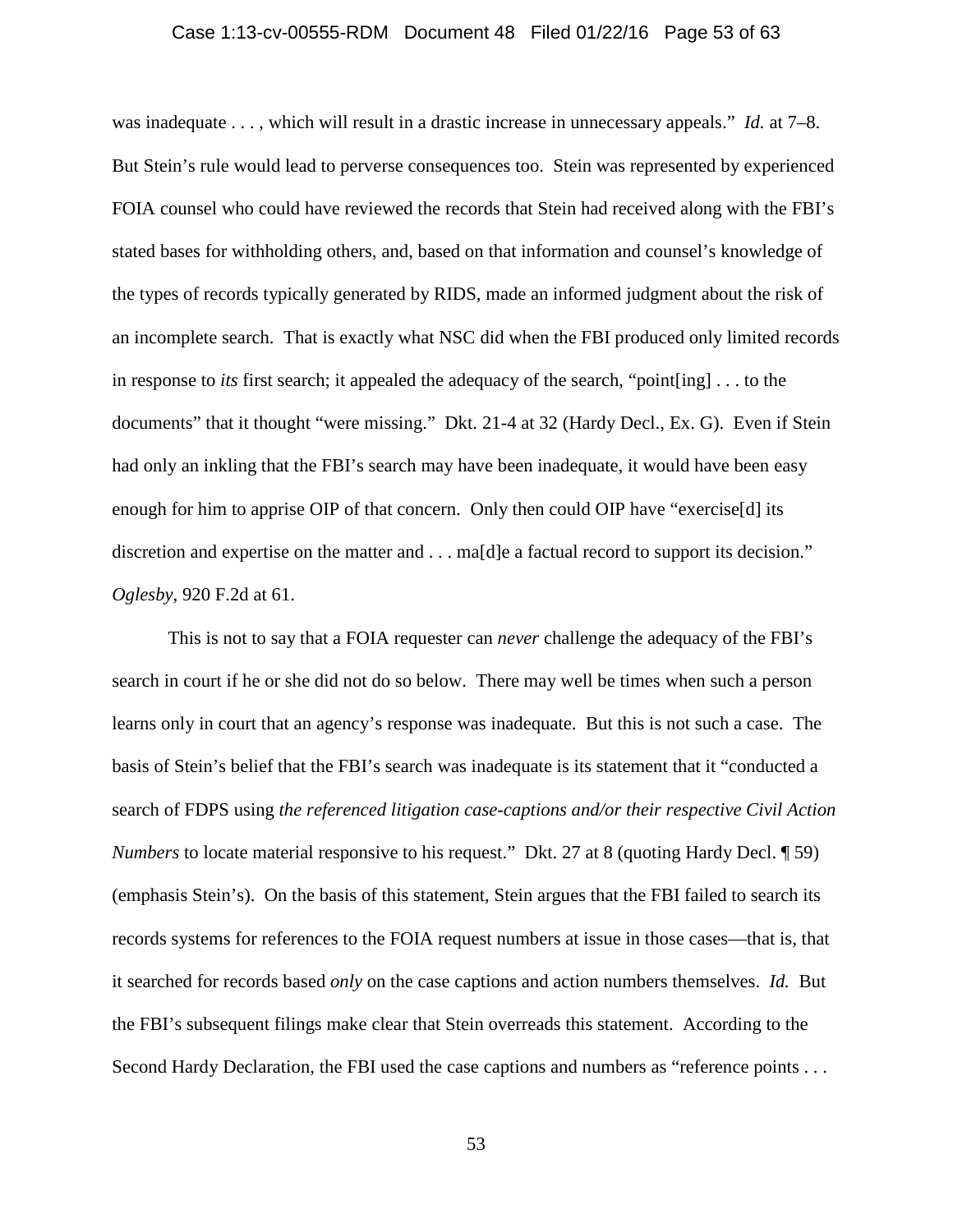## Case 1:13-cv-00555-RDM Document 48 Filed 01/22/16 Page 54 of 63

to identify the underlying FOIA administrative file." Dkt. 31-1 at 4 (Second Hardy Decl. ¶ 6). The FBI then identified and processed responsive records from the *McGehee* administrative file in response to Stein's request. *Id.* In other words, this is not a case in which later developments illuminate the inadequacy, if any, of an agency's response.

Accordingly, the Court **GRANTS** the FBI's motion for summary judgment with respect to Stein's challenge to the adequacy of the FBI's response to his first request, and **DENIES** the plaintiffs' motion for summary judgment with respect to the same claim.

## b. Exemption 5

Stein next argues that the FBI improperly asserted the attorney work product privilege under Exemption 5 with respect to certain documents prepared in connection with the *McGehee* lawsuit. Dkt. 27 at 14–17. Exemption 5 protects "inter-agency or intra-agency memorandums or letters which would not be available by law to a party other than an agency in litigation with the agency." 5 U.S.C. § 552(b)(5). The Supreme Court has construed this language to "exempt those documents, and only those documents [that are] normally privileged in the civil discovery context." *Sears, Roebuck*, 421 U.S. at 149. As relevant here, Exemption 5 permits an agency to withhold documents under the attorney work product privilege, which protects documents and other memoranda prepared by an attorney in anticipation of litigation. *See FTC v. Boehringer Ingelheim Pharm., Inc.*, 778 F.3d 142, 149 (D.C. Cir. 2015); *see also Hickman v. Taylor*, 329 U.S. 495, 510–11 (1947) (recognizing work product privilege); Fed. R. Civ. P. 26(b)(3)(A). The purpose of the privilege is to "protect[] the adversary process" by "ensuring that lawyers can prepare for litigation without fear that opponents may obtain their private notes, memoranda, correspondence, and other written materials." *In re Sealed Case*, 146 F.3d 881, 884 (D.C. Cir. 1998).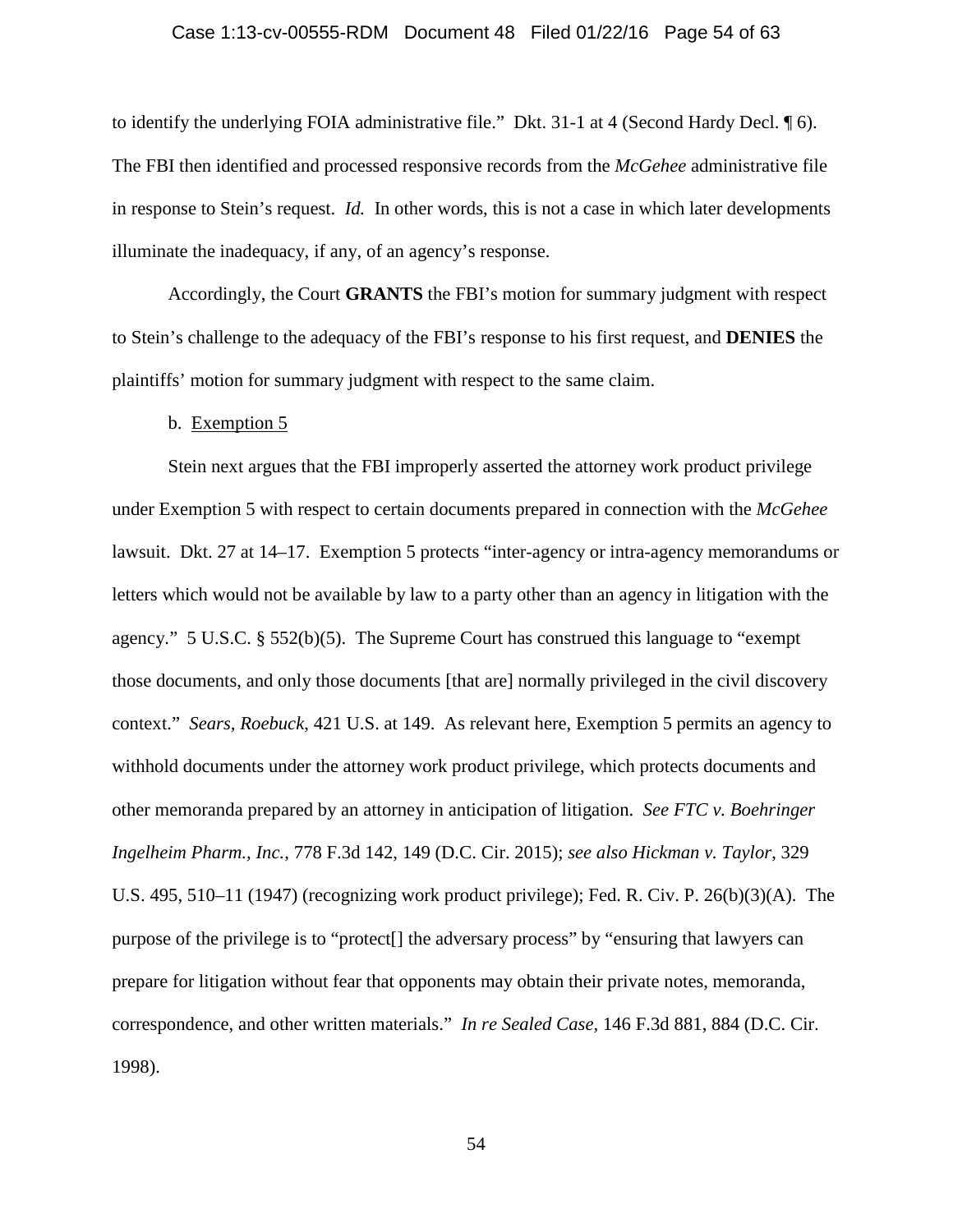#### Case 1:13-cv-00555-RDM Document 48 Filed 01/22/16 Page 55 of 63

The FBI invoked the attorney work product privilege to protect documents created by a "legal administrative specialist . . . working under the supervision of an attorney in defending the FBI" in the *McGehee* lawsuit. Dkt. 21-3 at 32 (Hardy Decl. ¶ 89). In his first declaration, Hardy attested that the withheld records qualified as work product "because they were created by legal personnel under the supervision of an attorney during civil litigation as part of the attorney's representation of the FBI" during *McGehee*. *Id.* at 33. He further explained that the records "reflect[] her research into the processing of the FOIA request at issue in *McGehee* as part of the FBI's preparation of its defense of that FOIA lawsuit." *Id.* at 32–33. In his second declaration, Hardy provided additional detail, clarifying that the documents were records that the FBI specialist "and agency counsel relied upon in drafting the search portions of the FBI's *Vaughn* declaration in that case." Dkt. 31-1 at 5 (Second Hardy Decl. ¶ 8). Hardy further attested:

While some searches in the case did not occur until after the *McGehee* lawsuit was initiated, the [specialist] was not involved in the underlying FOIA request at issue in the lawsuit and therefore, the only reason she created these records was in order to respond to the lawsuit; she would not have created any records in relation to the FOIA request itself. While her research may have informed the FBI's ultimate decisions about what searches were legally required in responding to the lawsuit, these records exist because of her work in assisting [to] defend the FBI in the lawsuit. They reflect her and by extension FBI counsel's thought processes about, for example, areas where the FBI might be vulnerable to attack in the litigation, which is crucial to crafting an agency defense to a lawsuit. Despite plaintiffs' supposition, these documents were not created simply to document prelitigation searches.

*Id.* at 5–6 (Second Hardy Decl. ¶ 8).

Stein's primary argument is that these declarations fail to establish that the documents were prepared "in anticipation of litigation." When considering whether a document is prepared "in anticipation of litigation," this circuit employs a "because of" test, inquiring "whether, in light of the nature of the document and the factual situation in the particular case, the document can fairly be said to have been prepared or obtained because of the prospect of litigation."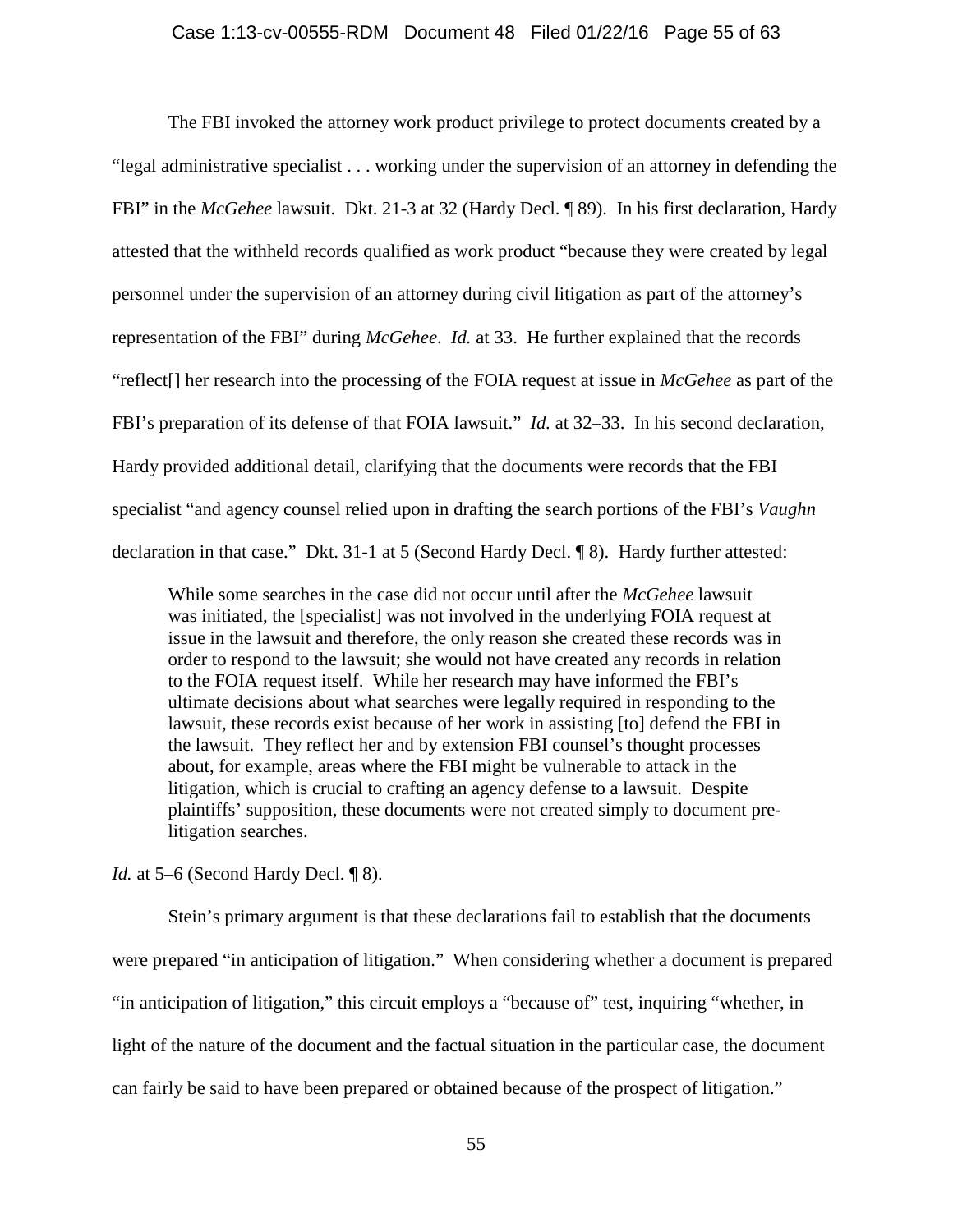### Case 1:13-cv-00555-RDM Document 48 Filed 01/22/16 Page 56 of 63

*United States v. Deloitte LLP*, 610 F.3d 129, 137 (D.C. Cir. 2010) (quoting *In re Sealed Case*, 146 F.3d at 884)). Although a document that "would have been created 'in substantially similar form' regardless of the litigation" is not protected by the privilege, *Boehringer*, 778 F.3d at 149 (quoting *Deloitte*, 610 F.3d at 138), a document may be protected by the privilege "even though it serves multiple purposes, so long as [it] was prepared because of the prospect of litigation." *Deloitte*, 610 F.3d at 138. The FBI argues that a straightforward application of this standard to the withheld material makes clear that it is protected: Because it was prepared "because of" the FOIA suit, and indeed was prepared *solely* for that purpose, it is protected by the work product privilege and was appropriately withheld.

In the Court's view, however, the question is somewhat closer, and it exposes vacuums both in the record and in the governing precedent. Stein's argument proceeds from the premise that the withheld documents are simply the search slips and processing notes that the FBI should have created, but *did not* create, when the *McGehee* plaintiff submitted his initial FOIA request. The only thing that permits the FBI to assert the work product privilege, Stein contends, is that the FBI failed to run adequate searches for records until after the plaintiffs filed suit. According to Stein, "[i]f part of the ordinary processing of a FOIA request happens after litigation is filed[,] . . . the records of that processing do not," or at least should not, become subject to the attorney work product privilege because a FOIA action has been filed. Dkt. 27 at 16. But, as an initial matter, it is not clear on the current record whether Stein's factual premise—that the withheld documents are "substantially similar" to the search slips that the FBI should have created when responding to McGehee's FOIA request—is correct. The FBI asserts that the withheld records document an analyst's "research into the processing of the FOIA request" and "reflect her and by extension FBI counsel's thought processes about . . . areas where the FBI might be vulnerable to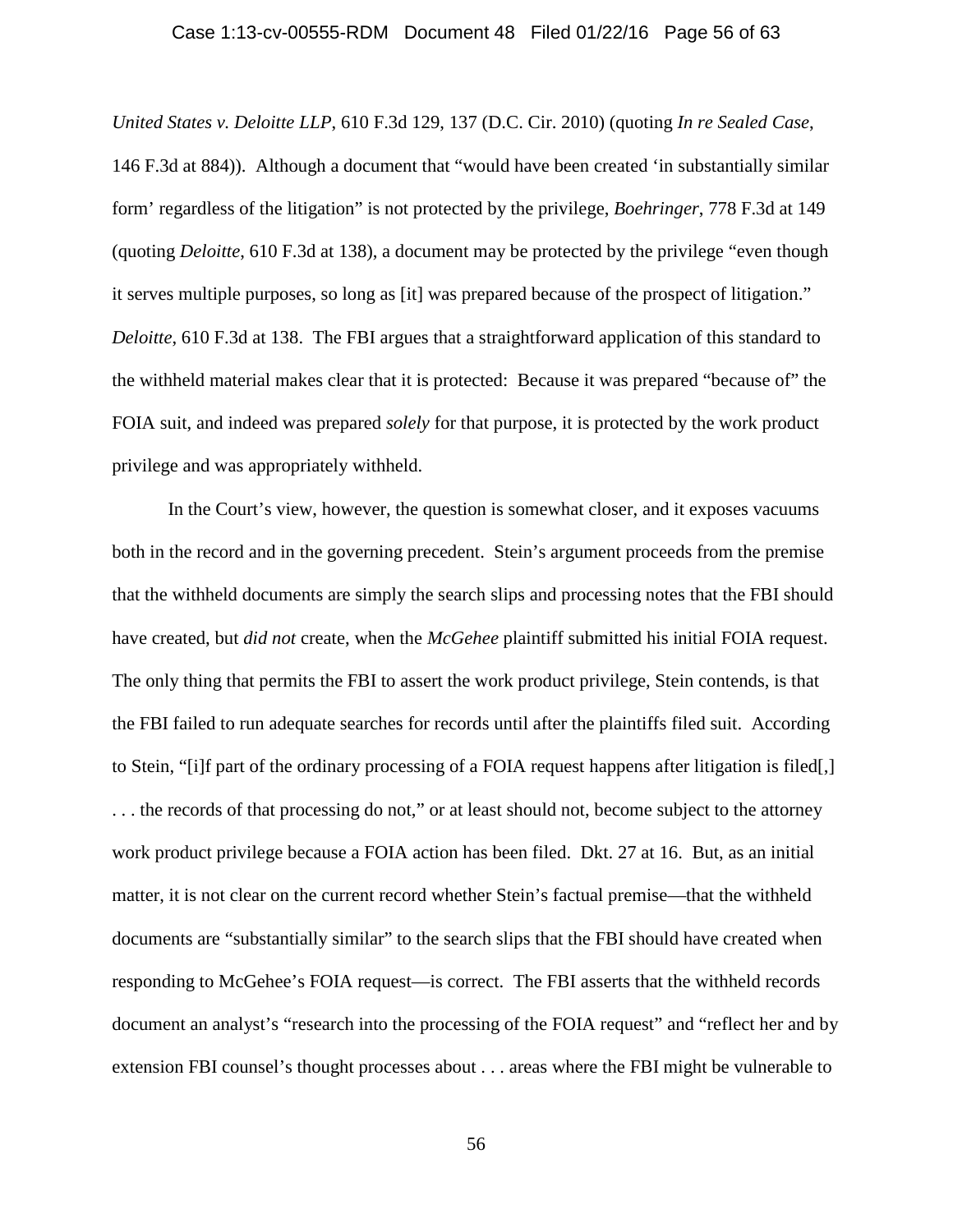# Case 1:13-cv-00555-RDM Document 48 Filed 01/22/16 Page 57 of 63

attack in the litigation," Dkt. 31-1 at 5–6 (Second Hardy Decl. ¶ 8), which at least suggests that the withheld records are, in fact, different than the records that the FBI generally creates in responding to a FOIA request. But the declaration does not rule out the possibility that, as Stein contends, the withheld records might include, among other things, search slips or processing notes that are "substantially similar" to the kinds of records normally created during searches for responsive records.

Even assuming that some or all of the records the FBI withheld under Exemption 5 are "substantially similar" to traditional processing notes, however, it is also far from clear that it would have been inappropriate for the FBI to have withheld them. Although the work product privilege does not extend to records that "would have been created in 'substantially similar form' regardless of the litigation," *Boehringer*, 778 F.3d at 149 (quoting *Deloitte*, 610 F.3d at 138), Stein's argument is not that the search slips and processing records he believes were withheld *would* have been created absent the litigation, but that they *should* have been. Neither party has identified any caselaw regarding the application of the work product privilege to such records, and to the Court's knowledge it is an open question. Nevertheless, in the Court's view, there are substantial grounds to conclude that the work product privilege attaches to such records. One reason for observing the bright-line rule that any records created "because of" litigation are protected—no matter how similar they look to records that should otherwise have been created during the ordinary course of business—is that, once litigation is brought, such records are in fact unlikely to be compiled in precisely the same manner as they might have been before litigation was contemplated. The advent of litigation (or the reasonable anticipation thereof) can introduce strategic considerations into the compilation of even the most mundane records strategic considerations that might be revealed to one's adversary were such records to be made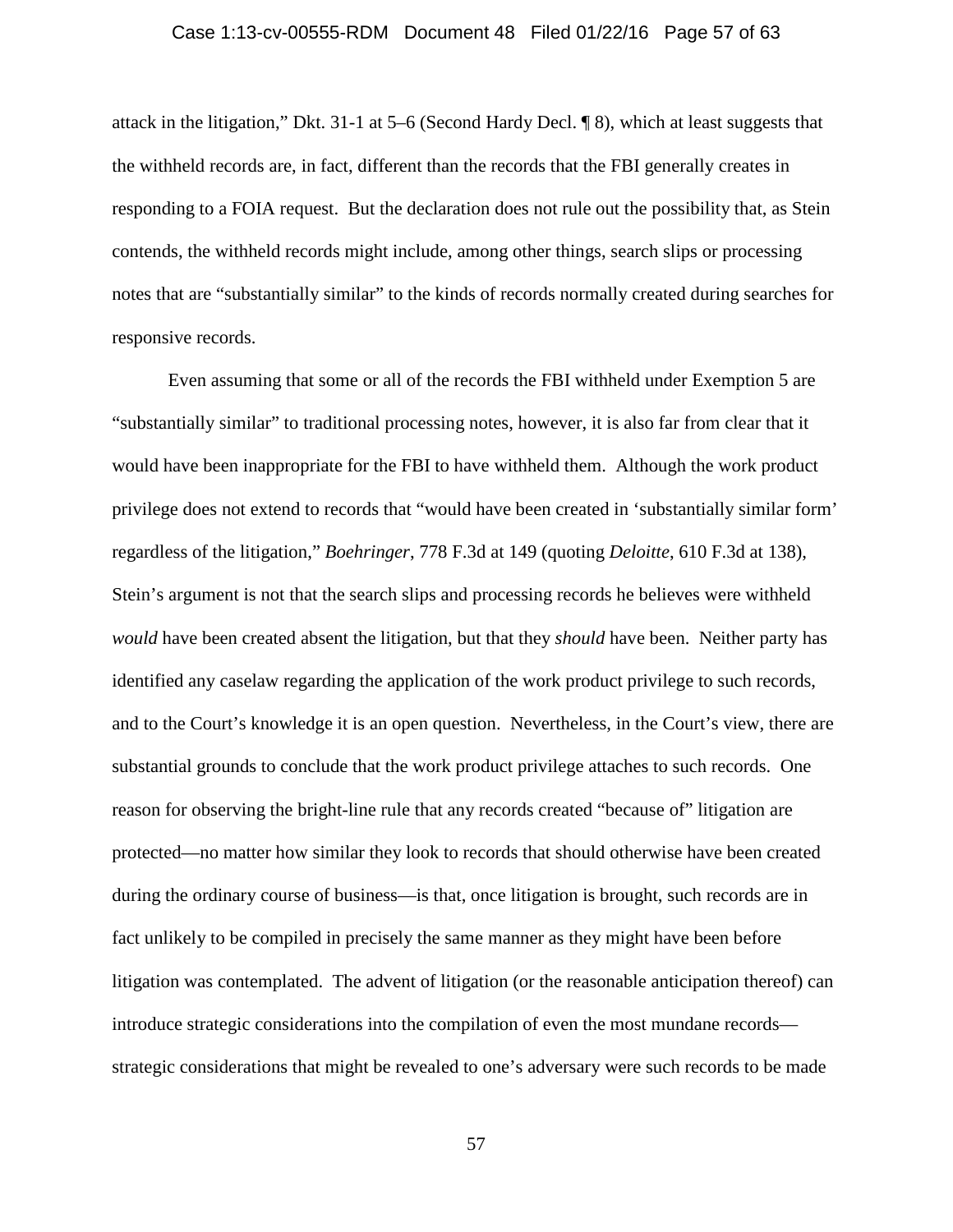#### Case 1:13-cv-00555-RDM Document 48 Filed 01/22/16 Page 58 of 63

public through discovery, or, as here, through the operation of FOIA. Once litigation is brought (or is reasonably anticipated), moreover, it may prove difficult, if not impossible, for a court to discern which nuances in documents created under the supervision of counsel are the product of those strategic considerations and which merely reflect business as usual. The disclosure of records that *should* have been created before litigation, but *were* not, might therefore prevent lawyers from "work[ing] with a certain degree of privacy, free from unnecessary intrusion by opposing parties and their counsel." *Hickman*, 329 U.S. at 510. The FBI's argument that the withheld records were protected by the attorney work product privilege even if they are "substantially similar" to the kinds of processing records that are ordinarily created in response to a FOIA request therefore appears to the Court, at first blush, to rest on a reasonable reading of the law.

Nonetheless, to ensure a more complete record, the Court will **DENY** the pending motions for summary judgment with respect to the FBI's assertion of the work product privilege and direct the FBI to file an additional evidentiary submission regarding the nature of the withheld documents. If the FBI's supplemental *Vaughn* index (or the equivalent thereof) makes clear that the records are not "substantially similar" to the processing records that the FBI ordinarily produces in response to a FOIA request, there will be no need to resolve what appears to the Court to be a novel question of law. Regardless, the creation of a more substantial record may shed light on the dispute between the parties and permit a more nuanced resolution of their dispute.

## c. Exemptions 6 and 7(C)

Finally, Stein challenges the FBI's invocation of Exemptions 6 and 7(C) to redact the names of parties of investigative interest. *See* Dkt. 27 at 17–19. As discussed above, it is well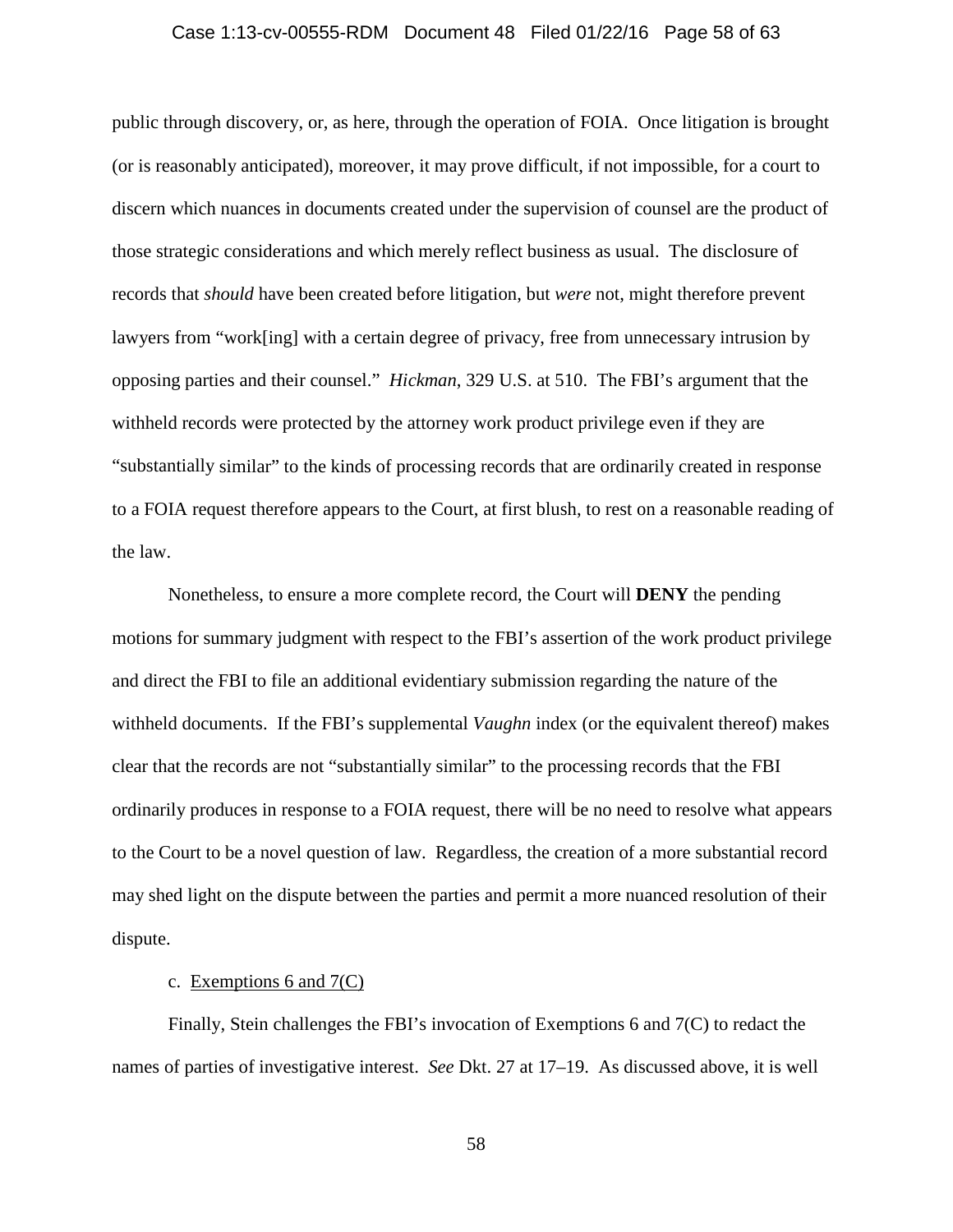## Case 1:13-cv-00555-RDM Document 48 Filed 01/22/16 Page 59 of 63

established in this circuit that an agency may "withhold information identifying private citizens mentioned in law enforcement records" under Exemption 7(C). *See Schrecker*, 349 F.3d at 661. Accordingly, Stein acknowledges that the FBI's withholdings were appropriate "*if* the fact that a person was of investigative interest to [the] FBI is currently unknown." *Id.* at 13–14 (emphasis in original). He argues, however, that any person who is by now publicly known to be (or to have been) of investigative interest to the FBI would not be protected by Exemption 7(C) under the official-acknowledgement doctrine, *see ACLU*, 710 F.3d at 426; that the first Hardy declaration does no more than "restate[] the statutory language for parties of investigative interest without actually stating whether or not the fact that they were of investigative interest [is] publicly known," Dkt. 27 at 18; and that it is unlikely that *all* of the people whose names are redacted are still not known to have been of investigative interest to the FBI, given the notoriety of cult leader Jim Jones, the subject of the *McGehee* FOIA requests, *id.* 

The Court concludes that the FBI appropriately withheld the names under Exemption 7(C). To whatever extent the first Hardy declaration was ambiguous regarding the names that the FBI withheld, the second Hardy declaration eliminates the ambiguity. It explains that the FBI withheld the names "of any living third parties related to the Jonestown massacre who were of investigative interest to the FBI in relation to that matter and to third parties "whose names appeared on printouts of searches conducted in responding to the Jim Jones/Jonestown massacre request." Dkt. 31-1 at 6 (Second Hardy Decl. ¶ 9). And it clarifies that "[t]he names the FBI protected have not been previously officially disclosed by the FBI as individuals of investigative interest." *Id.* This declaration is the kind of "relatively detailed and non-conclusory" statement required to support summary judgment for the agency. *SafeCard Servs.*, 926 F.2d at 1200 (quotation marks and citation omitted). The declaration makes clear that the official-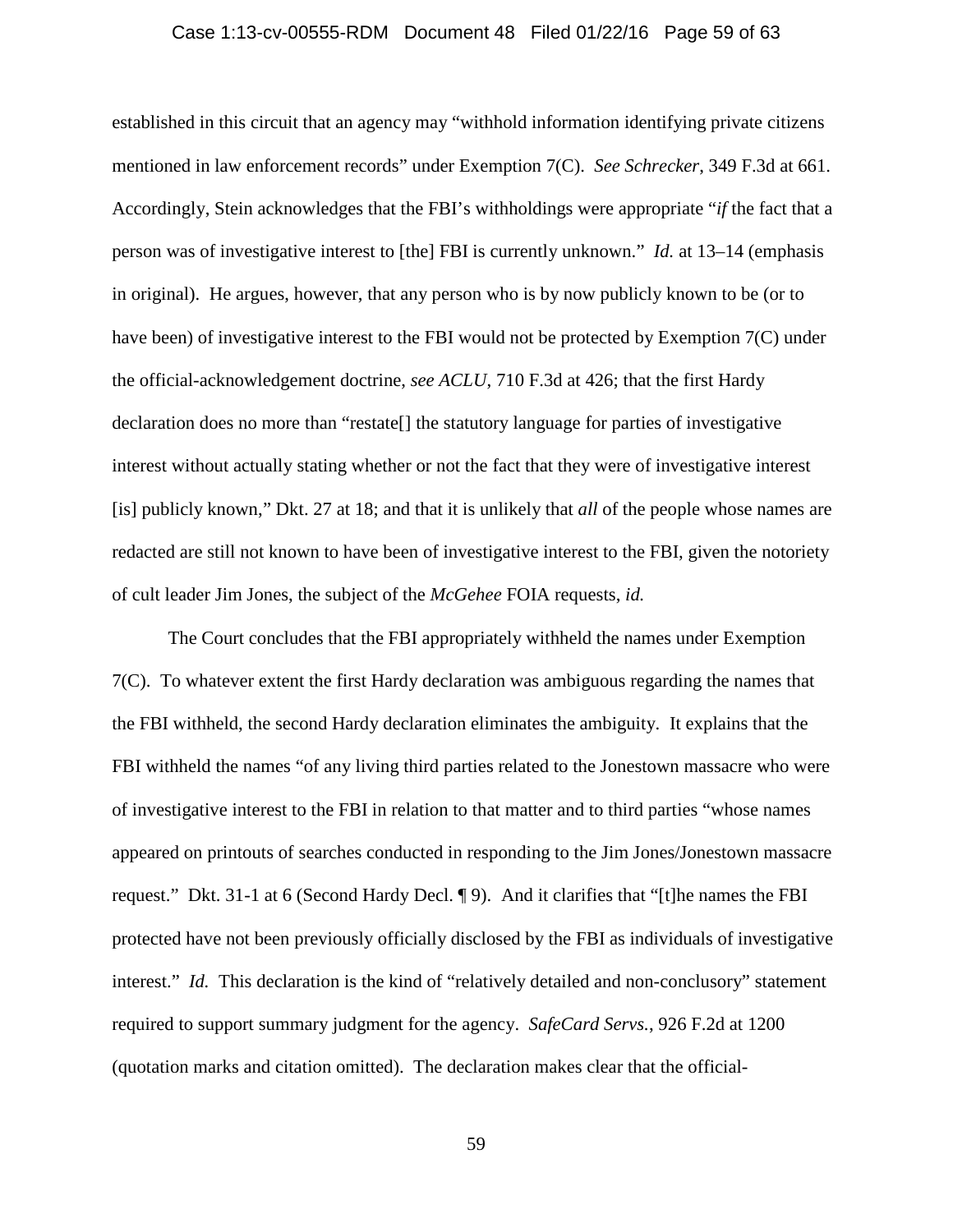#### Case 1:13-cv-00555-RDM Document 48 Filed 01/22/16 Page 60 of 63

acknowledgment doctrine does not apply to the names that the FBI withheld under Exemptions 6 and  $7(C)$ .

The Court, accordingly, **GRANTS** summary judgment to the FBI with respect to Stein's claim regarding the names of third parties of investigative interest, and **DENIES** Stein's motion for summary judgment with respect to that claim.

### 4. *Stein's Third Request*

Stein originally argued that the FBI erred in closing his third FOIA request on the basis of his failure to pay the estimated fees. Stein argued that, even presupposing the validity of the FBI policy limiting its electronic releases to 500 pages per CD, *see Nat'l Sec. Counselors v. Dep't of Justice*, 80 F. Supp. 3d 40, 51 (D.D.C. 2015), and taking into account his stated refusal to pay any fees for the processing of his FOIA request, the FBI erred in not providing him with the CD he was entitled to for free. After oral argument in this matter, however, and without conceding the validity of Stein's argument, the FBI agreed to process Stein's request and provide him with the records to which he is entitled free of charge. Dkt. 46 at 2. The Court therefore **DENIES** the parties' cross-motions with respect to this claim as moot.

### 5. *Truthout's Request*

The final claim in this case concerns Truthout's single FOIA request for processing notes created by FBI analysts in responding to a request about Hesham Abu Zubaydah, the brother of a Guantanamo detainee. *See* Dkt. 21-5 at 22 (Hardy Decl., Ex. II). The FBI denied Truthout's request on the basis of the Exemption 5 deliberative process privilege. *Id.* at 36 (Hardy Decl., Ex. KK). That privilege, as incorporated into FOIA, "allows an agency to withhold 'all papers which reflect the agency's group thinking in the process of working out its policy and determining what its law shall be.'" *Elec. Frontier Found. v. U.S. Dep't of Justice*, 739 F.3d 1, 4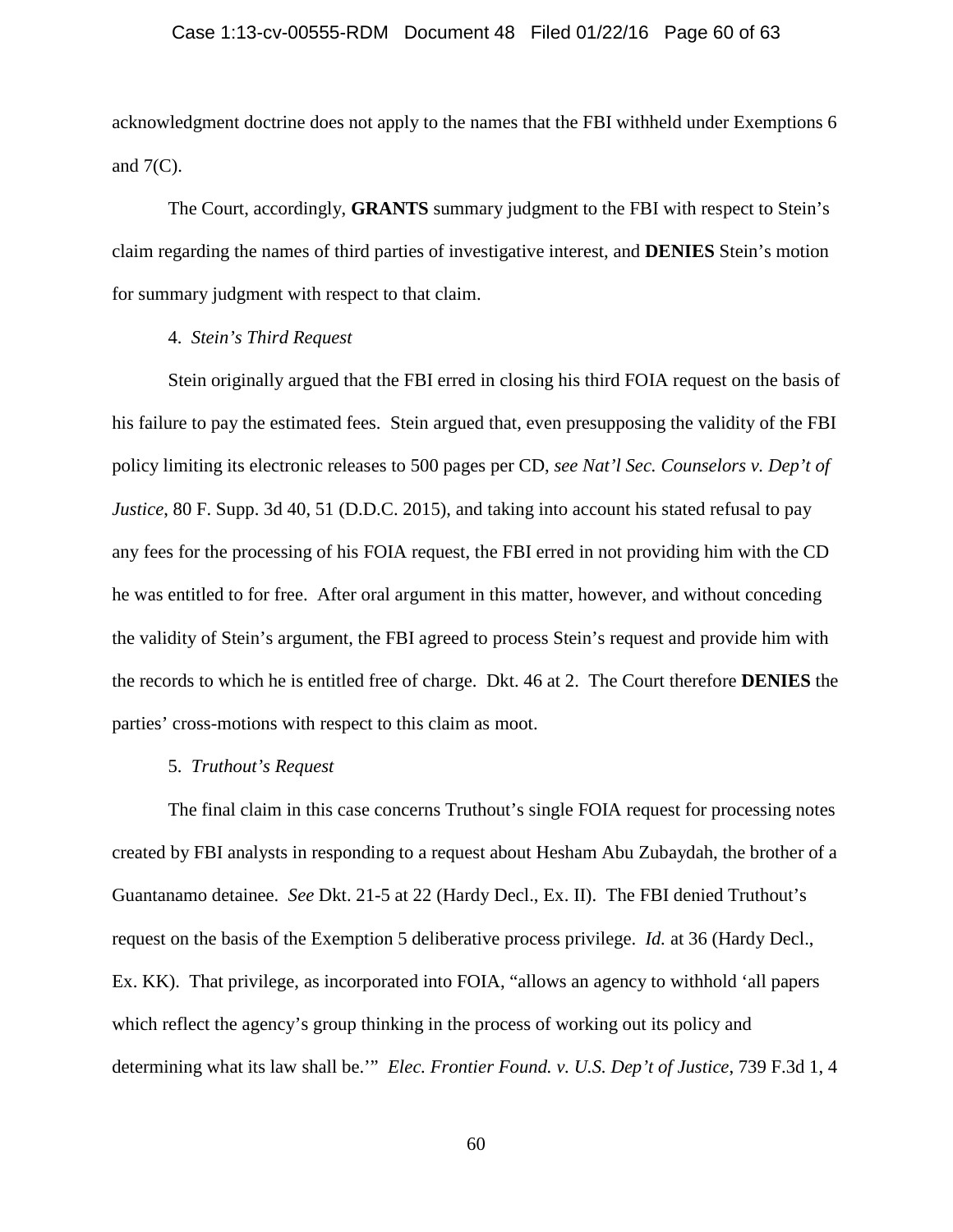# Case 1:13-cv-00555-RDM Document 48 Filed 01/22/16 Page 61 of 63

(D.C. Cir. 2014) (quoting *Sears, Roebuck*, 421 U.S. at 153). It is "limited to documents that are 'predecisional' and 'deliberative,' meaning 'they reflect[] advisory opinions, recommendations, and deliberations comprising part of a process by which governmental decisions and policies are formulated, [or] the personal opinions of the writer prior to the agency's adoption of a policy.'" *Id.* (quoting *Pub. Citizen, Inc. v. Office of Mgmt. & Budget*, 598 F.3d 865, 875 (D.C. Cir. 2010) (alterations in original)).

As an initial matter, the scope and reach of the FBI's assertion of Exemption 5 has varied over the course of this litigation. The FBI initially appeared to take the position that *all* FDPS processing notes are protected by the deliberative process privilege. *See* Dkt. 21-1 at 17 ("FDPS notes . . . are created by RIDS employees to document the decision-making process undertaken to reach to the final decision on a FOIA request . . . . Accordingly, the notes are both deliberative and predecisional."). In its reply brief, however, the FBI significantly narrowed the scope of its argument, explaining that it does not have "a policy of categorically denying requests for FDPS Notes pursuant to Exemption 5" but rather "determined that the specific FDPS notes responsive to Truthout's FOIA request were privileged deliberative materials compiled in the course of the FBI's decision-making process about the disposition [of] a FOIA request that Truthout submitted for records about Hesham Zubaidah." Dkt. 31 at 12–13. Based on this clarification, the Court will address only the FBI's assertion of the deliberative process privilege with respect to the specific documents that Truthout requested.

Even with this clarification, however, the FBI has yet to demonstrate that it is entitled to prevail on this issue because the Hardy Declarations contain almost no factual material that would explain why the FDPS processing notes compiled in processing Truthout's request are any more "predecisional" or "deliberative" than any other FDPS processing notes. The First Hardy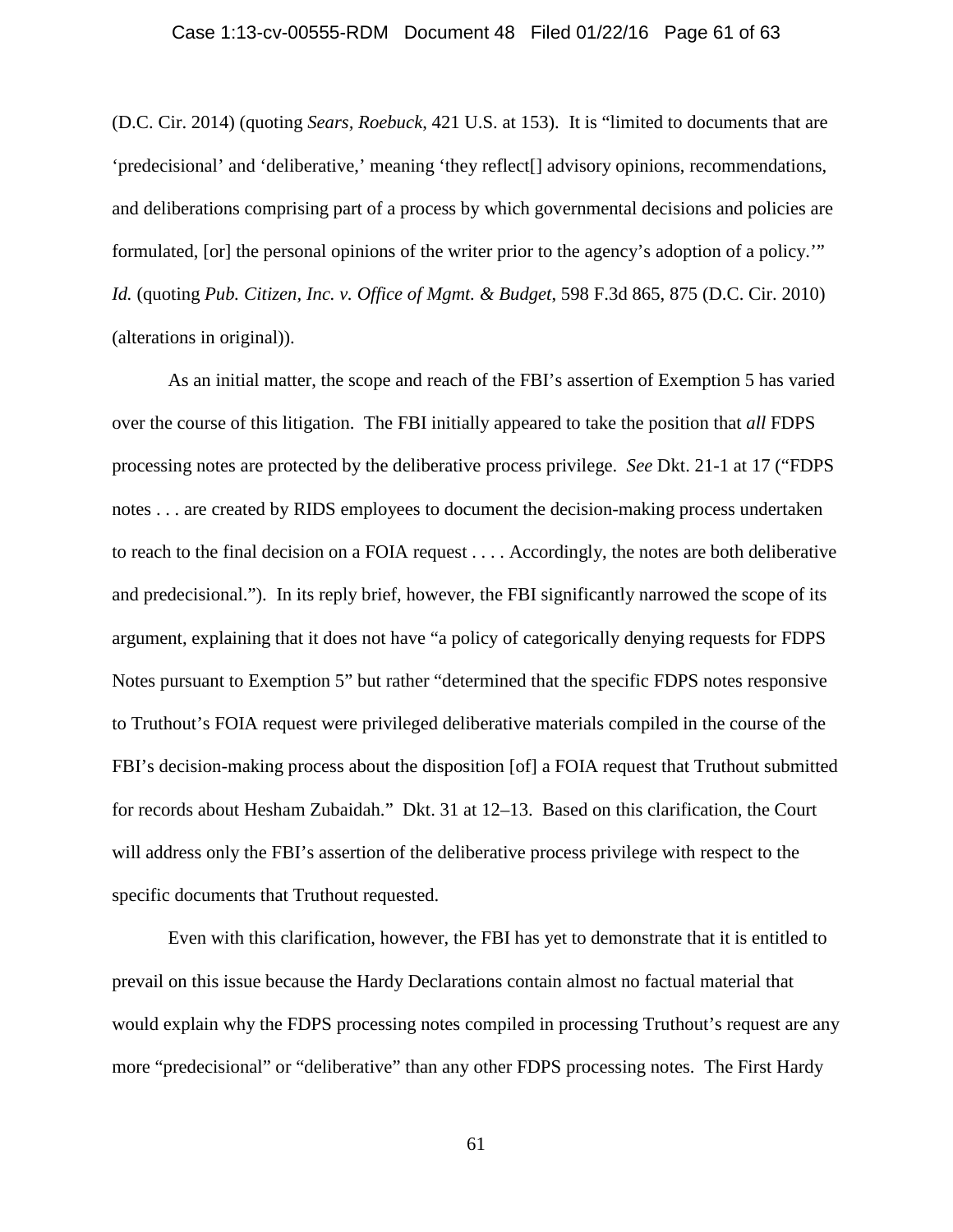## Case 1:13-cv-00555-RDM Document 48 Filed 01/22/16 Page 62 of 63

Declaration argued *generally* that FDPS processing notes qualify for protection under the exemption. *See* Dkt. 21-3 at 28 (Hardy Decl. ¶ 81) (arguing that "case notes are predecisional because they document the process by which a final decision on a FOIA request is made" and "deliberative as they reflect the analysis and back-and-forth of deliberation in determining which information can be withheld or released from FBI records and the basis for such in response to the FOIA request"). It concluded by stating that "the FBI appropriately asserted Exemption 5, in conjunction with the deliberative process privilege, to protect these materials." *Id.* The Second Hardy Declaration is no more helpful. It explained that "the FBI determined that the specific notes responsive to Truthout's request . . . were privileged deliberative materials," Dkt. 31-1 at 11 (Second Hardy Decl. ¶ 26), but it does not explain the basis for that determination.

Because the FBI has abandoned its position that FDPS processing notes are categorically protected by the deliberative process privilege, the Court need not address that issue—other than to note that any attempt to claim categorical protection under the deliberative process privilege would be difficult to maintain given agencies' obligation to segregate factual material from deliberative material when asserting the deliberative process privilege. *See Mink*, 410 U.S. at 91; *Montrose Chem. Corp. v Train*, 491 F.2d 63, 66 (D.C. Cir. 1974). But once the FBI's gestures at a categorical assertion of the deliberative process privilege are set aside, it is clear that the Court cannot resolve the merits of the FBI's assertion of the privilege on the present record, which is devoid of any non-conclusory factual support for the FBI's assertion of Exemption 5 in this case.

Accordingly, the Court **DENIES** the parties' cross-motions for summary judgment on this issue. The FBI may file a renewed motion, along with a supplemental statement by the FBI regarding the factual basis upon which it withheld these documents, and Plaintiffs may renew their cross-motion after receiving those supplemental materials.